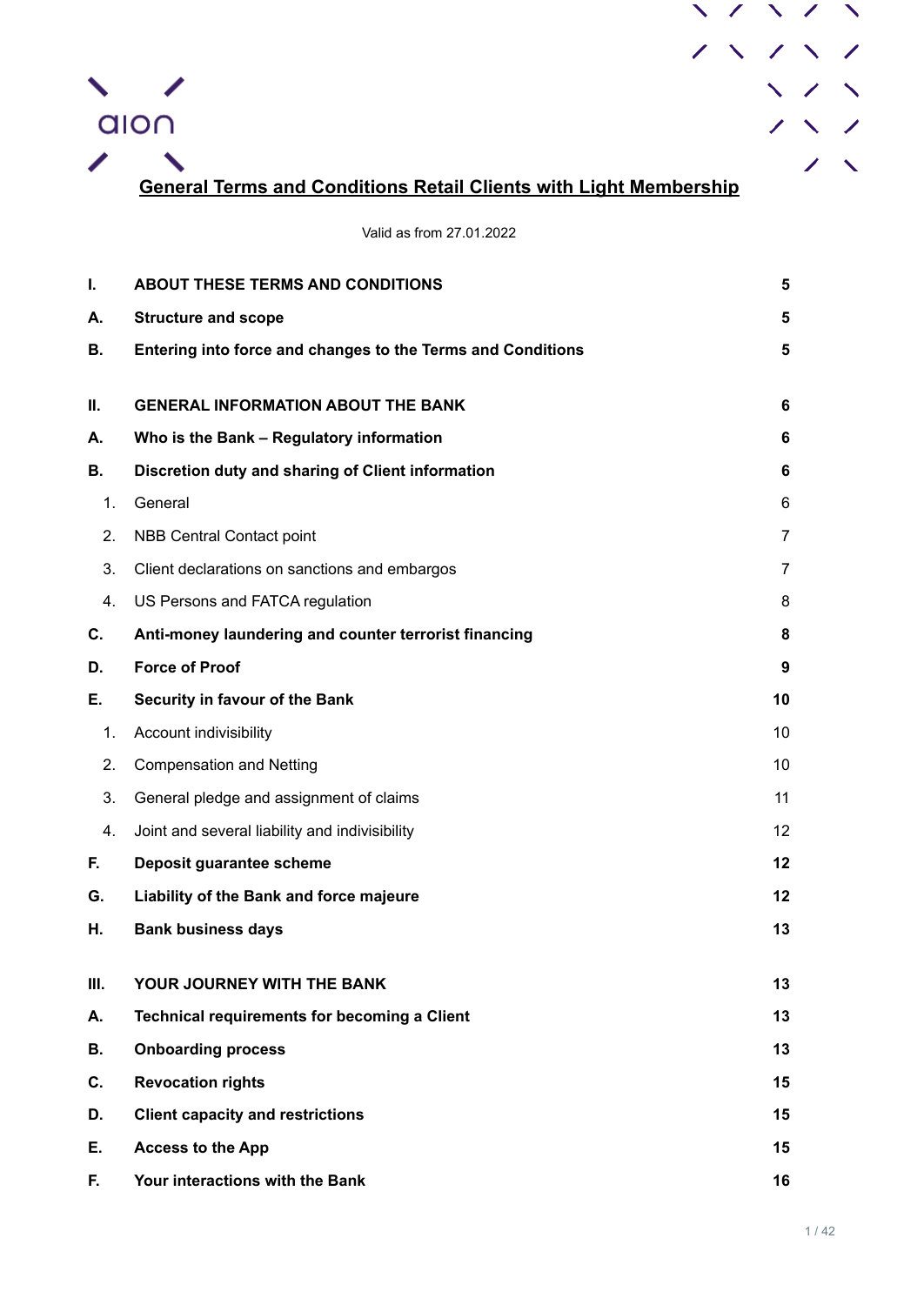|     | alo∩                                                                                                 |  |    |  |
|-----|------------------------------------------------------------------------------------------------------|--|----|--|
|     |                                                                                                      |  |    |  |
| G.  | Termination of the contractual relationship                                                          |  | 16 |  |
| 1.  | Termination of the relationship by the Client                                                        |  | 16 |  |
|     | Closing of current or savings account<br>a)                                                          |  | 16 |  |
| b)  | Termination of the whole contractual relationship                                                    |  | 17 |  |
| 2.  | Termination of the relationship by the Bank                                                          |  | 17 |  |
| a)  | Termination of the relationship due to the Bank's decision                                           |  | 17 |  |
| b)  | Termination of the relationship due to the Bank's legal obligation                                   |  | 18 |  |
| 3.  | Deposit and Consignment Fund                                                                         |  | 18 |  |
| 4.  | <b>Deceased Clients</b>                                                                              |  | 18 |  |
|     |                                                                                                      |  |    |  |
| IV. | <b>PACKAGE AND SERVICES</b>                                                                          |  | 19 |  |
| Α.  | <b>Memberships</b>                                                                                   |  | 19 |  |
| 1.  | Description of the Membership system                                                                 |  | 19 |  |
| 2.  | Upgrade                                                                                              |  | 20 |  |
| 3.  | Fees and commissions                                                                                 |  | 20 |  |
| 4.  | Expansion of the Bank's offering: future products and/or services available within the<br>Membership |  | 20 |  |
| В.  | Fair usage of the Bank's products                                                                    |  | 21 |  |
| C.  | <b>Standard services</b>                                                                             |  | 21 |  |
| 1.  | Current accounts                                                                                     |  | 21 |  |
|     | General information<br>a)                                                                            |  | 21 |  |
|     | Positive and negative balance<br>b)                                                                  |  | 21 |  |
| c)  | Overdraft facility                                                                                   |  | 22 |  |
|     | Interests<br>d)                                                                                      |  | 22 |  |
|     | Balance information and transaction statements<br>e)                                                 |  | 22 |  |
| f)  | Payment received in foreign currency                                                                 |  | 23 |  |
|     | Voluntary closing of the account<br>g)                                                               |  | 23 |  |
|     | Regulation on dormant assets<br>h)                                                                   |  | 23 |  |
| i)  | Account top-up                                                                                       |  | 23 |  |
| 2.  | Payment services                                                                                     |  | 24 |  |
|     | General provisions on payment services<br>a)                                                         |  | 24 |  |
|     | İ.<br>Payment services offered by the Bank                                                           |  | 24 |  |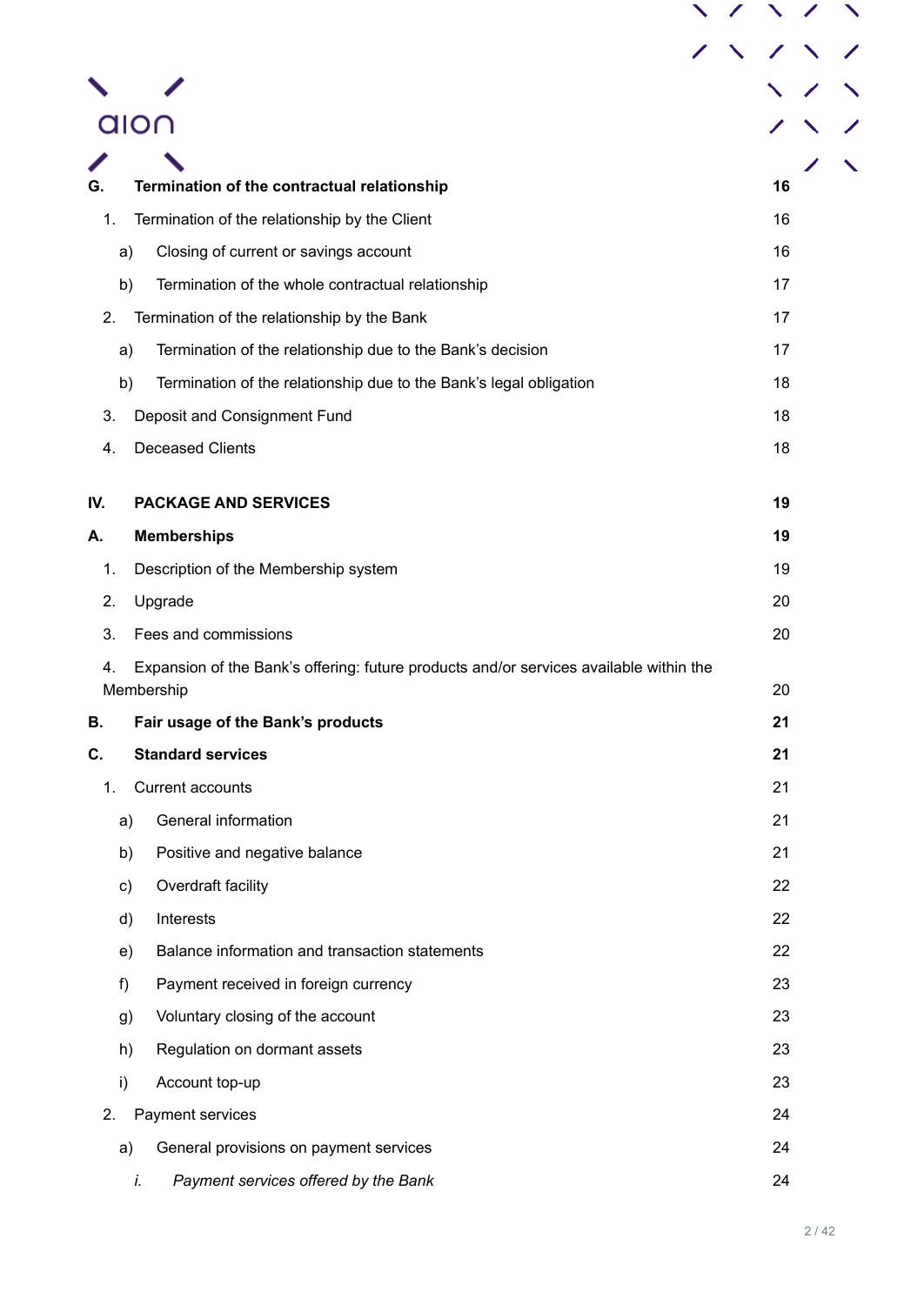| alor          |                                                                |  |    |  |
|---------------|----------------------------------------------------------------|--|----|--|
|               |                                                                |  |    |  |
| ii.           | Payment orders                                                 |  | 24 |  |
| iij.          | Cost and charges in relation with payment services             |  | 24 |  |
| iv.           | Execution date and maximum execution time                      |  | 25 |  |
| V.            | Standing orders and scheduled transfers                        |  | 25 |  |
| vi.           | Liability                                                      |  | 26 |  |
| vii.          | Information after execution of a payment transaction           |  | 29 |  |
| b)            | <b>Credit Transfers</b>                                        |  | 29 |  |
| $\mathsf{c})$ | Debit cards                                                    |  | 30 |  |
| İ.            | Debit card creation during onboarding and physical debit cards |  | 30 |  |
| ii.           | Use of the card                                                |  | 30 |  |
| iii.          | Card settings / limits                                         |  | 30 |  |
| iv.           | Security of the debit card                                     |  | 31 |  |
| V.            | Payments with the debit card                                   |  | 31 |  |
| vi.           | Payments in another currency                                   |  | 31 |  |
| d)            | Foreign Exchange Transactions                                  |  | 31 |  |
| İ.            | General principle                                              |  | 31 |  |
| ii.           | Use of the interbank rate                                      |  | 32 |  |
| iii.          | Cancellation of orders                                         |  | 32 |  |
| iv.           | Transaction refusal, suspension or cancellation                |  | 32 |  |
| 3.            | Instalment loans and overdraft facilities                      |  | 33 |  |
| 4.            | Term deposit accounts                                          |  | 33 |  |
| 5.            | Savings accounts                                               |  | 33 |  |
| a)            | General information                                            |  | 33 |  |
| b)            | Allowed transactions                                           |  | 34 |  |
| $\mathsf{c})$ | General rules on accounts                                      |  | 34 |  |
| d)            | Basic interest rate and fidelity premium                       |  | 34 |  |
| e)            | Unavailability                                                 |  | 35 |  |
| 6.            | Max Deposit                                                    |  | 35 |  |
| a)            | General information on Max Deposit                             |  | 35 |  |
| b)            | Operation of Max Deposit                                       |  | 35 |  |
| $\mathsf{c})$ | <b>Limitations of Max Deposit</b>                              |  | 36 |  |
| İ.            | <b>Exclusion of certain Third Party Products</b>               |  | 36 |  |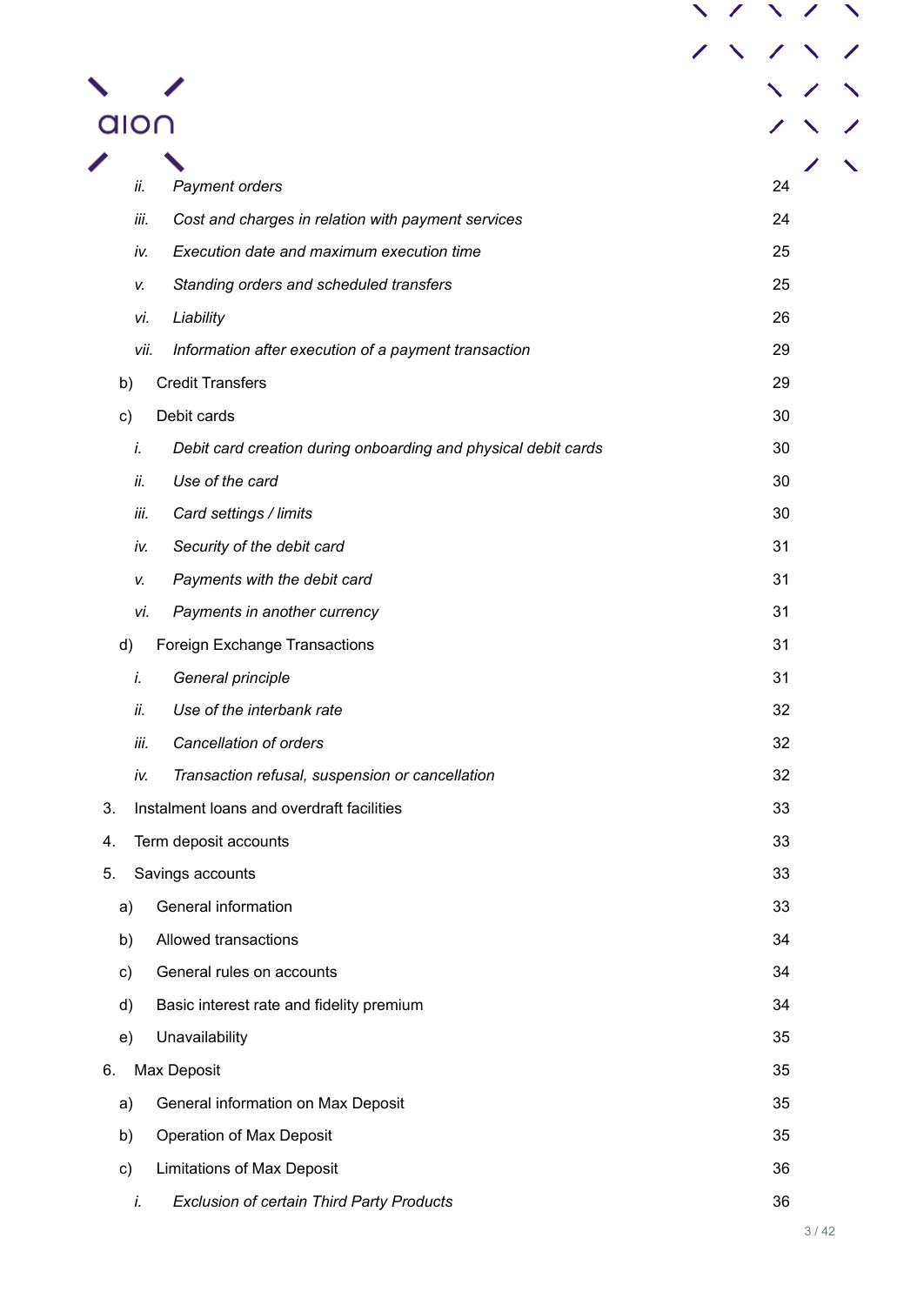|           | alon                   |                                                               |  |  |    |  |
|-----------|------------------------|---------------------------------------------------------------|--|--|----|--|
|           |                        |                                                               |  |  |    |  |
|           | ii.                    | Specific conditions                                           |  |  | 36 |  |
|           | iii.                   | <b>Limitation of opened Mirror Accounts</b>                   |  |  | 36 |  |
|           | d)                     | Rules on regulated savings and term deposits accounts         |  |  | 36 |  |
|           | e)                     | Unavailability                                                |  |  | 36 |  |
| D.        |                        | <b>Premium services</b>                                       |  |  | 37 |  |
|           | <b>Max Bills</b><br>1. |                                                               |  |  | 37 |  |
|           | a)                     | Presentation                                                  |  |  | 37 |  |
|           | b)                     | Conditions of eligibility                                     |  |  | 37 |  |
|           | $\mathsf{c})$          | Scope                                                         |  |  | 38 |  |
|           | d)                     | Simulation                                                    |  |  | 38 |  |
|           | e)                     | Switch                                                        |  |  | 38 |  |
|           | f                      | Withdrawal right                                              |  |  | 39 |  |
| V.        |                        | <b>CUSTOMER HAPPINESS CENTRE AND COMPLAINTS HANDLING</b>      |  |  | 39 |  |
| А.        |                        | <b>Customer Happiness Centre</b><br>39                        |  |  |    |  |
| <b>B.</b> |                        | Issue reporting, complaints handling & extrajudicial recourse |  |  | 39 |  |
| VI.       |                        | APPLICABLE LAW AND JURISDICTION                               |  |  | 40 |  |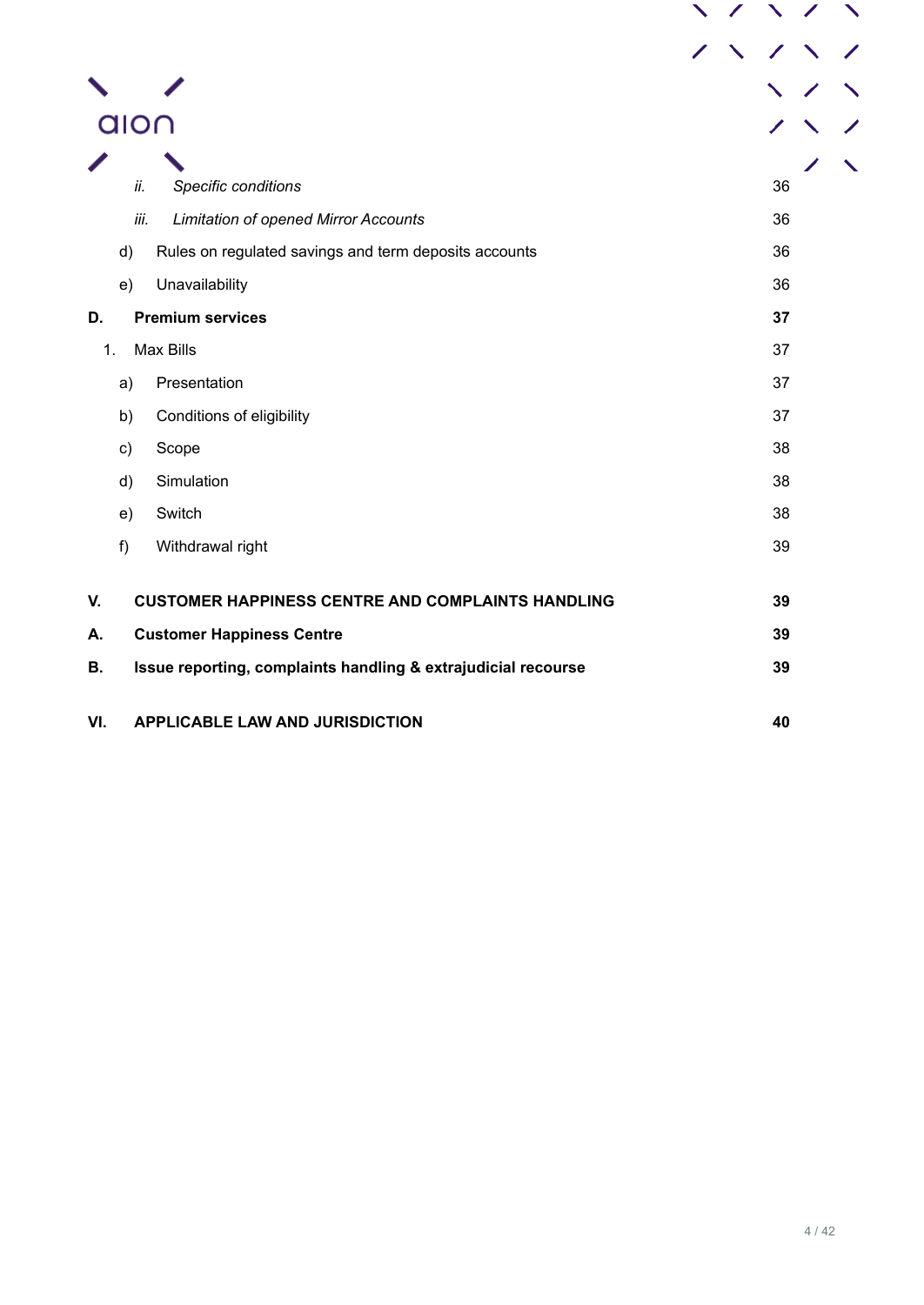



## **I. ABOUT THESE TERMS AND CONDITIONS**

#### <span id="page-4-1"></span><span id="page-4-0"></span>**A. Structure and scope**

These terms and conditions (hereinafter the "**Terms and Conditions**") govern the contractual relationship between AION Bank SA/NV (hereinafter the "**Bank**", "**we**", "**us**" or "our**")** and you as the client (the "**Client**", "**you**" or "**your**"). The Terms and Conditions apply only in relationships with Clients that qualify as consumers, meaning that the Client is a physical person acting for personal purposes only, excluding any commercial and/or other professional purposes.

Separate terms and conditions apply to Retail Clients with Premium Membership and Professional Clients and can be found here: [www.aion.be/terms-conditions.html](http://www.aion.be/terms-conditions.html).

The following documents are deemed to form an integral part of the Terms and Conditions:

- Appendix I: Fees and Charges list
- Appendix II: Use of Wallet Providers Services

These documents listed above, as well as the Terms and Conditions are at all times available through the Bank's application (the "App"), on the Bank's website: [www.aion.be](http://www.aion.be) (the "Website") or provided to the Client on a durable medium upon request.

#### <span id="page-4-2"></span>**B. Entering into force and changes to the Terms and Conditions**

The contractual relationship between you and the Bank enters into force immediately after your successful onboarding as a Client.

The Bank has the right to unilaterally change the provisions of these Terms and Conditions. The Client is informed of every change of the Terms and Conditions through a notification in the App and a copy of the new terms and conditions is provided to the Client on a durable medium upon request.

In case the Client does not agree with the proposed changes, he/she has the right to terminate the relationship with the Bank free of charge prior to the entry into force of the new terms and conditions. In case the Client does not make use of this right, he/she is deemed to have accepted the new terms and conditions.

Without prejudice to provisions stating the contrary in these Terms and Conditions, every change to these Terms and Conditions enters into force within two (2) months of the date of the notification to the Client. This two-months term does not apply to changes of interest rates and currency exchange rates and to changes to the Memberships which do not relate to payment services, even if they lead to a modification of these Terms and Conditions (e.g. inserting provisions governing new services). These last changes enter into force immediately and without prior notification to the Client, without prejudice to general contract law, other provisions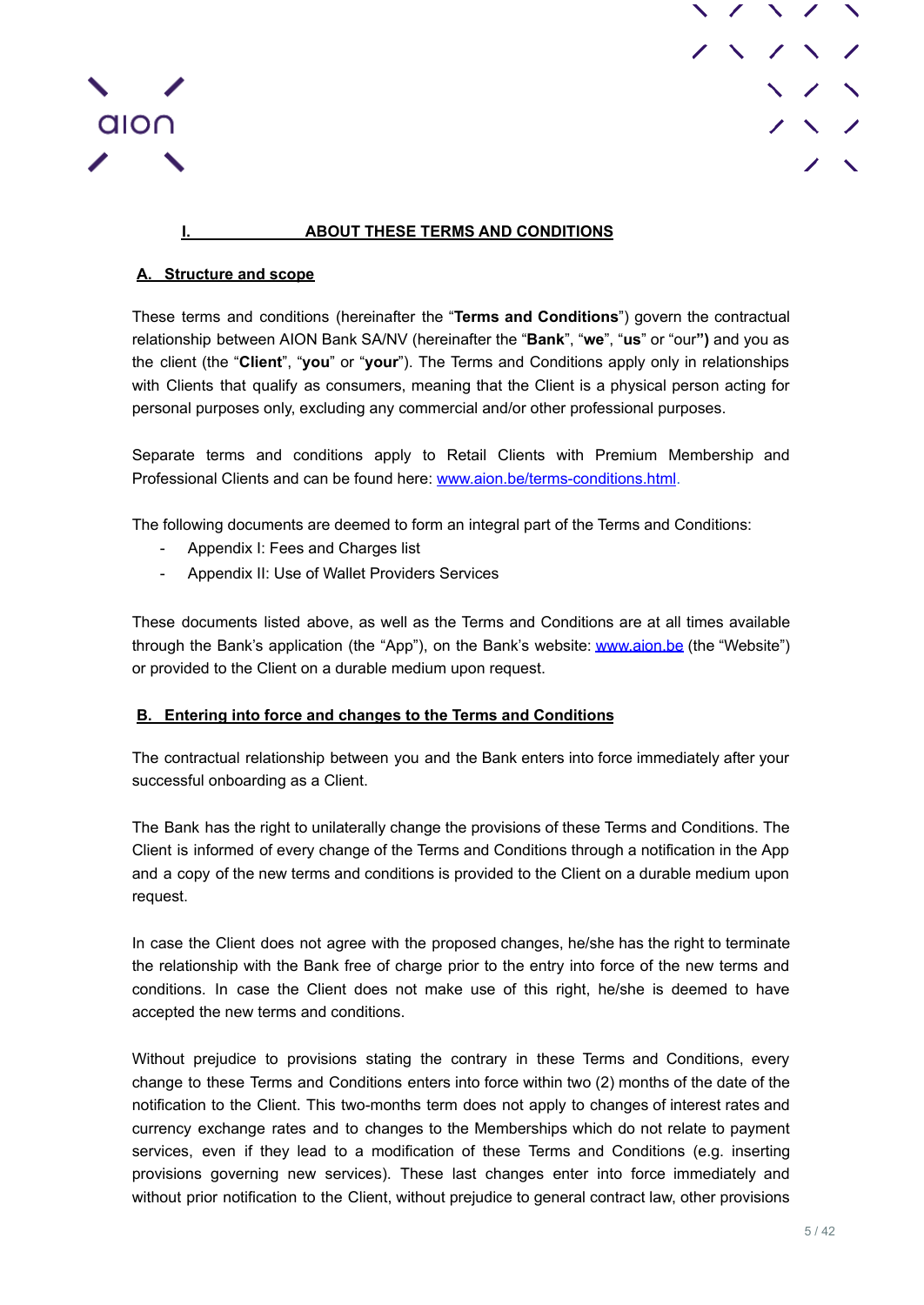of these Terms and Conditions and the Royal decree of 5 February 2019 on pricing of homogeneous financial services, in case such changes are based on reference interest rates and on an objective criterion that is being applied in a neutral way. Changes in relation to interest rates and currency exchange rates are communicated as soon as possible to the Client through the App. The Client is entitled to terminate the agreements on which the changes in interest rates and/or currency exchange rates apply, within one (1) month of their communication to the Client. In the absence of any such termination the Client is deemed to have accepted these changes.

## **II. GENERAL INFORMATION ABOUT THE BANK**

## <span id="page-5-1"></span><span id="page-5-0"></span>**A. Who is the Bank – Regulatory information**

AION Bank SA/NV is a credit institution incorporated as a company limited by shares under the laws of Belgium, with registered office at Manhattan Center, Avenue du Boulevard 21, 1210 Brussels, Belgium, registered with the Crossroads Bank of Enterprises under number 403.199.306, VAT BE403.199.306. The Bank is licensed by the National Bank of Belgium and the European Central Bank as a credit institution under the Belgian banking law of 25 April 2014.

## <span id="page-5-2"></span>**B. Discretion duty and sharing of Client information**

#### **1. General**

aion

<span id="page-5-3"></span>As a credit institution governed by Belgian law, the Bank is subject to a discretion duty. The Bank is nevertheless authorised to share information regarding a Client's transactions to third parties upon the explicit approval of the Client. The Bank is also entitled to share such information whenever this is the consequence of a Belgian or foreign applicable legal or regulatory provision or upon request of a competent judicial or administrative authority. This will notably be the case in relation to regulation on anti-money laundering and terrorist financing, fraud and abuse of information, insider trading and the regulation on important interests and public takeover bids.

The Client is aware of the fact that in accordance with the obligations stemming from international treaties entered into by Belgium, notably set out hereunder in Section II.B.4 below, the Client's identity and information regarding the Client's accounts can be communicated to foreign competent authorities, including tax authorities, as a result of a valid request in this respect. The Bank cannot be held liable for the damage as a result of a transfer of information regarding the Client's legal or tax situation by the Bank, or as a result of the non-compliance by the Client with his/her obligations resulting from his/her legal or tax status.

The Client allows the Bank to share his/her identity and all other useful information to the said authorities whenever such authorities request this information.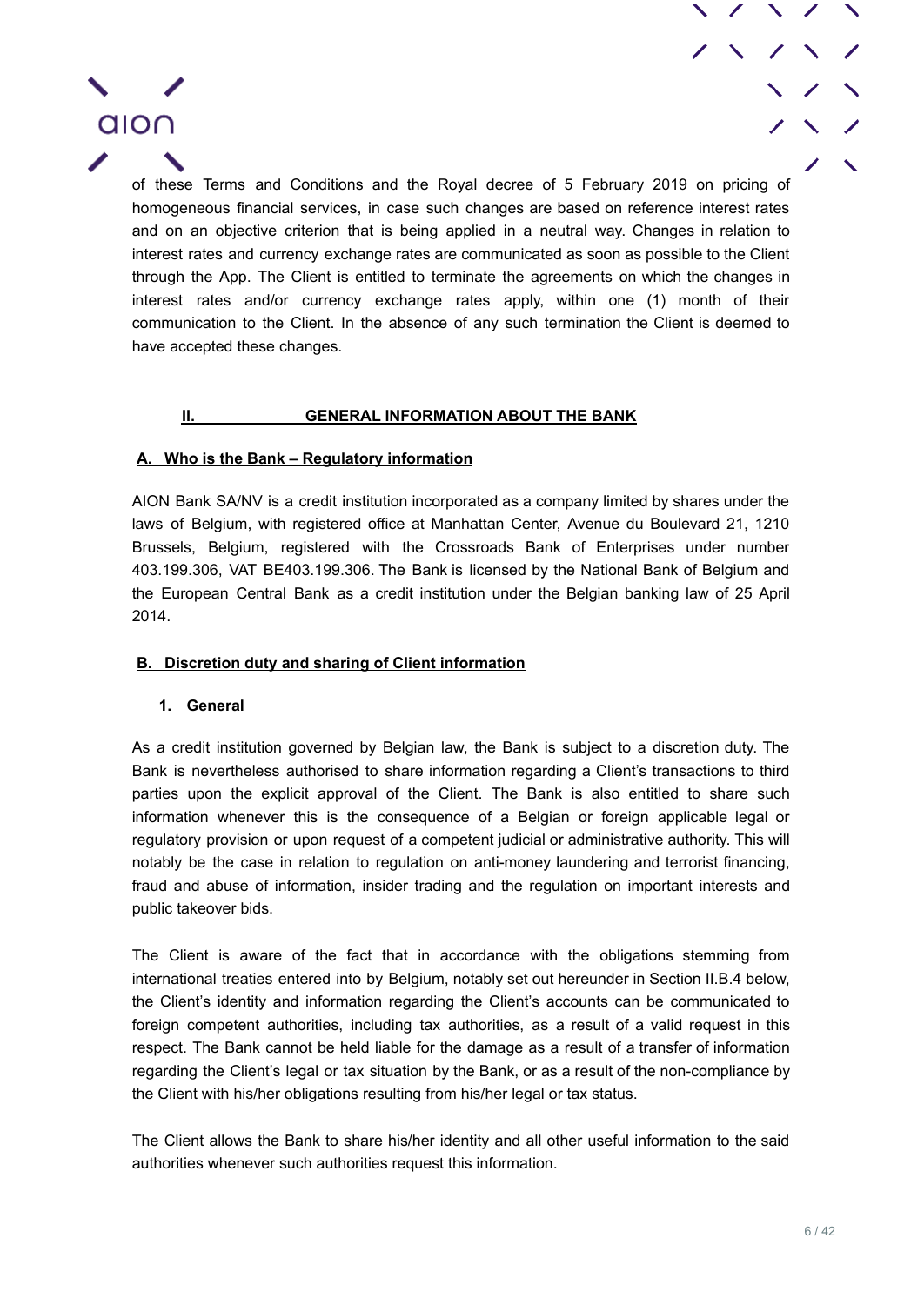The Bank cannot be held liable in case a Client has not complied with his/her tax obligations in the country of domicile or towards any country that sees the Client as its tax resident or believes that the Client has obligations of a tax nature to comply with. The Client undertakes to compensate the Bank for any damage resulting from the non-compliance by the Client of these obligations.

Please note that, under certain conditions described in our Privacy Policy, your data will be processed by the Bank. For all information in relation to the processing of Client data, please see our Privacy Policy: [www.aion.be/privacy-policy.html](http://www.aion.be/privacy-policy.html).

## **2. NBB Central Contact point**

<span id="page-6-0"></span>In accordance with the law of 8 July 2018 and the royal decree of 7 April 2019, the Bank must disclose the data of any client to the Central Point of Contact of the National Bank of Belgium (the "CPC").

The data concerning the clients are the following:

#### Identification data:

alon

For natural persons: the national registration number or, failing that, the last name, the first official first name, the date place of birth or, failing that, the country of birth;

For legal entities registered with the Crossroads Bank for Enterprises: their registration number with the Crossroads Bank for Enterprises or, failing that, the full name, legal form, if any, and country of establishment;

#### Data relating to the Client's transactions, products and services:

- the opening or closing of each bank or payment account of which the client is the holder or joint holder, the granting or revocation of a power of attorney to one or more proxy(ies) on that bank or payment account and the identity of such proxy(ies), together with its date and the number of that bank or payment account;
- the existence of one or more financial transactions involving cash carried out by the Bank, whereby cash was paid in or withdrawn by the client or on its behalf and, in the latter case, the identity of the natural person who actually paid in or collected the cash on behalf of the client, as well as its date;
- the existence or termination of a contractual relationship with the client, in respect of each of the following types of financial contracts:
- a. rental of safes,
- b. the life insurance contract of branch 21 and the insurance contract of branches 23, 25 or 26;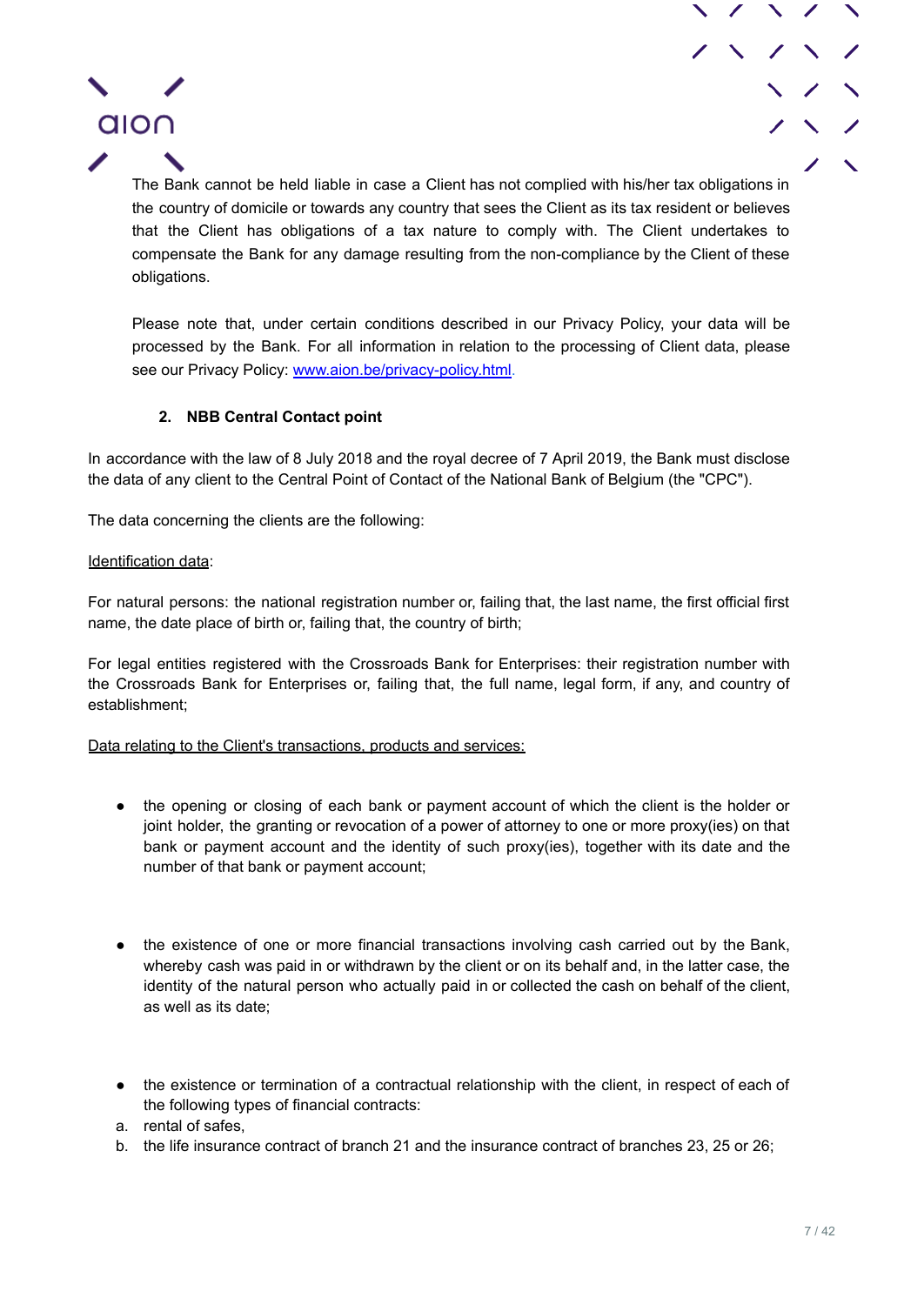

- c. the agreement for investment and/or ancillary services including the holding for the client's needs of revolving sight or time deposits pending allocation to the acquisition of financial instruments or return;
- d. mortgage credit;
- e. the instalment loan;
- f. the credit facility;
- g. any agreement other than the one referred to above whereby a lender makes funds available to a natural or legal person;
- h. as well as any other agreement or transaction of which knowledge is relevant to the performance of its legal duties by a person entitled to receive the information.

The Bank shall transmit the data to the CPC within five working days of the date on which the Client becomes or ceases to be the (joint) holder or authorised representative of a bank or payment account or the date on which a contractual relationship between the Client and the Bank relating to one of the above-mentioned financial contracts begins or ends.

The balance of payment and bank accounts and the aggregate amounts of contracts for investment and/or ancillary services as at 30 June and 31 December of each year shall be communicated no later than one month later (being understood that the first communication of the balances of bank or payment accounts and the aggregate amounts of contracts for investment and/or ancillary services as at 31 December 2020, 30 June 2021 and 31 December 2021 shall be made by 31 January 2022).

These data are recorded by the CPC for ten years from the end of the calendar year in which they were communicated by the Bank to the CPC.

The Client may consult the information on the data recorded under its name by the CPC and, at its express request and within the limits provided for by law, a list of all the bodies, authorities and persons which have been notified of its data during the six calendar months preceding the date of its request and the purpose of their request, by sending a written, dated and signed request to the National Bank of Belgium's head office (National Bank of Belgium, Central Point of Contact, Berlaimontlaan 14, 1000 Brussels).

The Client is entitled to request, either from the National Bank or through the Bank, the correction or deletion of inaccurate data held on its behalf by the CPC.

The personal data stored in the CPC may be consulted by persons authorised by law (e.g. the tax authorities, the public prosecutor's office or an investigation judge) and may be used for purposes determined by law, such as in the context of a tax investigation, the investigation of criminal offences and the fight against money laundering and the financing of terrorism and serious crime, in compliance with the conditions imposed by law.

### **3. Client declarations on sanctions and embargos**

<span id="page-7-0"></span>For the purpose of this Section II.B.3, "Sanctions" mean any financial, economic or trade sanctions or restrictive measures enacted, administered, imposed or enforced by the European Union, Belgium, the United Nations Security Council, the U.S. Department of the Treasury's Office of Foreign Assets Control (OFAC) and/or the U.S. Department of State, or any other relevant sanctions authority.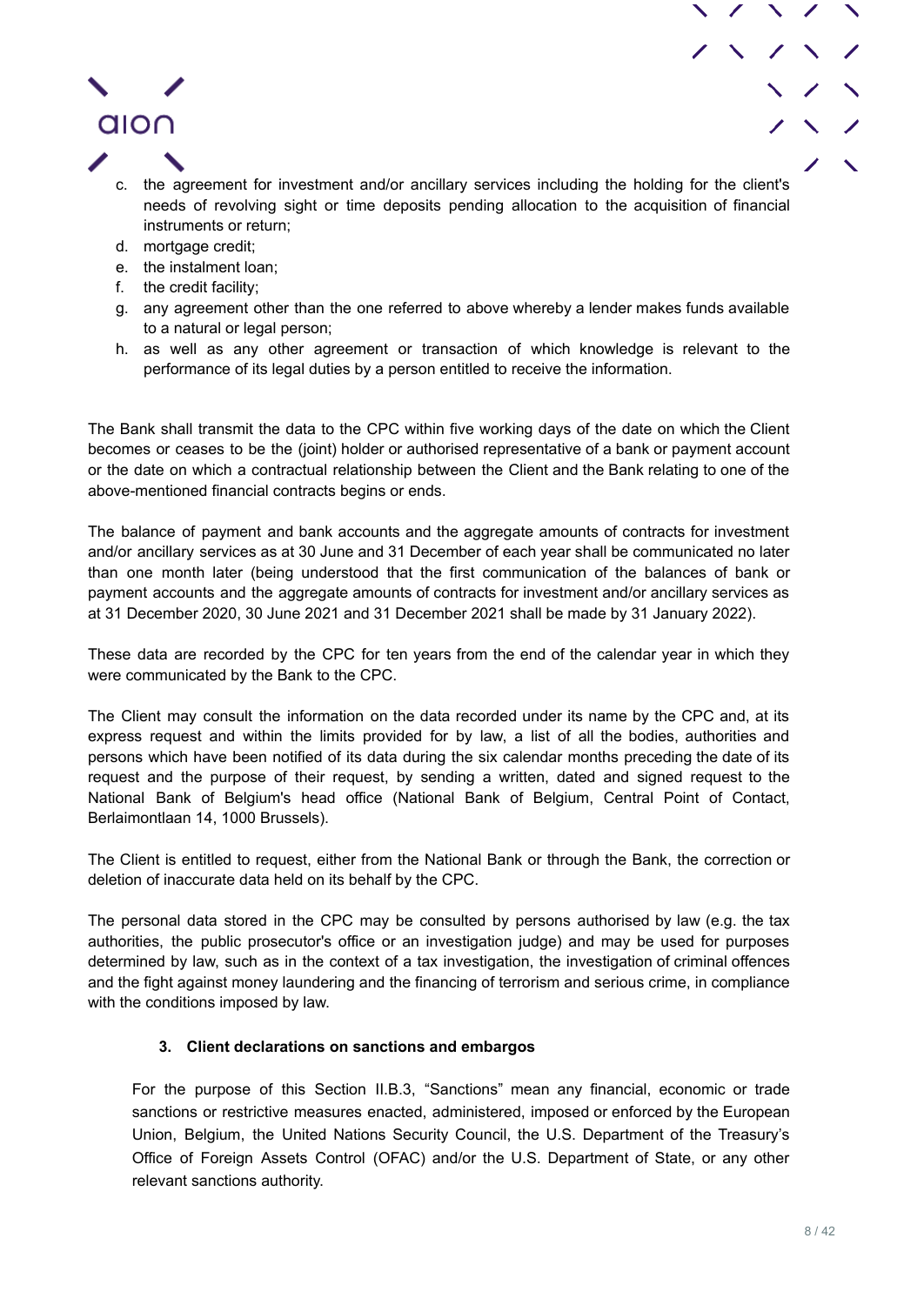



The Client declares and guarantees that he/she is not subject to Sanctions, has no residence in a country which is subject to Sanctions, does not use the currencies of such countries, or does not hold financial instruments issued by these countries.

During the whole contractual relation with the Bank, the Client must inform immediately the Bank of any change relating to the above.

Besides, the Client specifically undertakes and warrants that he/she will not directly or indirectly, use the proceeds of any payment or collections or lend, contribute or otherwise make available any monies to fund any activities or business of or with any person, or in any country or territory, that is, a sanctioned person or sanctioned country, or in any other manner that would result in a violation of Sanctions by any person.

In case of breach of the above, the Bank shall be entitled to terminate the contract without any prior notice. Furthermore, the Client undertakes to compensate the Bank for any damage resulting from a breach by the Client of the obligations above.

## **4. US Persons and FATCA regulation**

<span id="page-8-0"></span>The Client undertakes to inform the Bank immediately if he/she is or will become a US person, *i.e.* a citizen or resident of the United States of America ("**US Person**") in accordance with US regulations and more generally which status he/she has according to the American regulation relating to "Foreign Account Tax Compliance Act" ("**FATCA**") in force.

The Client must keep the Bank informed of any modification of his/her status.

The Client expressly acknowledges that the Bank may provide any information regarding the Client's FATCA or CRS regulation status and/or residence for tax purposes as well as the Client's accounts when permitted by law. In this case, the Bank reserves the right to disclose such information to the competent authorities. In addition, the Client is informed that according to FATCA regulation and international agreements signed or to be signed with Belgium, the Bank could be held to report certain information regarding the Client and the assets held and/or the income the Client has received to the competent tax authorities. Furthermore, in the event that certain indications, as defined by any applicable law, lead the Bank to presume that the Client could be a US person, the latter is obliged to respond promptly, and within the period granted by the Bank, to the questions raised in relation with his/her links with the United States of America and/or his/her eventual status regarding FATCA regulation and to provide the Bank with any relevant documentary evidence at the Bank's convenience.

Should the Client fail to do so, the Bank will be entitled to terminate the relationship without any further notice and/or to apply any withholding tax imposed by any applicable laws or regulations.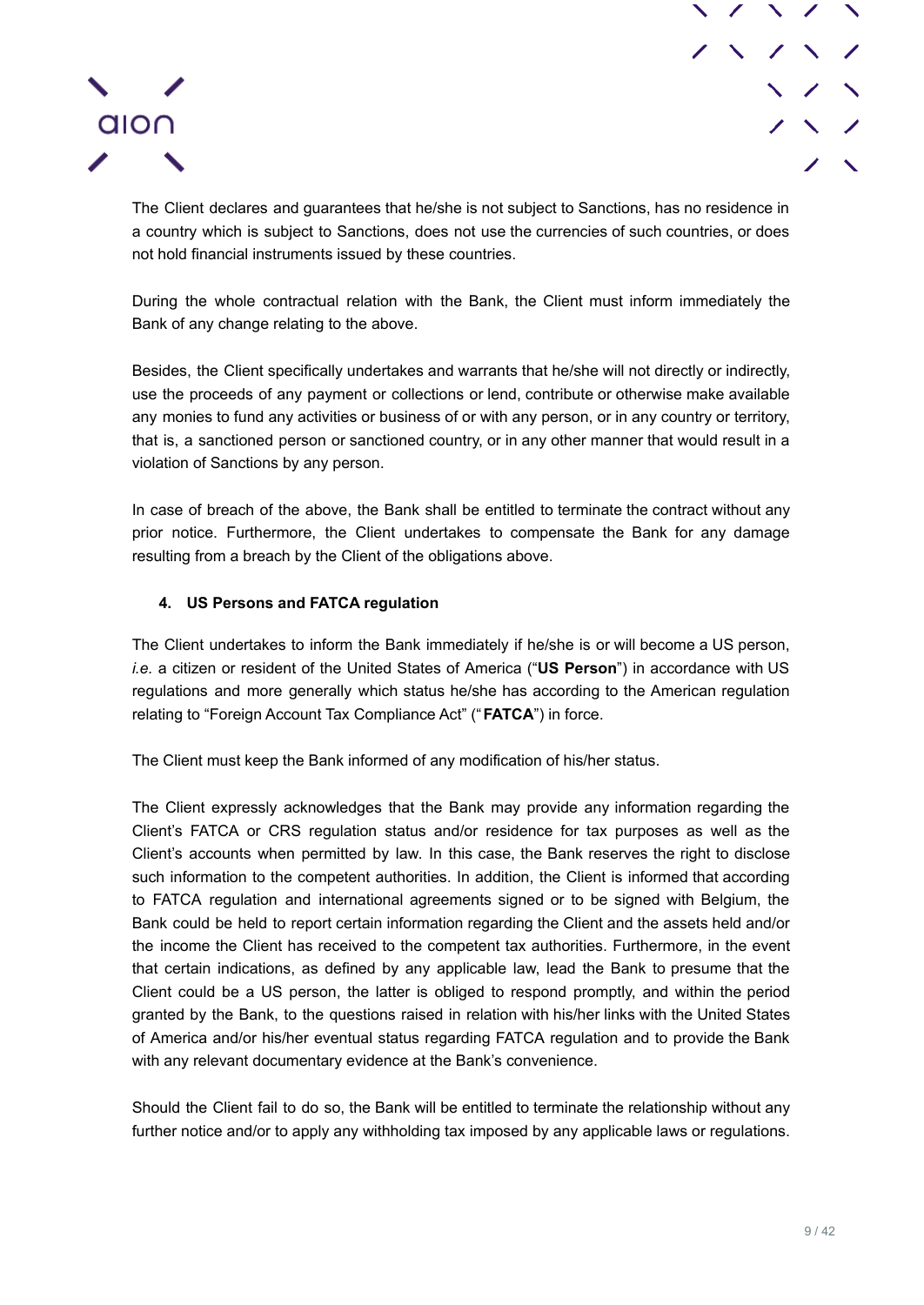

## <span id="page-9-0"></span>**C. Anti-money laundering and counter terrorist financing**

The Client declares and guarantees that he/she will not breach any applicable legal provision regarding anti-money laundering and counter terrorist financing in the meaning of the law of 18 September 2017 on the prevention of money laundering and terrorist financing and the restriction on the use of cash. The Client furthermore understands that the Bank monitors all Client onboarding and Client transactions in accordance with these rules and that appropriate action will be taken against any violation of these rules.

## <span id="page-9-1"></span>**D. Force of Proof**

**QION** 

Unless otherwise provided in these Terms and Conditions or specific agreements entered into between the Client and the Bank, the Client accepts that the Bank can make use of all methods of proof authorised by the law.

The Client explicitly recognises that all orders given by him/her through whatever medium and all electronic information, registrations of telephone conversations, notifications and electronic messages from the Bank have the same force of proof as a physical written document.

Regardless of the nature or the amount of the act to be proven, the Bank is always allowed to provide proof by presenting a copy or a reproduction of an original document. Without prejudice to counter evidence presented by the Client, a copy or a reproduction of the document will be considered as a faithful copy of the original with the same force of proof as the original.

The proof of the execution of each payment transaction is validly provided by the inscription of the transaction in the Bank's electronic logbook. Without prejudice to the right of the Client to prove the contrary, the Bank can prove thereby that the transaction has been authenticated and that no technical errors occurred, in a way that can be accepted that the transaction was correctly registered and booked.

The following technical procedures of electronic signature by the Client are put at the disposal of the Client by the Bank or are accepted by the Bank:

- The use of the payment card in combination with the PIN code and/or contactless payment without PIN code;
- Phone number and password / PIN code created during the onboarding process, whether or not in combination with a confirmation code received through SMS;
- Recognition of the registered Device and the password / PIN code;
- Recognition of biometrical features such as for example (one of) the fingerprint(s) and/or facial features by a compatible device of the Client.

(together referred to as "Technical Procedures of Electronic Signature")

The Client acknowledges and accepts that, unless explicitly stated otherwise by any legal or contractual provision, the use of any of the Technical Procedures of Electronic Signature to have access to the App and/or make use of the App constitutes an electronic signature in the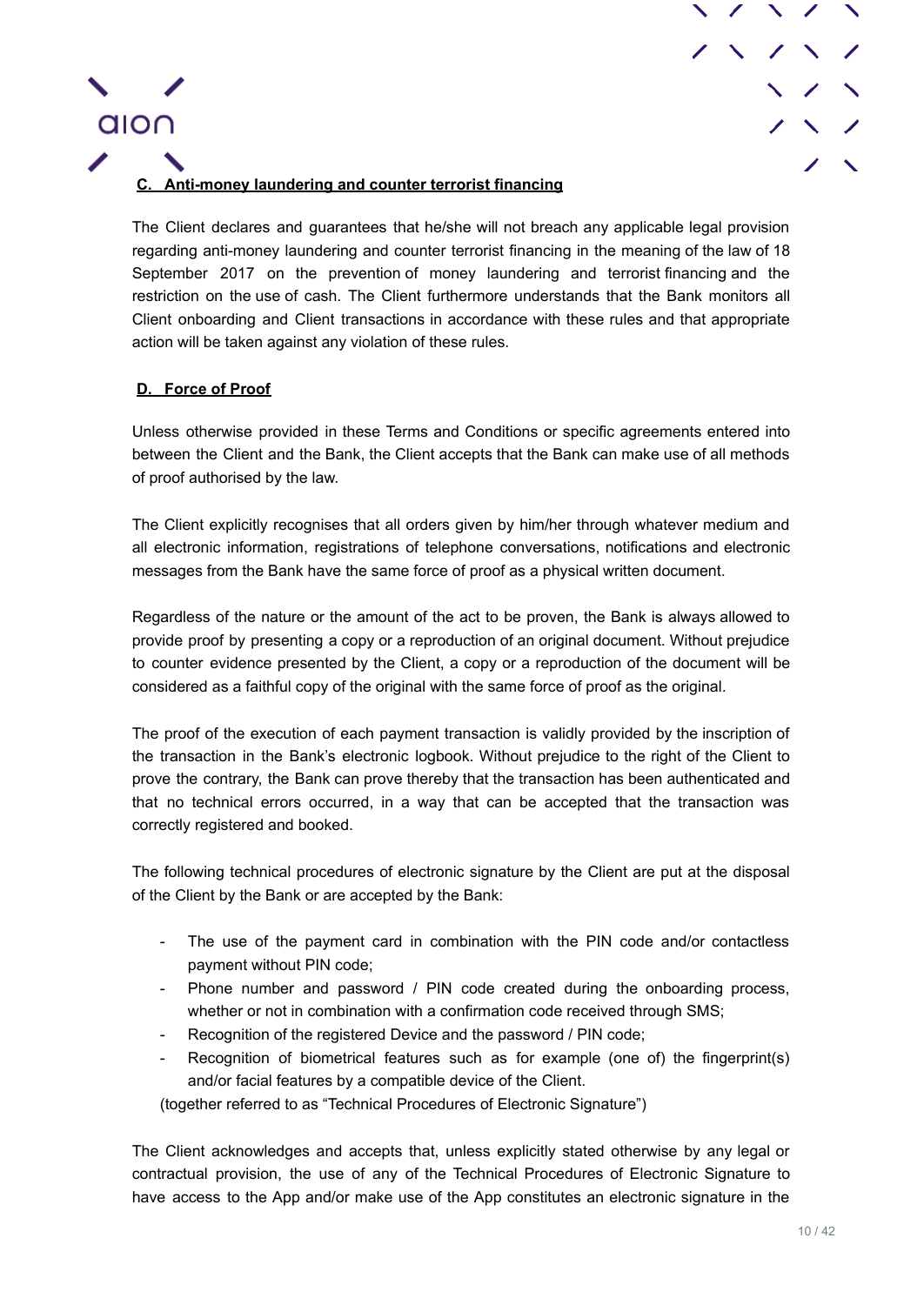sense of Article XII.15 of the Code of Economic Law. The Client acknowledges and accepts that such use by him/her, which is validated by the Bank's electronical systems and is recognised as coming from the Client, fulfils the requirements of imputability and integrity of the content which are connected to a signature in the sense of Article 1322, second indent, of the Civil Code.

The Client acknowledges and accepts that the electronic signature which is created through the use of any of the Technical Procedures of Electronic Signature constitutes sufficient and complete proof of:

the identity of that person as the Client;

alon

- the Client's agreement with the content of the operations, requests, and orders which are confirmed and/or transmitted with that signature; and
- the correspondence of the content of the operations, requests, and orders confirmed and/or transmitted by the Client and the content of the operations, requests, and orders which the Bank has received.

The Client acknowledges and accepts that he/she is bound by the electronic signature and is liable for the operations, requests, and orders which are confirmed and/or transmitted, subject to counter-evidence produced by the Client.

## <span id="page-10-0"></span>**E. Security in favour of the Bank**

All banking transactions between the Bank and the Client are carried out as part of an overall business relationship between the two parties. As a result, all transactions between the Client and the Bank are interrelated.

## **1. Account indivisibility**

<span id="page-10-1"></span>Without prejudice to the laws, regulations and agreements governing special purpose accounts, all the accounts, of whatever nature, in any currency or unit of account, opened in name of the Client in the books of the Bank at one or more of its registered offices in Belgium or abroad, form part of one single and indivisible account from a legal point of view.

At any time, the Bank has the right to merge these accounts and to make, by simple notice, transfers from one account to another, of a debit balance to a credit balance and vice versa, and even from a debit balance to a debit balance. The balance of the single account is secured by all the collateral pledged as security and personal guarantees linked to any of these various accounts.

If some accounts are held in foreign currencies, they shall be converted into euros at the exchange rate applicable on the account settlement or transfer date.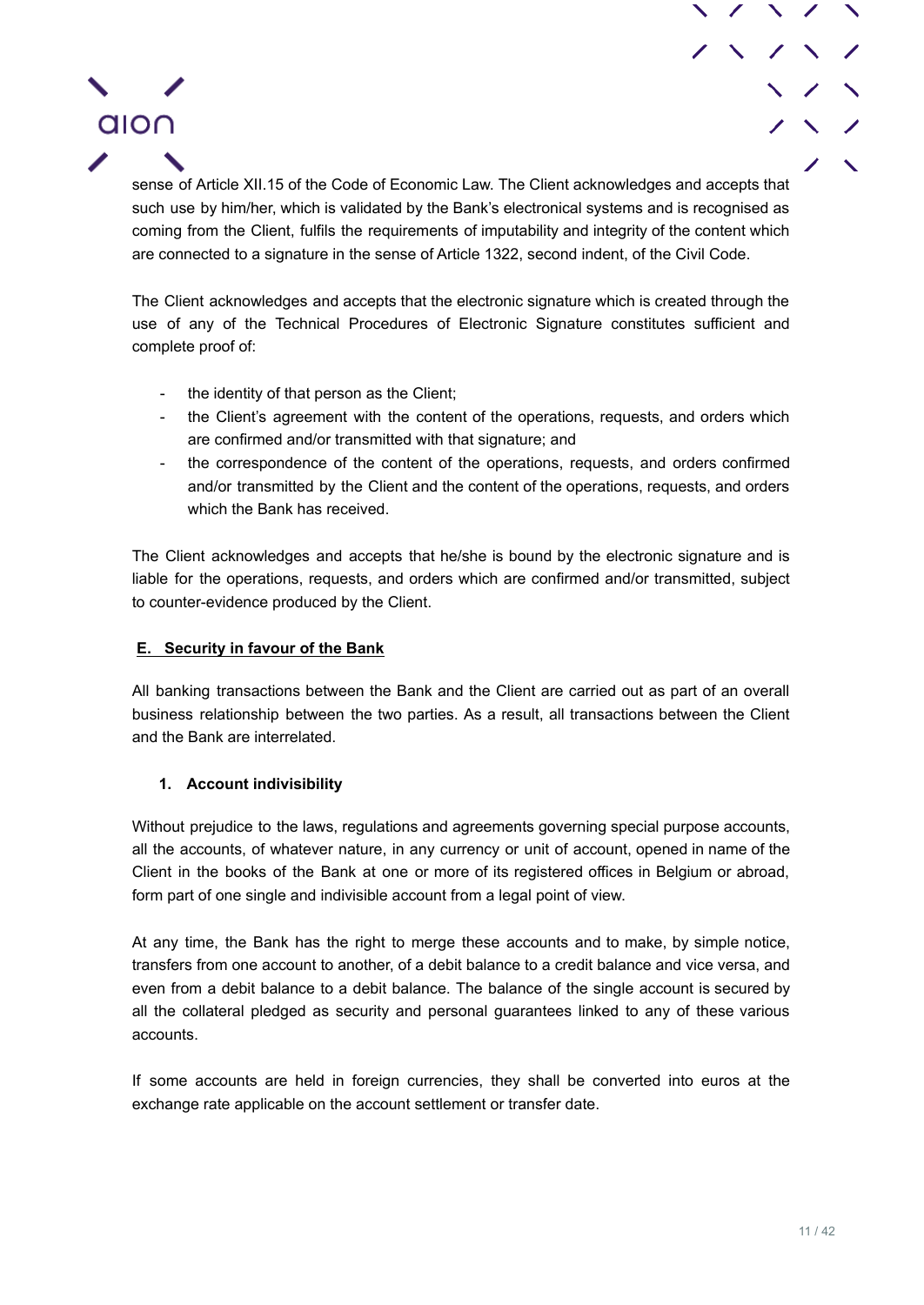



<span id="page-11-0"></span>Subject to statutory provisions to the contrary, the Bank may, at any time, set off against each other mutual claims and debts that exist between the Bank and the Client, even after the occurrence of a concurrence situation with respect to the Client, such as a collective debt settlement, bankruptcy, attachment, any insolvency procedure or any similar Belgian or foreign procedure.

This set-off may be undertaken irrespective of the form and subject of the claims and debts, irrespective of the currency or unit of account and irrespective of whether or not the mutual claims and debts are due and payable. The set-off shall also apply where the Client is not the only debtor or creditor of the relevant debt or claim. If there are two or more mutual claims and debts, the set-off shall occur first and foremost in respect of the unsecured portion of the debts and, within these debts, first in respect of fees, then late interest, then interest, and finally the principal; thereafter, the set-off shall occur in respect of the secured portion of the debts and, within these debts, first in respect of fees, then late interest, then interest, and finally the principal. Where applicable, the credit balances in foreign currency shall be converted to euros at the exchange rate applicable on the bank business day on which the set-off occurs. The Client is entitled to invoke a prior legal set-off of debts which are liquid, certain and due in his/her relations to the Bank.

This Clause also applies to joint debtors or sureties of the Client.

#### **3. General pledge and assignment of claims**

<span id="page-11-1"></span>Subject to specific legal provisions and as security for the repayment of any sums which might be due to the Bank by the Client, either alone or jointly with one or more third parties, as a result of any present and/or future claims, for any reason whatsoever, or as a result of any sureties, guarantees or any other security interests issued or to be issued in favour of the Bank:

- the Client pledges in favour of the Bank all cash which is held in his/her name or for his/her account with the Bank;
- the Client assigns to the Bank all his/her present and future claims against third parties, for any reason whatsoever, including but not limited to trade receivables and other receivables against his/her clients, claims for performance and services, claims for the sale of goods, claims relating to the proceeds of movable assets or real estate, rental claims, claims against employers, claims against credit institutions or other financial institutions, claims in respect of damages, pensions, insurance benefits, social security allowances, or claims against the government under tax regulations.

The Bank is entitled to notify the assignment to the debtors of the assigned claims at any time, and to do everything to render the assignment opposable to third parties, and to charge the costs thereof to the Client. The Client undertakes to provide the Bank on its first demand and without delay with all information and documents relating to the assigned claims. The Client authorises the Bank to gather such information or documents from any third party debtors of the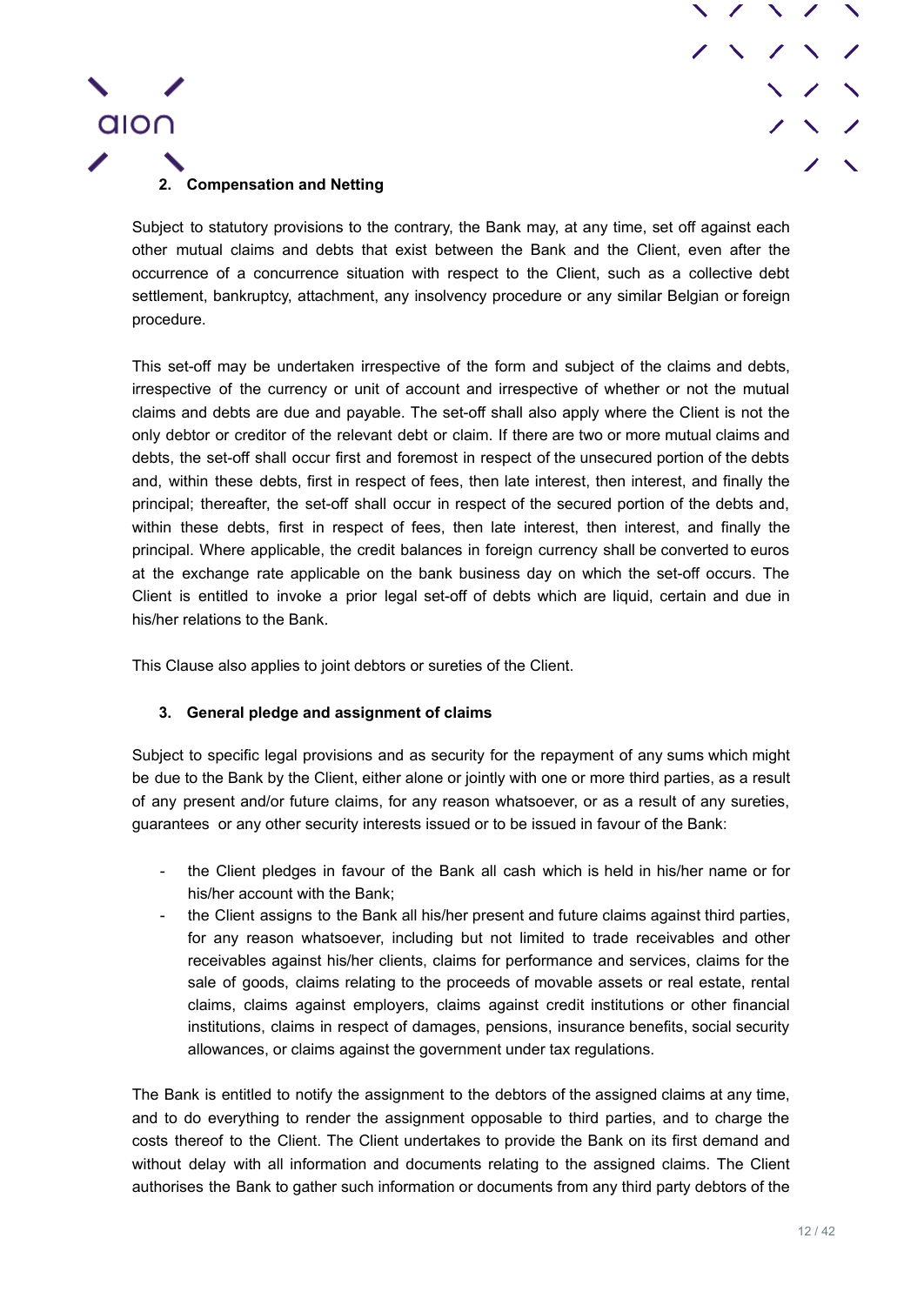



assigned claims. The Bank has the right to execute the pledge and the assigned claims according to the applicable laws and to use the proceeds for the repayment of the sums due to the Bank as mentioned above. The Client undertakes not to do anything which may reduce the value of the assigned claims or render its execution more difficult. The Client undertakes not to pledge or assign these claims to third parties, without the prior written consent of the Bank.

## **4. Joint and several liability and indivisibility**

<span id="page-12-0"></span>All persons that are, in whatever capacity, joint holders of an account, co-borrowers of a facility or involved in one and the same operation, are jointly and severally and indivisibly liable (*"solidairement et indivisiblement" / "hoofdelijk en ondeelbaar"*) towards the Bank for all obligations associated with it.

The Client's heirs and general successors or successors under general title are also jointly and severally and indivisibly liable (*"solidairement et indivisiblement" / "hoofdelijk en ondeelbaar"*) for all his/her obligations towards the Bank.

#### <span id="page-12-1"></span>**F. Deposit guarantee scheme**

The Bank, as a credit institution governed by Belgian law is a member of the Belgian deposit guarantee scheme ("*le Fonds de garantie pour les services financiers*"/"*het Garantiefonds voor financiële diensten",* hereafter the *"***Fund**").

The Fund ensures, up to a 100.000,- EUR, the protection of cash deposits (including deposit bonds – "*bons de caisse*"/"*kasbons*") held by the Bank should the Bank default (within the meaning of applicable law). Where the Fund should intervene, the calculation of the repayable amount will take into account the liabilities of the depositor, as defined by Royal Decree of 16 March 2009. A detailed description of the conditions for the Fund's intervention and of other applicable rules is available at [www.fondsdegarantie.belgium.be/fr](http://www.fondsdegarantie.belgium.be/fr) or [www.garantiefonds.belgium.be/nl.](http://www.garantiefonds.belgium.be/nl)

In accordance with legal provisions relating to the Fund, the depositor information sheet was sent to the Client via email on a durable medium prior to the opening of an account with the Bank. The Client acknowledges receipt of this depositor information sheet by accepting these Terms and Conditions.

As required by law, the Bank is also a member of the Belgian protection scheme for deposits and financial instruments ("*Fonds de protection des dépôts et instruments financiers*"/"*Beschermingsfonds voor deposito's en financiële instrumenten*", hereafter the "**Protection fund**"). The Protection fund ensures, to a certain extent, the protection of financial instruments deposited with the Bank should the Bank default (within the meaning of applicable law). A detailed description of the conditions for the Protection fund's intervention and of other applicable rules is available at [www.protectionfund.be.](http://www.protectionfund.be)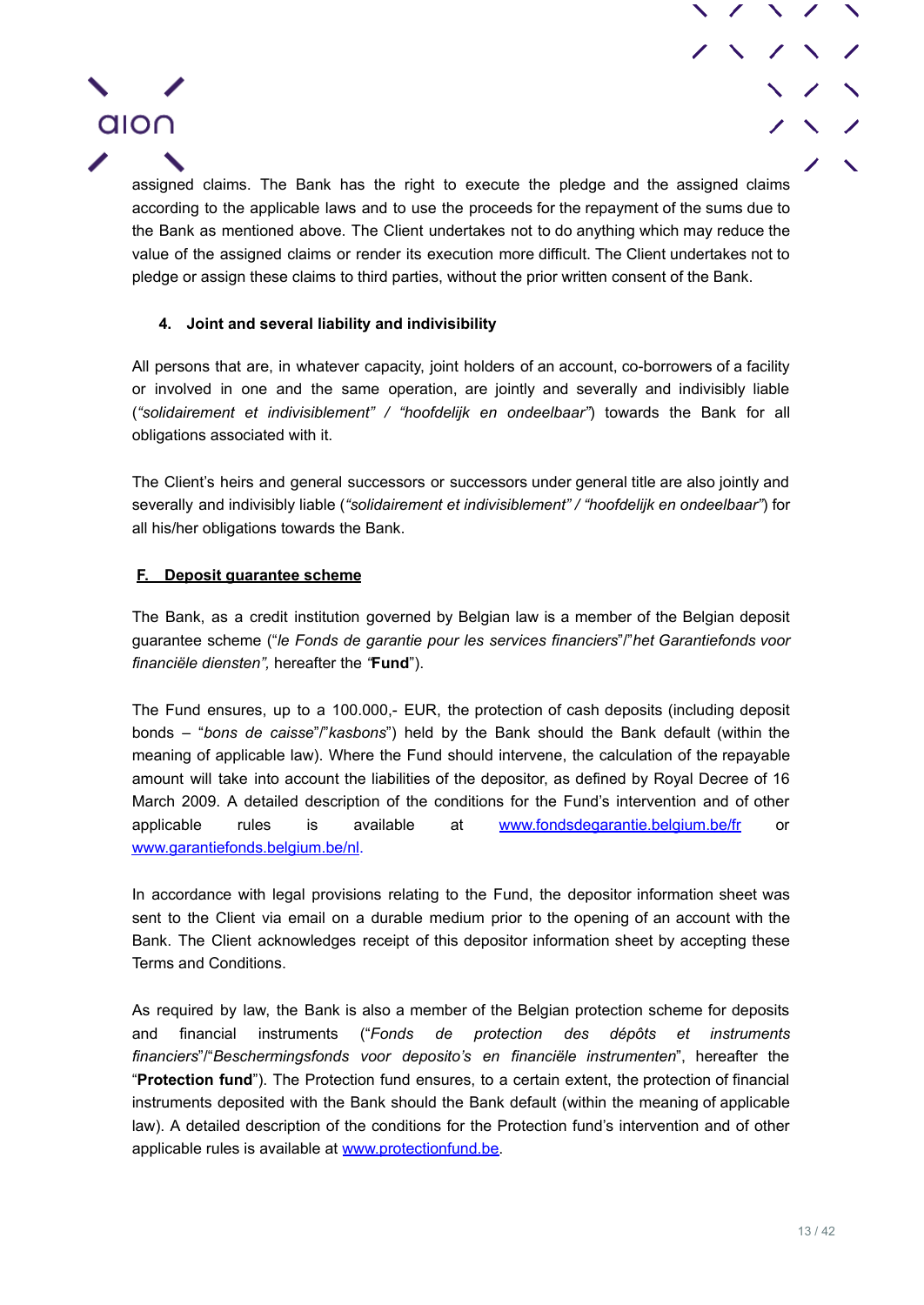

## <span id="page-13-0"></span>**G. Liability of the Bank and force majeure**

aion

Without prejudice to other specific provisions of these Terms and Conditions, the Bank shall be liable only for its fraud and for gross negligence committed in the framework of its professional activities by the Bank or its employees.

In any event, the Bank shall never be liable, under any circumstances, for loss or damage resulting directly or indirectly from force majeure or measures taken by Belgian or foreign authorities.

Consequently, the Bank shall not be liable for any adverse consequences of, inter alia:

- fire, flood, acts of war or terrorism;
- strikes (including by the Bank staff);
- transactions carried out on the instructions of persons with de facto power in the event of war, disturbances, riots or occupation of territory by foreign or illegal forces;
- its computer systems being out of service  $-$  even temporarily  $-$  for any reason whatsoever, and the destruction or deletion of data stored in those systems;
- mistakes by or interruptions of the activities of Belgian or foreign postal services, companies that provide telephone, electronic or IT services or companies that provide private transport.

#### <span id="page-13-1"></span>**H. Bank business days**

The Bank executes payment transactions on bank business days. Bank business days are all days except for every Saturday, every Sunday, public holiday and days where the company seat of the Bank in Belgium is not open.

#### **III. YOUR JOURNEY WITH THE BANK**

#### <span id="page-13-3"></span><span id="page-13-2"></span>**A. Technical requirements for becoming a Client**

In order to become a Client of the Bank, you need a smartphone (the "Device") meeting the minimum technical requirements set out below. Up to 5 different Devices may be paired to your account with the Bank. However, since your Device is used as a personal identification device, only one Device at the time may be logged in to your account with the Bank. Due to security reasons we are forced to discontinue our service for any outdated version of the operating system of your Device and outdated versions of the App. We will notify you thirty (30) calendar days before we stop supporting a version of the respective operating system and invite you to update your software during that period of time.

Please note that these Terms and Conditions will not be updated each time a specific Device or operating system is no longer supported. For the most recent information on supported operating systems please see the FAQ on our Website via: [www.aion.be/faq/.](http://www.aion.be/faq/)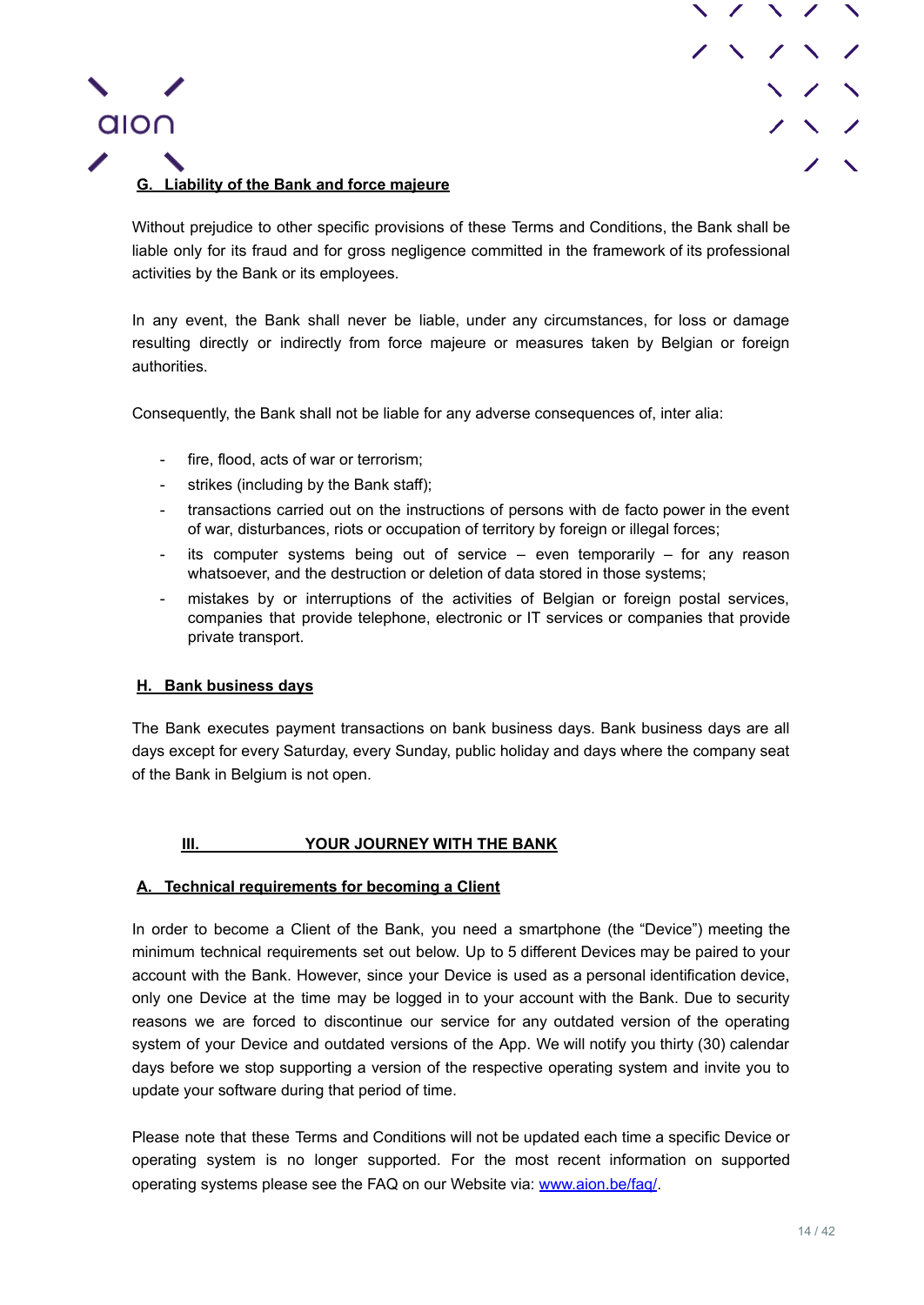



## <span id="page-14-0"></span>**B. Onboarding process**

You can become a Client of the Bank, under the condition that you are at least 18 years old, have a smartphone which meets the technical requirements set out above, on which the App is installed and that you are a resident of Belgium or one of the other countries served by the Bank as set out in the FAQ on our Website "**Eligible Countries**").

In order to become a Client via the App, first download the App from a dedicated link sent to you by the Bank or from the Apple App Store or the Google Play Store.

After installing the App, you will be taken through all the necessary steps to associate your smartphone:

- provision of your phone number and email address by you
- verification of your phone number with SMS code
- set up of your PIN code to secure the Device
- check of your ID document and check if your face matches the document
- provision of your address in one of the Eligible Countries
- information on your occupation, source of funds and (optionally) source of wealth
- selection of membership
- your acquaintance with the agreement
- signing of agreement
- final steps (confirmation of opening a bank account and information of debit card)

After opening the App on your smartphone, an onboarding process is initiated during which you can apply electronically to become a Client of the Bank. By submitting an electronic Client relation application to the Bank, you are submitting a binding offer for the conclusion of a contract for the provision of services by the Bank as described in these Terms and Conditions.

The onboarding process via the App can be replaced by the identification process done by the Bank's employee in a branch. Where applicable, the Client signs the agreement on paper, installs and opens the App according to the Bank's instruction. The agreement is conditional upon satisfactory results of the identification and verification of the identity of the Client concerned and enters into force according to the last sentence of this Section III.B.

As a licensed credit institution, the Bank is legally obliged to identify its Clients and verify their identity prior to entering into a business relationship with them.

At the first request of the Bank, the Client will supply all information and documents regarding, amongst others, his/her identity, the origin of his/her money and funds, for which he/she will sign a declaration at the Bank's request. The Client shall only hold funds with the Bank that originate from legitimate activities. The Client shall not use the services of the Bank nor the funds for money laundering or for financing terrorism or other prohibited activities.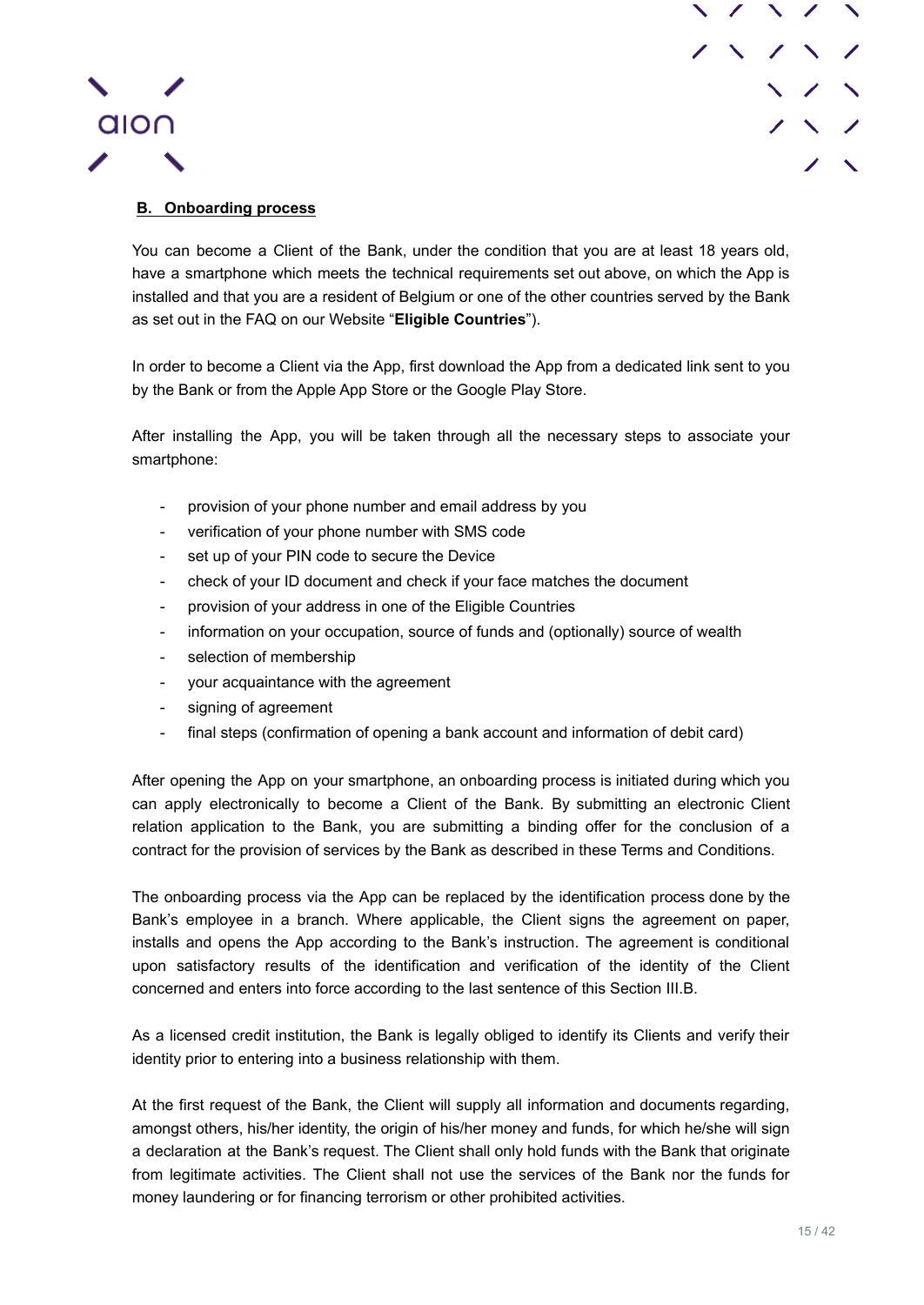



If the onboarding process is successful and the Bank is satisfied with the identification and verification of the identity of the Client concerned, the Bank will confirm the acceptance of the Client and the contractual relationship between the Client and the Bank, based on these Terms and Conditions, enters into force.

## <span id="page-15-0"></span>**C. Revocation rights**

The Client can revoke the contract he/she entered into with the Bank in accordance with Article VI.58 of the Code of Economic Law within fourteen (14) calendar days of (i) the date on which the Bank confirmed that he/she is a Client or (ii) the day on which he/she received a copy of these Terms and Conditions on a durable medium in case this day is later than the day on which he/she became a Client. The revocation notice must be sent by the Client to the Bank within the above mentioned period of time via the App.

The Client explicitly confirms that the contract he/she entered into with the Bank can already start during the said revocation period of fourteen (14) calendar days. In the event of effective revocation, the actions performed by both parties must be undone and if applicable, benefits drawn from certain actions (e.g. interests earned on sums placed on accounts) must be given up. As a Client you are committed to only pay a compensation for the actual services provided until the time of revocation in accordance with article VII.59 of the Code of Economic Law. If there exists an obligation for the payment of compensation, this can lead to the situation that you are still bound to fulfil the contractual obligations for the time period up to the revocation. Your right of revocation shall expire if the contract has been fulfilled completely from both parties upon your explicit request before you have exercised the right of revocation. Obligations to reimburse payments must be fulfilled within thirty (30) calendar days, the term beginning with the dispatch of your revocation declaration on your part, whereas on our part, it starts at the point of time in which we receive the documents.

#### <span id="page-15-1"></span>**D. Client capacity and restrictions**

Only natural persons of over 18 years old, being residents of one of the Eligible Countries with full legal capacity and acting on their own behalf can be onboarded as Client of the Bank.

The Client undertakes to inform the Bank as soon as he/she is no longer a resident of one of the Eligible Countries. The Bank will then assess, depending on the new country of residence, whether the relationship with the Client can be maintained.

For the time being, it is not possible for different persons to be the holder of one single account. Therefore, each Client with an account with the Bank needs to be the exclusive holder of this account. The Client of the Bank disposing of his/her full legal capacity cannot appoint a proxyholder to represent him/her towards the Bank. Each Client has to act in a direct relationship towards the Bank. The Bank may accept proxies in the future and will inform the Client when this possibility becomes available.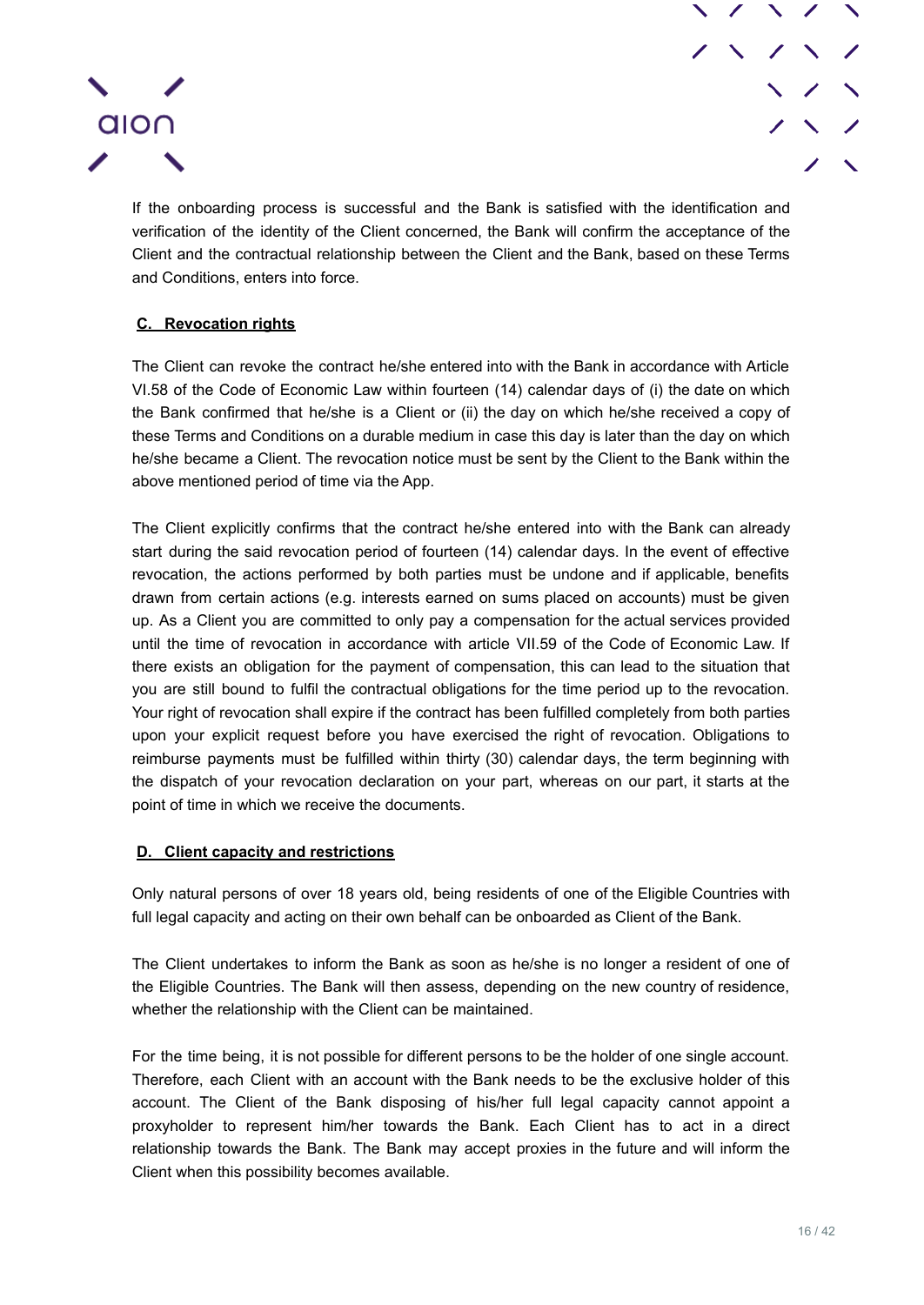



<span id="page-16-0"></span>The Client can access the App with the phone number and PIN code created during the onboarding process or, optionally, via biometric recognition tools such as facial recognition and fingerprint recognition technology.

If the Client cannot access his/her account for any reason whatsoever, he/she should contact the Bank through the procedure described in the FAQ on our Website.

#### <span id="page-16-1"></span>**F. Your interactions with the Bank**

The main channel of interaction with the Bank is the App.

The Bank can also send notifications to the Client via email or using mobile push notifications. As the case may be, the Client can modify his/her preferences regarding these two channels.

If needed, the Bank also can send text messages (SMS) or call the Client.

The Client can choose the language of the contractual relationship (including these Terms and Conditions) and communication during the onboarding process. At this stage, the available languages are English, Dutch and French.

The Client can freely change the language via the App settings panel. As the case may be, this change will not affect contracts which have already been entered into by the Client and the Bank (e.g. these Terms and Conditions).

Information and declarations which concern your contractual relationship with the Bank on the basis of these Terms and Conditions or any other contractual document will be communicated by the Client in the App. This notably includes account and transaction statements.

In case of issue/complaint, please refer to Section V "Customer Happiness Centre and Complaints Handling" below.

#### <span id="page-16-3"></span><span id="page-16-2"></span>**G. Termination of the contractual relationship**

#### **1. Termination of the relationship by the Client**

#### a) Closing of current or savings account

<span id="page-16-4"></span>The Client may close his/her current account with a zero or positive balance at any time. As the case may be, he/she indicates the account where the credit balance should be transferred to. The current account will be closed one (1) month after receiving the instruction to close the account.

The Client may close his/her savings accounts with a zero or positive balance at any time. As the case may be, the positive balance will be transferred to the primary current account of the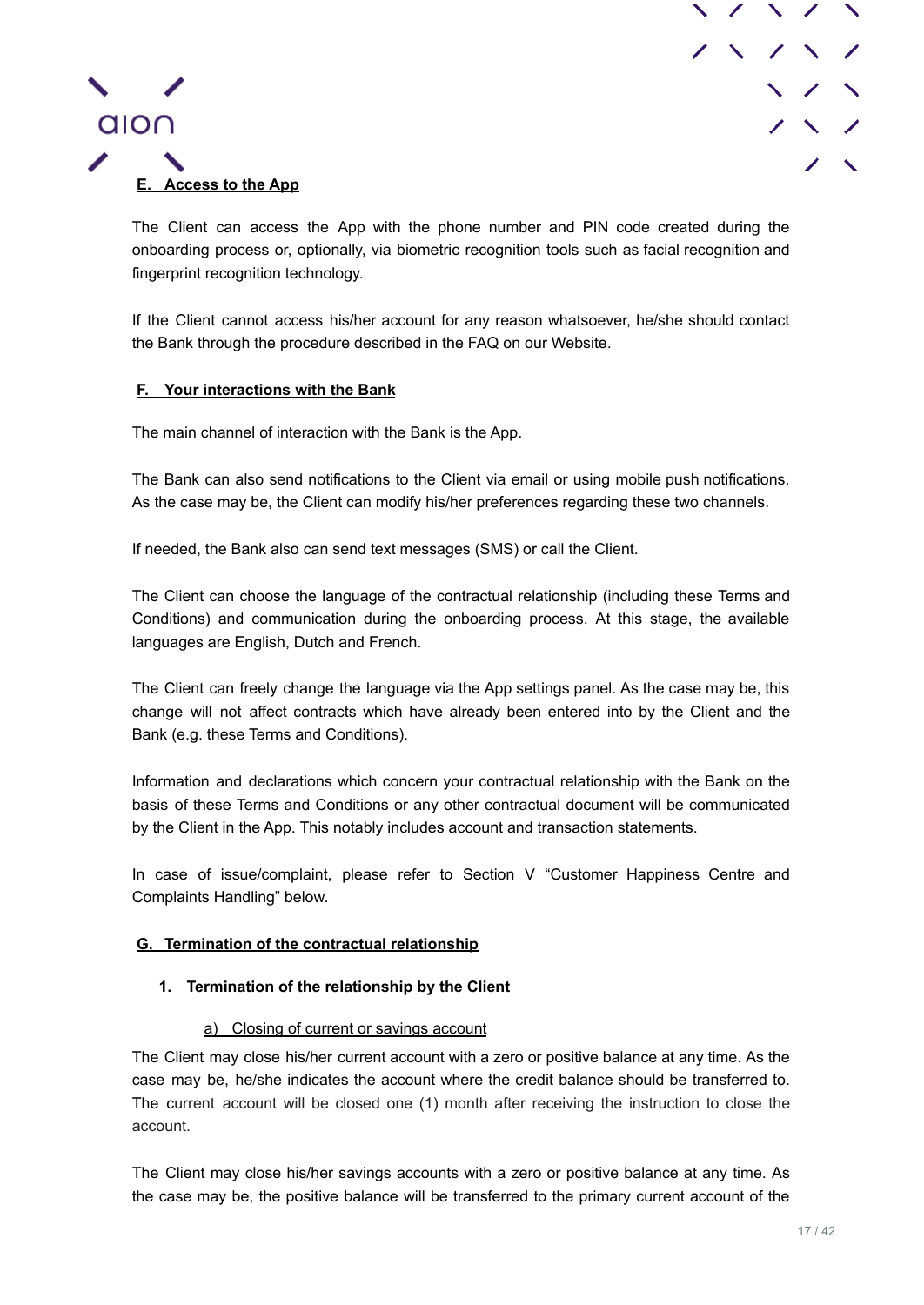

Client with the Bank. If the Client does not hold a current account with the Bank, he/she must indicate the account where the credit balance should be transferred to.

In case of negative balance, the Client must rebalance his/her account before the closing. By the same token, the closing of your current account is subject to the prior termination, closing and settling of all products and services which are settled via the current account such as savings accounts, term deposits or overdrafts.

#### b) Termination of the whole contractual relationship

aion

<span id="page-17-0"></span>The Client can terminate the contract with the Bank concluded for an indefinite term at any time via the Customer Happiness Centre (see below Section V.A "Customer Happiness Centre"). The termination of such contractual relationship is subject to a thirty (30) calendar days' prior notice period. The whole contractual relationship can be terminated once the Client has indicated the account where all remaining funds should be transferred to. However, the Client is aware that it might take up to fourteen (14) calendar days after the notice period for the Bank to process all the Client's ongoing transactions, close, and reconcile his/her products and services and send the remaining amount (if any) to the indicated account.

Without prejudice to specific clauses, contracts concluded for a definite term cannot be terminated before the term concerned has expired or if the Client has not closed and settled all his/her obligations towards the Bank, including unsettled card transactions, or negative account balances.

## **2. Termination of the relationship by the Bank**

<span id="page-17-1"></span>Any termination notice by the Bank will be communicated through the Customer Happiness Centre, via push notification and/or by e-mail.

#### a) Termination of the relationship due to the Bank's decision

<span id="page-17-2"></span>The Bank is authorised to terminate the contract with the Client concluded for an indefinite term and/or close any account at any time, by giving at least sixty (60) calendar days' prior notice of its decision, if the Client:

- does not pay the subscription fee during at least two (2) consecutive months and there is a lack of money on any other current account held by that Client;
- breaches the "fair usage" principle applicable to the contractual relationship (see below Section IV.B "Fair usage of the Bank's products");or
- changes his or her residency status in a way that is unacceptable by the Bank (notably see Section III.D "Client capacity and restrictions").

After the sixty (60) calendar days' period has expired, the Bank stops providing its services. The Client either transfers the credit balance to another account held with a different bank, or indicates the account where the credit balance should be transferred to.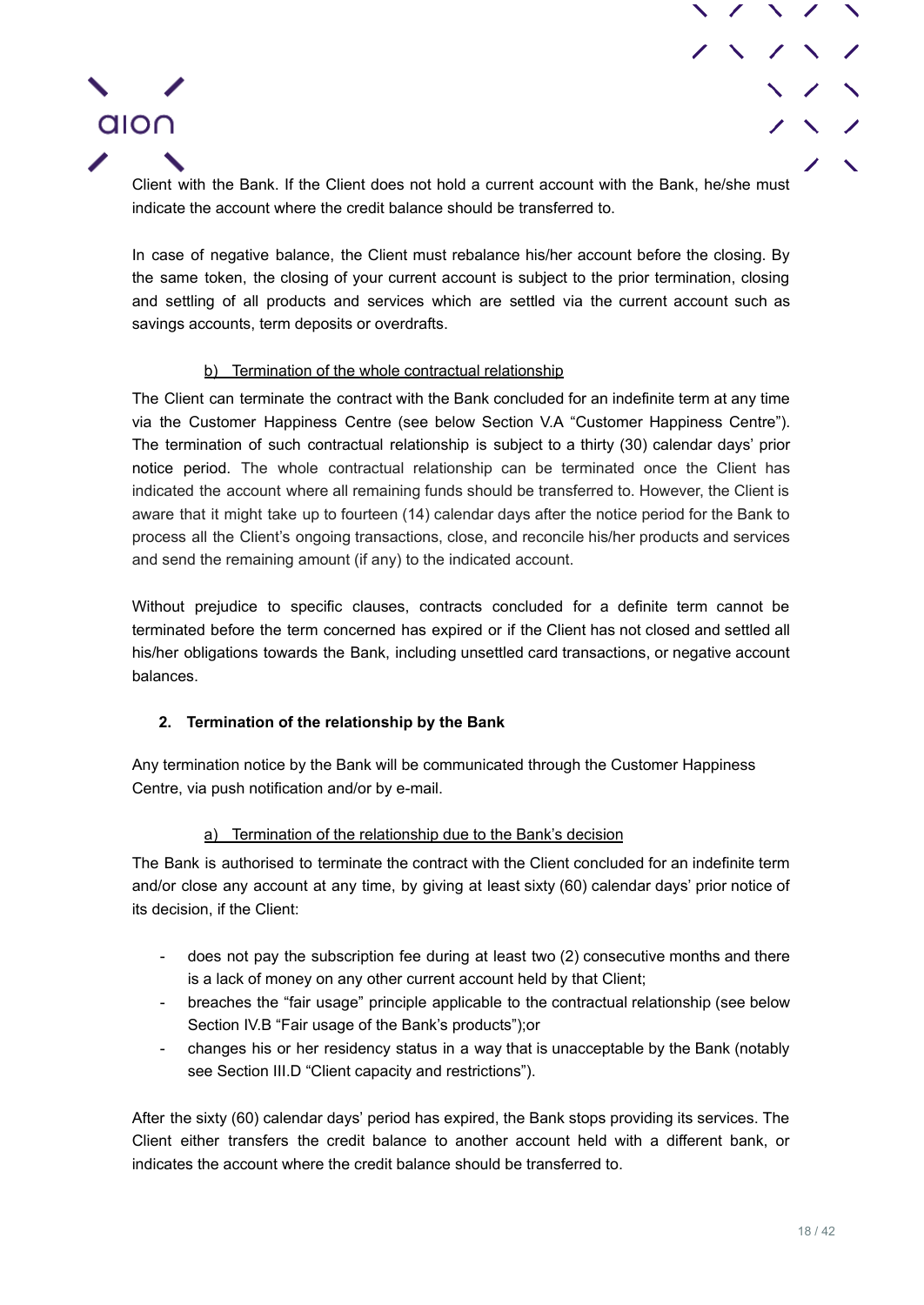Upon termination of the relationship, all obligations of the former Client become immediately and automatically due, without any formal notification being required. Any interest habitually applicable in circumstances of indebtedness shall fall due with respect to any negative balance outstanding and all other existent debt. At that time, the Bank will charge the Client its habitual provisions. The termination itself will be free of charge. The Client undertakes to immediately destroy any physical debit cards of the Bank in his/her possession upon termination of the relationship. The assets held by the Bank on behalf of a former Client shall cease to bear interest with respect from the termination of the relationship.

In the event that, after restitution of all sums due, the former Client's account has a positive balance, the Bank will make said balance available to the former Client in the manner determined by the Bank and at the Client's risk.

## b) Termination of the relationship due to the Bank's legal obligation

<span id="page-18-0"></span>The Bank is authorised and in some cases even obliged to terminate the contract with the Client concluded for an indefinite term at any time without providing prior notice of its decision to the Client, in case of:

- AML suspicions / prevention / elimination; or
- fraud suspicions / prevention / elimination;
	- or

alon.

security issues.

In these cases, the Bank will be allowed to block the Client's access to the App. The Bank will stop providing its services immediately.

## **3. Deposit and Consignment Fund**

<span id="page-18-1"></span>If the Client gives no instruction as to the transfer of the assets held following termination of the relationship, the Bank reserves the right to transfer the former Client's assets to the Deposit and Consignment Fund ("*deposito-en consignatiekas"/"caisse de dépôts et consignations*") after five (5) years in accordance with the legislation on dormant assets (see below Section IV.C.1.h).

#### **4. Deceased Clients**

<span id="page-18-2"></span>The Bank shall be notified as soon as possible of the death of a Client. If such notification is given orally, it must be confirmed in writing. From the date of receipt of such written notification the Bank shall ensure that no transactions whatsoever involving the assets of the estate are performed by the joint account holders or proxyholders (if any).

The assets held by the Bank in the name of the deceased Client shall be released to the benefit of the heirs and/or legal beneficiaries upon provision of the official documents confirming the succession and any other documents required by law and/or deemed necessary by the Bank.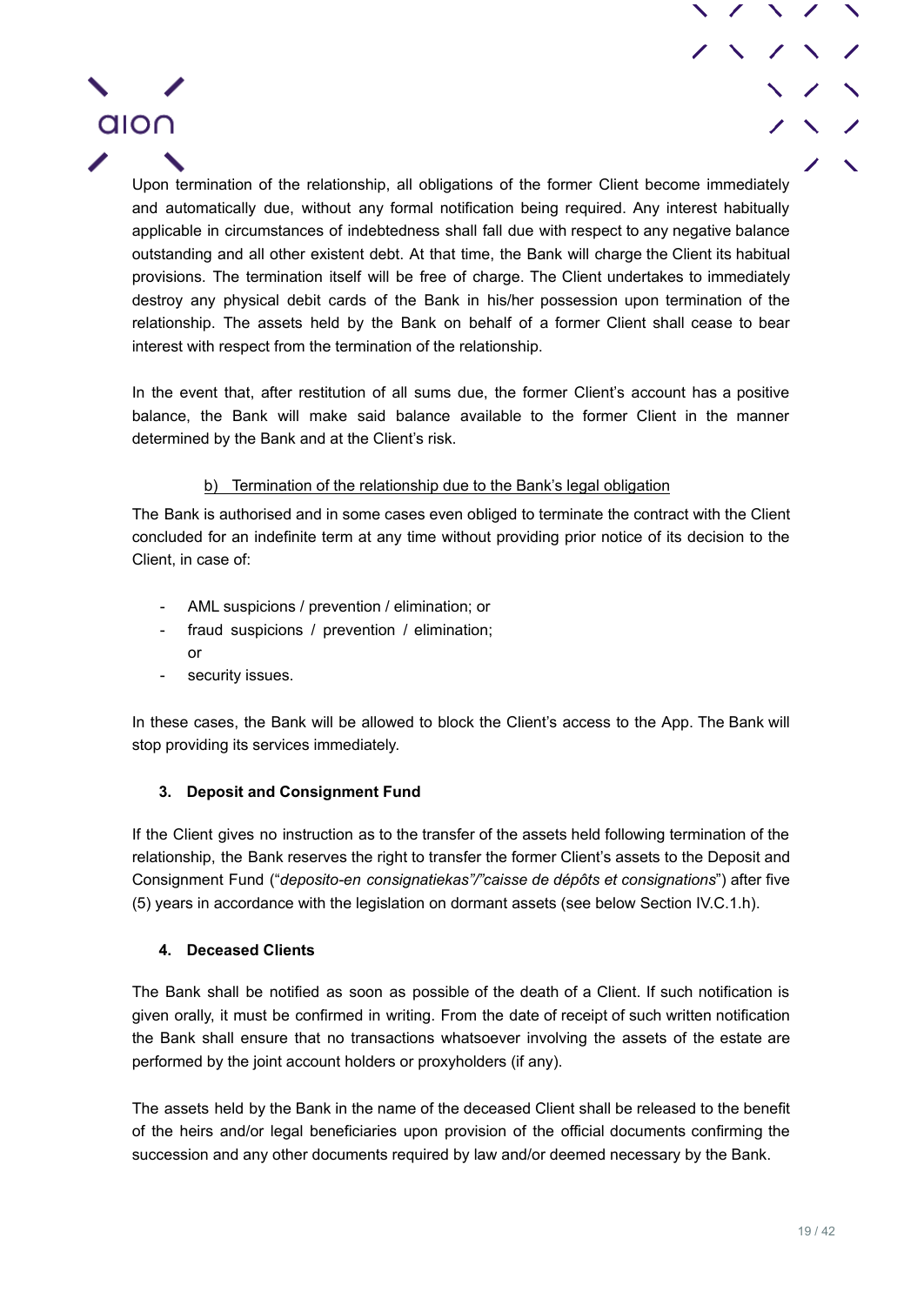



The Bank will check these documents carefully, but shall only be liable in the event of gross negligence in this respect.

## **IV. PACKAGE AND SERVICES**

#### <span id="page-19-1"></span><span id="page-19-0"></span>**A. Memberships**

#### **1. Description of the Membership system**

<span id="page-19-2"></span>In order to access the Bank's services, the retail Client must subscribe to one of the two membership packages (the "**Memberships**") offered by the Bank:

- the Light Membership;
- the Premium Membership.

In order to subscribe to one of these Memberships, the Client must be onboarded in accordance with Section III above.

Once the Client has subscribed to one of these Memberships, he/she will be able to access and activate the Standard services. Clients with a Light Membership may acquire one or more Premium service(s) separately, possibly subject to the payment of an additional fee. Information about the availability of a particular service are available in the App. Information about fees are detailed in the Appendix I ("Fees and Charges list"). The Bank will notify the Client of any change in this respect.

Besides the Client's current account and unless otherwise provided, each service offered by the Bank listed below must be activated separately:

- Standard services comprise:
	- Current accounts;
	- Payment services including payment instruments;
	- Instalment loans and overdraft facilities:
	- Term deposit accounts;
	- Savings accounts
	- Max Deposit.
	- Premium services comprise additionally:
		- Max Bills.

The names used for the different products and services in the list above and throughout this document may at certain points be different than the commercial names used for these products and services. The Bank will make its best efforts to avoid all risk of confusion in this respect.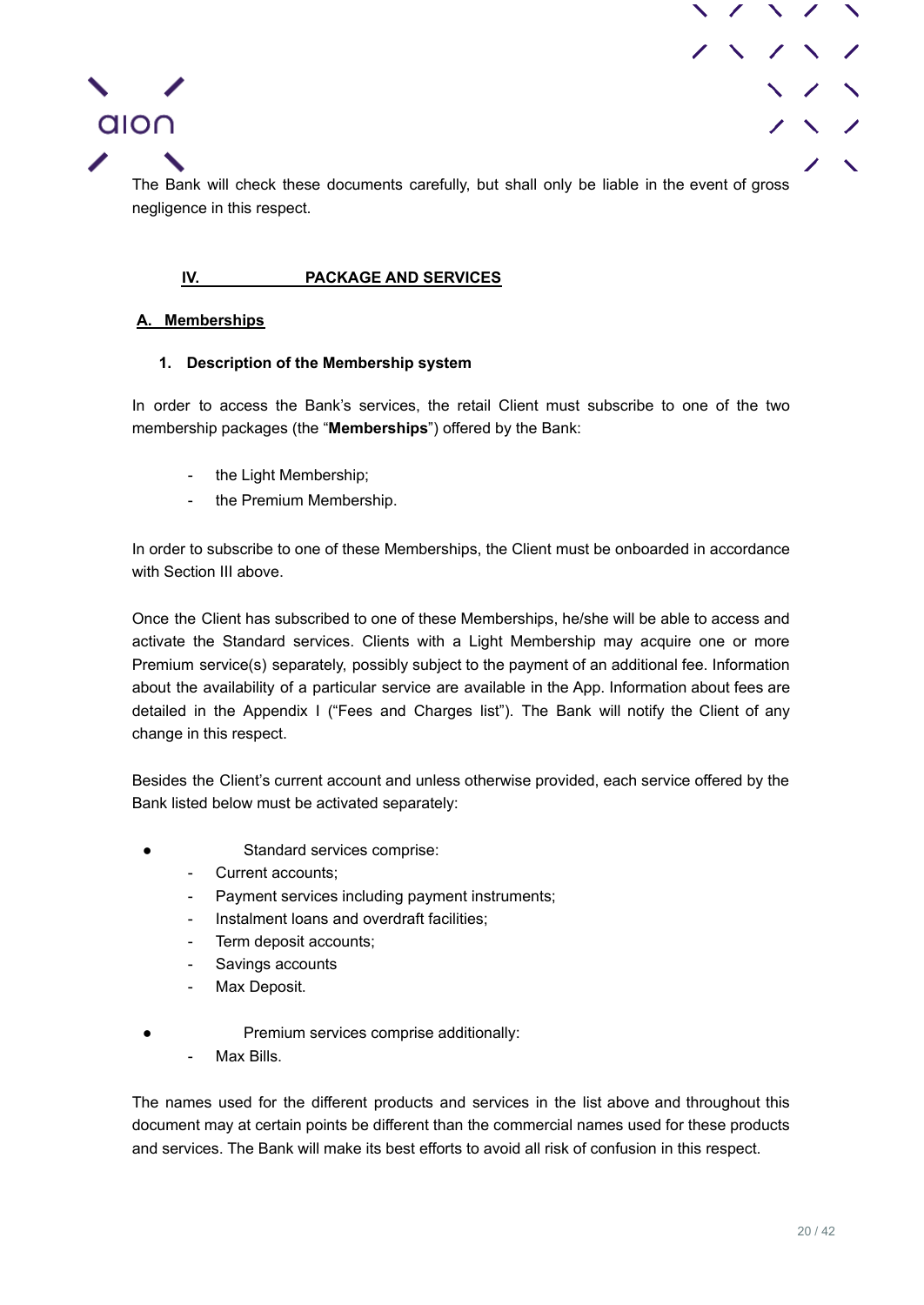

The list of services is subject to changes from time to time and the latest information in this respect can be found on the App. In case the changes to the Memberships do not affect any payment services, Section I.B. last paragraph on the two-months notification period will not apply to such changes.

Apart from instalment loans, all the Bank's services are only available to Clients with an active Membership. These services can thus not be kept without Membership. If the Client concludes a service with a definite duration, he/she will need to keep his/her Membership active for at least the duration of the said service and pay the applicable Membership fees.

The Client is allowed to subscribe to only one Membership at a time as a retail Client.

Some or all of the products and/or services that are offered by the Bank may not be available on locations outside of Belgium or for Clients who are residents of Eligible Countries other than Belgium.

Furthermore some of the services may temporarily not be available in Belgium and/or other Eligible Countries due to legal and/or regulatory reasons, for example when not all required approvals have been obtained from the proper authorities. Information concerning unavailability of services can be found in the FAQ section on our Website[.](https://www.aion.be/en/questions/faq/)

## **2. Upgrade**

alon

<span id="page-20-0"></span>The Client can upgrade his/her Membership from Light to Premium at any time by using the dedicated option in the App.

The upgrade enters into force instantly.

#### **3. Fees and commissions**

<span id="page-20-1"></span>The monthly fees and all other charges in relation with the Memberships are detailed in the Appendix I ("Fees and Charges list").

Fees will be charged the day before the end of each monthly period (D-1). The Bank may offer a free trial period or other promotional advantages. In case of lack of funds on the Client's current account, a fee will be charged after depositing of funds by the Client on the current account or an account held with a different bank that was added to the Client's account by the Bank.

In case of a Membership upgrade, a new monthly period will start and the Client will only be charged, at the Premium Membership rate, at the end of this period.

The fees will be charged from i) the Client's primary current account, ii) an account held with a different bank added to the Client's account by the Bank or iii), if the Client has no current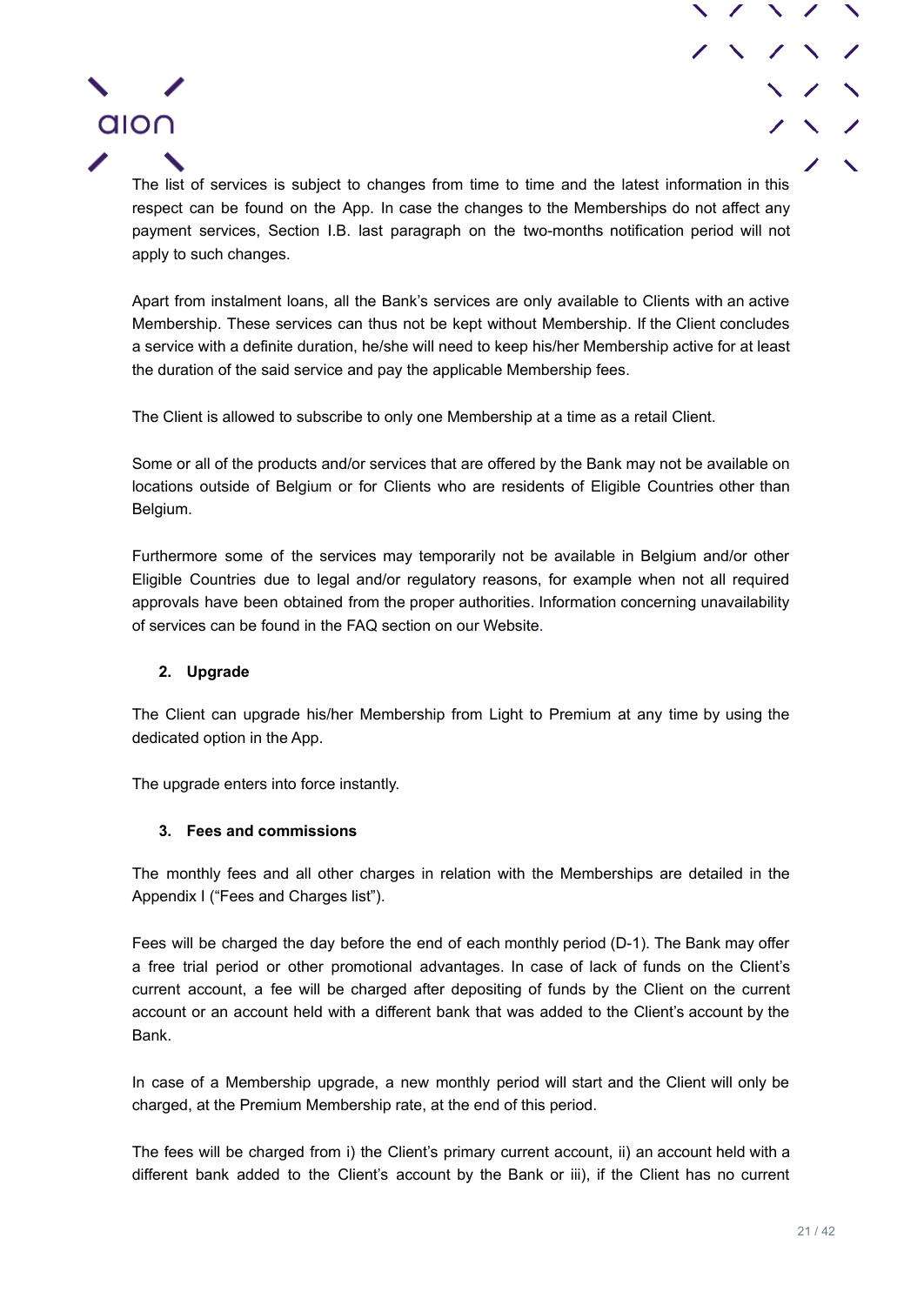



account opened at the Bank, the Client should transfer the money to a dedicated account with the Bank.

## **4. Expansion of the Bank's offering: future products and/or services available within the Membership**

<span id="page-21-0"></span>The Bank may expand its offering with new products and/or services in the future.

These future products and/or services may be provided directly by the Bank or by third party service providers cooperating with the Bank. These products and/or services must be activated separately by the Client and are subject to specific terms and conditions as provided to the Client at the moment of applying for the opening of the product or service concerned.

Some or all of these products and/or services may not be available for Clients from Eligible Countries other than Belgium.

As soon as future products and/or services become available this will be announced in the App.

#### <span id="page-21-1"></span>**B. Fair usage of the Bank's products**

The Membership is strictly personal. Each Client is responsible for his/her Membership and must ensure that no other persons such as his/her employees, children or other members of his/her household use the Membership benefits. The Client understands that the use of the services under the Membership is strictly limited to private purposes. The Client expressly agrees not to use his/her Membership for other purposes such as professional or commercial purposes (e.g. not to use his/her Membership for the benefit of his/her own clients).

The Bank may, at its sole discretion, restrict, suspend or terminate the Membership of its Client (with or without prior notice/warning, depending on the gravity of the behaviour) in case it has reasonable reasons to believe that the use of its services by the Client is abusive, improper or fraudulent. The same applies if the use of the Bank's services by the Client could cause a prejudice to the Bank or other Clients or third parties. This will notably be the case if the Client uses the Membership in a manner which is considered to be offensive, defamatory, obscene or contrary to public interest or national security.

#### <span id="page-21-2"></span>**C. Standard services**

<span id="page-21-3"></span>The following services are part of the Light and Premium Membership for Retail Clients.

## **1. Current accounts**

#### a) General information

<span id="page-21-4"></span>A primary current account is automatically created and opened for each Client after the completion of the onboarding process. This current account can be held in EUR or any other currency made available by the Bank.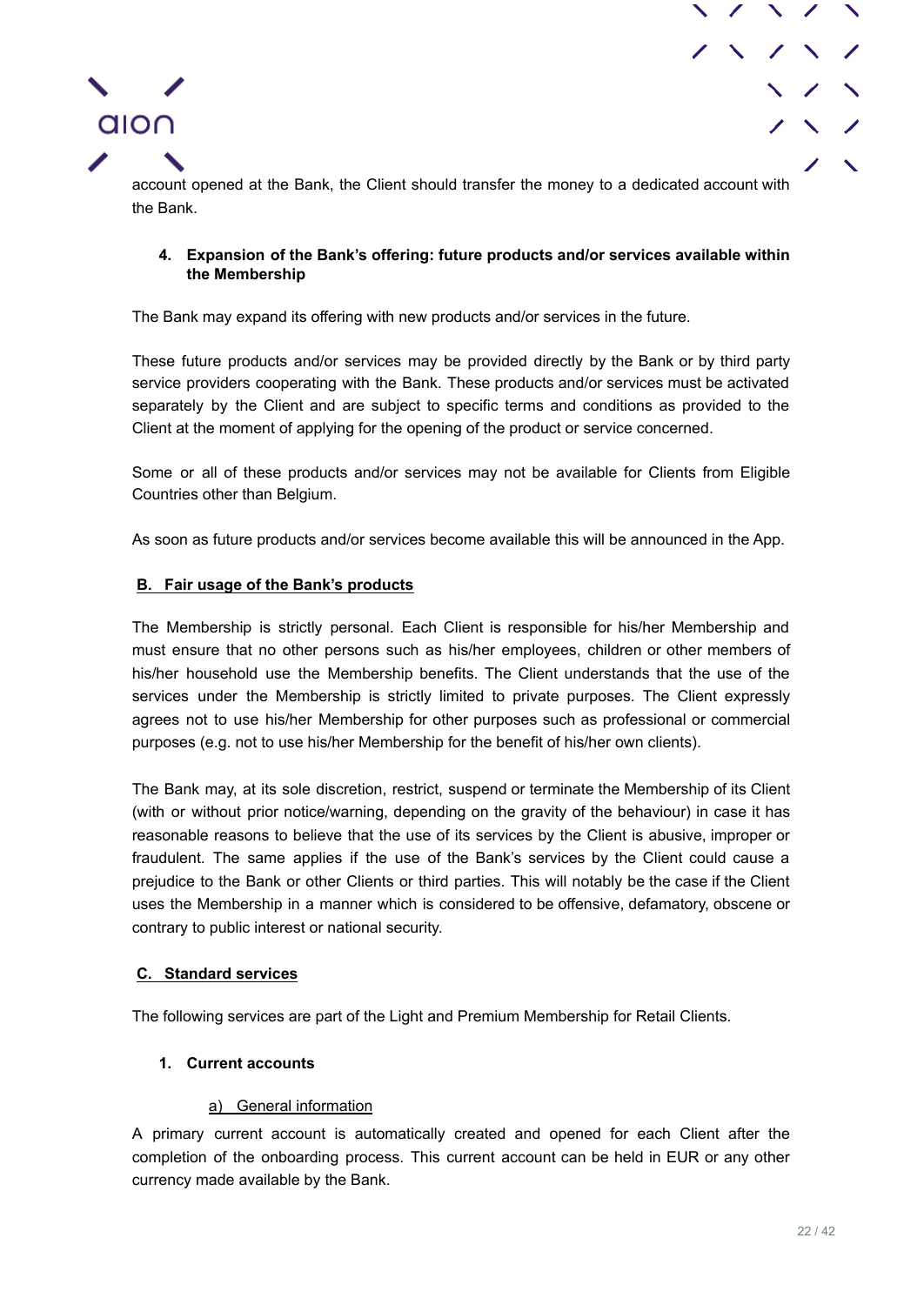



## b) Positive and negative balance

<span id="page-22-0"></span>Subject to any special agreement, each account must be kept in positive balance at all times. The Bank may therefore refuse to execute or postpone the execution of orders for which there are not sufficient funds in the account. Orders will never be executed in part.

Any tolerance of the Bank in respect of a debit balance or overdraft in excess of the agreed limit, even if this is renewed more than once, may never be construed as constituting a right to maintain or renew such consent. Contractual overdraft services can be subscribed to separately as set out under Section IV.C.1.c) below.

If for any reason (including, but not limited to, any technical error on our behalf or on behalf of our third-party provider) the Client has a negative balance on his/her current account, or a negative balance which exceeds the overdraft facility entered into with the Bank, the Client may be required by the Bank to rebalance his/her account immediately. The Bank can also take any necessary measures in accordance with Section II.E above ("Security in favour of the Bank").

If the Client fails to rebalance his/her account within sixty (60) calendar days, the Bank has the right to terminate the contract.

Unauthorised overdrafts (debit balance or overdraft in excess of the agreed limit) will be notified to the National Bank of Belgium (file of non-regulated registrations). The Bank also reserves the right to divulge this information to the persons appointed to recover these debts.

## c) Overdraft facility

<span id="page-22-1"></span>The Bank offers overdraft facility services in relation with current accounts. The subscription to this service requires an additional onboarding on the App during which the creditworthiness of the Client will be evaluated as well as the conclusion of an additional contract.

#### d) Interests

<span id="page-22-2"></span>Current accounts do not produce interest in favour of the Client. Besides, in principle, Clients who did not subscribe to an overdraft facility agreement (see below Section IV.C.1.c) will not be able to have a negative balance on their account, except if offline transactions are executed (e.g. in a plane) or in case of technical issue. As the case may be, the Bank will in such cases charge interest from the Client. Please refer to Appendix I ("Fees and Charges list") for more details.

## e) Balance information and transaction statements

<span id="page-22-3"></span>The account balance of the Client will be available through the App. The account balance presented on the App may not take into account pending debit and credit transactions.

Besides, all incoming and outgoing transfers, card payments, ATM withdrawals and deposits in relation to the current account of the Client will be confirmed by transaction statements available on the App.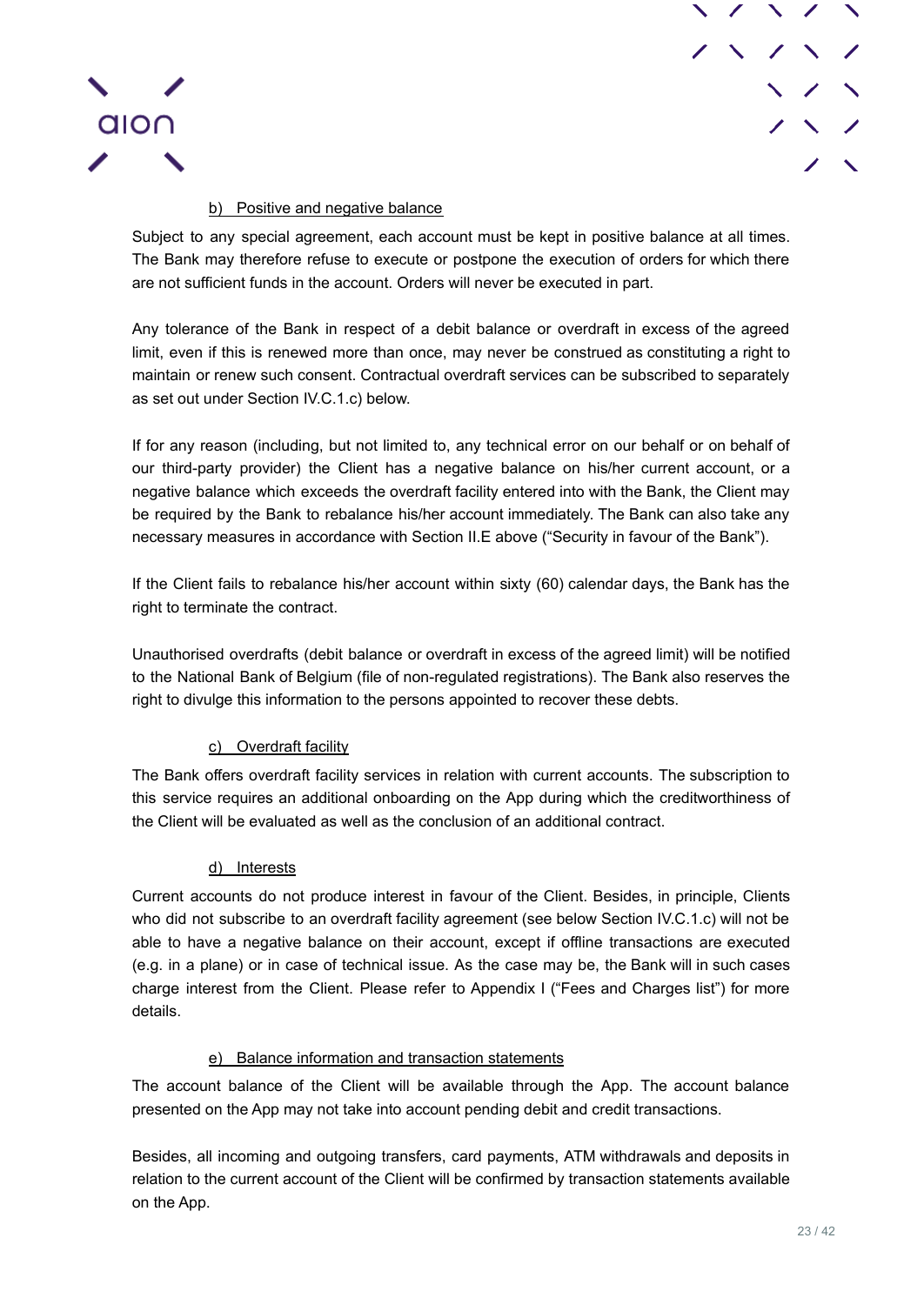



Clients must immediately inform the Bank via the chat of the App of any errors they discover in balance information and/or transaction statements supplied by the Bank.

Without prejudice to the application of specific legal provisions in relation to payment services, if the Client does not object immediately, and, in any event, within sixty (60) calendar days of the date on which the information was made available, the account statements shall be deemed approved by the Client.

#### f) Payment received in foreign currency

<span id="page-23-0"></span>Deposits, transfers and remittances in foreign currency in favour of the Client will be converted into the currency of the recipient account and booked to the said account, as the case may be after deduction of the exchange costs.

#### g) Voluntary closing of the account

<span id="page-23-1"></span>Each Client can decide to close his/her account on a voluntary basis by contacting the Support Centre referred to in Section V.A ("Customer Happiness Centre") below.

#### h) Regulation on dormant assets

<span id="page-23-2"></span>Accounts without intervention of any kind whatsoever by holders or legal representatives for at least five (5) years are qualified as "dormant accounts" in accordance with the Law of 24 July 2008.

If the account has a balance of 60- EUR or more, the Bank will initiate, as the case may be, a search procedure for dormant account holders. During this search procedure, the Bank will consult the National register as well as the Crossroads Bank for Social Security and send the account holder a letter.

Should this search procedure fail or the account have a balance of less than 60,- EUR, the Bank will transfer the assets to the Deposit and Consignment Fund before the end of the sixth year following the last intervention of the holder in accordance with the provisions of the abovementioned law.

The Bank is entitled to charge the costs resulting from the aforementioned procedure on the assets held by the Client with a maximum of the higher amount between 10% of the amount credited on the account and 200,- EUR.

## i) Account top-up

<span id="page-23-3"></span>Clients may use the account top-up service in which an external source of funds can be used in order to increase balance on the indicated account. One of the account top up methods consists in using a payment card issued by another financial institution.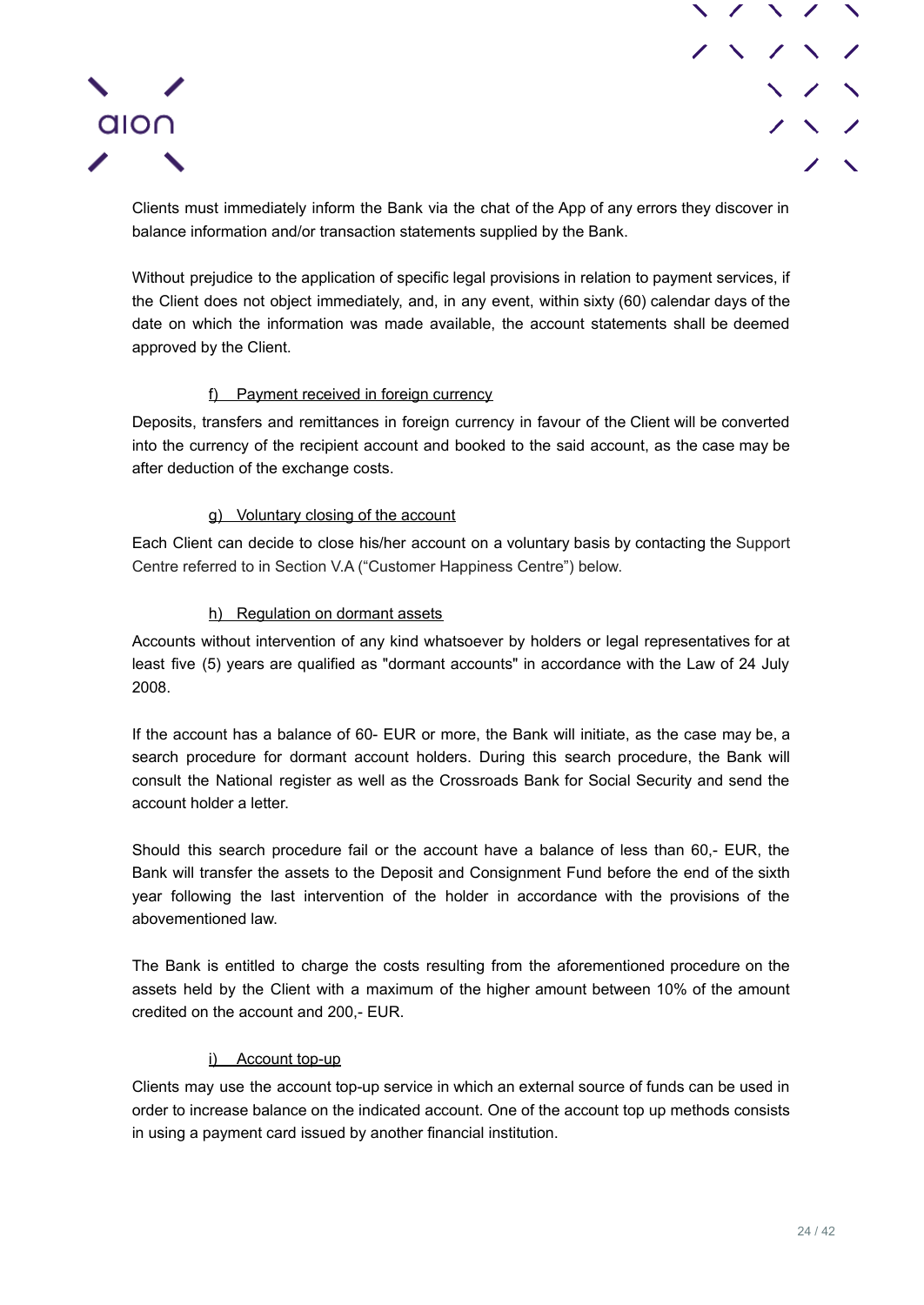To successfully perform an account top-up, the external source of funds (e.g. payment card) must be held or issued in the Client's own name. This excludes funds held in the name of third parties as eligible funds to perform an account top-up.

We may introduce discretionary limitations with regard to security options including but not limited to amount per period or additional methods for verification.

## <span id="page-24-0"></span>**2. Payment services**

aion

#### a) General provisions on payment services

#### *i. Payment services offered by the Bank*

<span id="page-24-2"></span><span id="page-24-1"></span>The Bank provides different payment services:

- national and cross-border transaction in EUR including SEPA Credit Transfer;
- international transfers including SWIFT transactions;
- FX payments;
- payment transactions with the use or payment cards or similar payment instruments;
- cash deposits and withdrawals (CDM/ATM).

Some of these payment operations are executed through a payment instrument.

In making payment accounts available in the form of current accounts and enabling payment transactions and the use of payment instruments, the Bank acts as the Client's payment service provider within the meaning of art. I.9,2° of the Code of Economic Law.

All terms used in this section are deemed to have the same meaning as in the Code of Economic Law and as in Directive 2015/2366 on payment services.

#### *ii. Payment orders*

<span id="page-24-3"></span>Payments are processed on the basis of the payment orders of the Client.

Payment orders can be initiated through the App, with a payment card issued by the Bank or by any other means agreed upon between the Client and the Bank.

When transferring a payment order to the Bank, the Client must provide the unique identifier of the payer/payee i.e. the IBAN and, as the case may be, any other information requested by the Bank.

The Bank can always refuse to process a payment in case it suspects fraud or another illegal behaviour.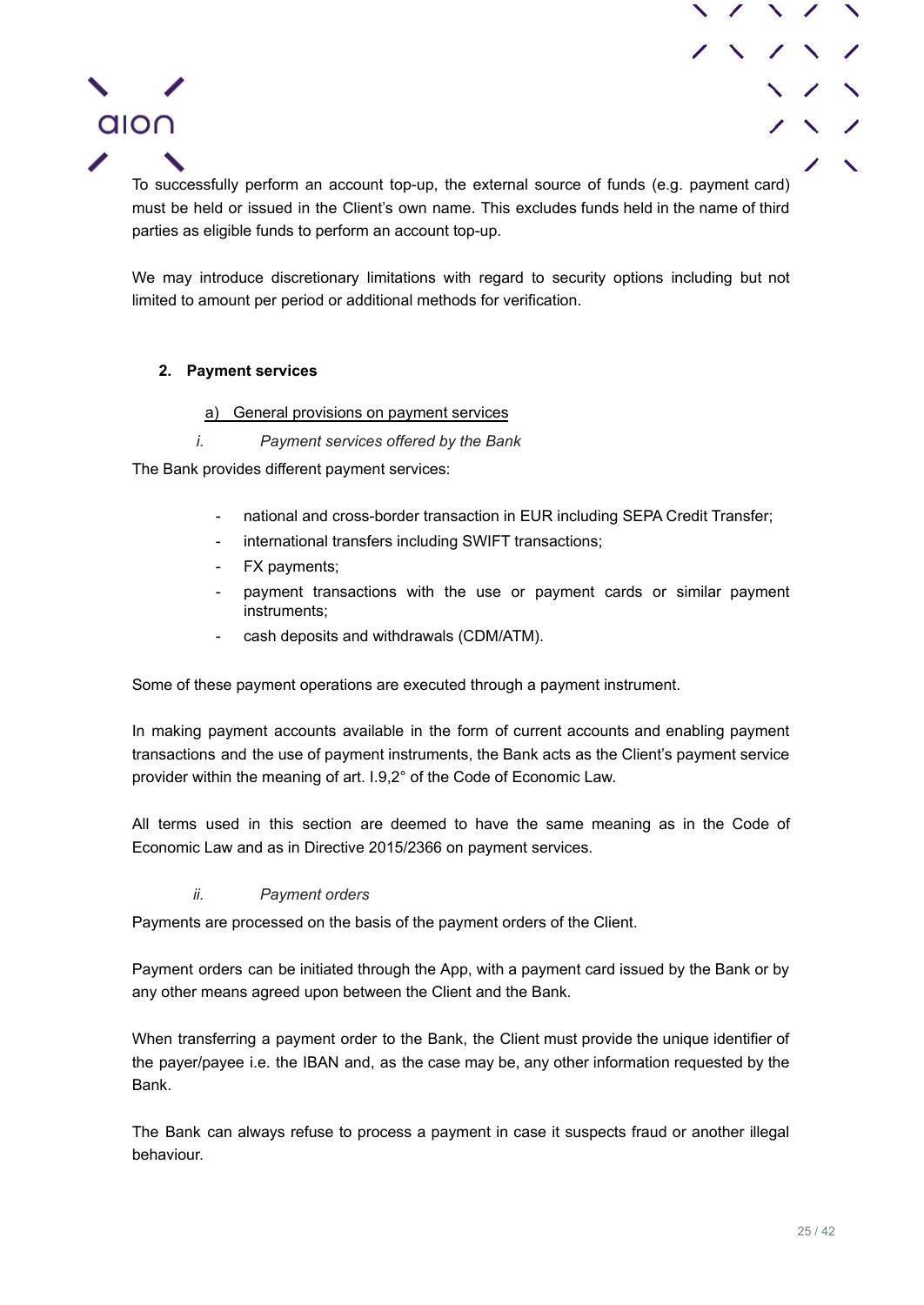

#### *iii. Cost and charges in relation with payment services*

<span id="page-25-0"></span>The cost and charges, value dates, interest and reference exchange rates applying to current accounts and payment services offered by the Bank are given in Appendix I ("Fees and Charges list").

The fees and commissions in relation with all outgoing transactions are shared respectively between the payer and the payee (SHA option).

Please note that different costs and fees can apply (e.g. to cash withdrawals), depending on the Membership formula.

#### *iv. Execution date and maximum execution time*

<span id="page-25-1"></span>The Bank executes payment transactions on bank business days. Additional information on these bank business days is available in the FAQ on our Website or may be communicated to the Client upon request.

The execution time applicable to a payment transaction depends on the country and currency of the transaction and the type of transaction (national, cross-border or international).

Payment transactions can be:

- 1. national (executed in euros where the payment service providers of the payer and of the payee, or the only payment service provider involved in the payment transaction, are (is) located in Belgium);
- 2. cross-border (executed in euros, except in the case above, or in a currency of a member country of the European Economic Area and where the payment service providers of the payer and of the payee, or the only payment service provider involved in the payment transaction, are located in the European Economic Area); or
- 3. international (in all other cases).

The Bank will do its best to process transactions as fast as possible and within the time period indicated below.

When the Client submits a payment order through the App, the Bank informs him/her of the estimated date of payment processing. This information is calculated on the basis of available information. In any case, the final delivery date will not be later than what is described below.

If the day on which the Bank receives the order is not a bank business day, the order will be deemed to have been received the next bank business day.

The Bank may set deadlines, after which processing on the same banking business day is no longer possible. Such deadlines may vary according to the type of payment transaction, communication channel etc. If the Bank receives the Client's order after the deadline as it has been specified, the order will be deemed to have been received the next bank business day.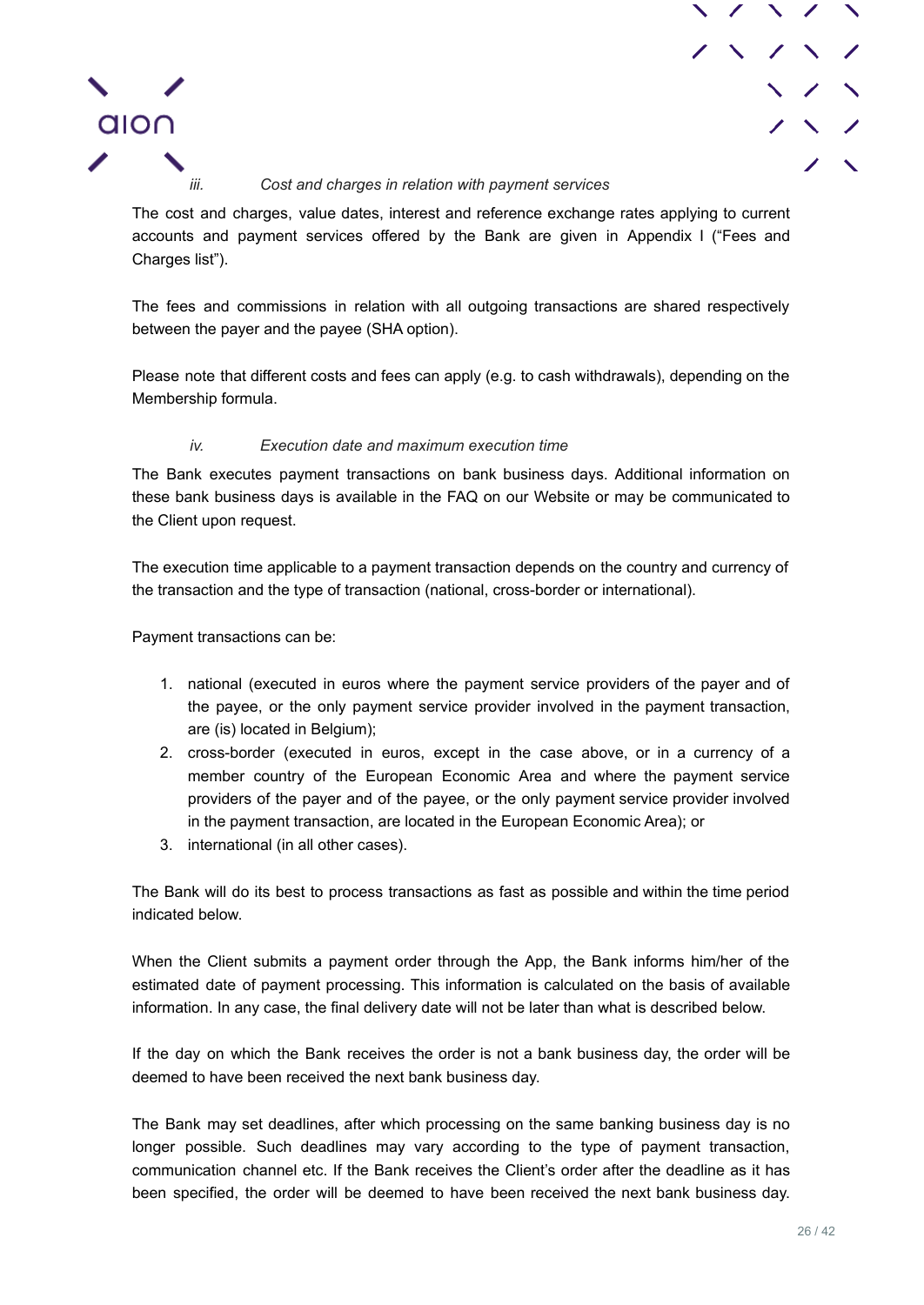



Additional information on this is available in the FAQ on our Website or may be communicated to the Client upon request.

## *v. Standing orders and scheduled transfers*

<span id="page-26-0"></span>Subject to the above notably in terms of delay and bank business days, the Client may set standing orders and schedule transfers.

Scheduled transfers operate as regular transfer but have a pre-set date of execution scheduled by the Client.

Standing orders are recurring transfers the details of which (amounts, frequency, recipient account, etc.) have been pre-set and approved by the Client.

Both standing orders and scheduled transfers will in principle be executed in the morning of the scheduled date.

If the funds available on the paying account on the date of transfer are insufficient to proceed to the full transfer, attempts to proceed to the said transfer will be made once a day during the five (5) following calendar days. If the funds remain insufficient during this period of time, the transfer will be automatically cancelled.

1) *National and cross-border payment transactions in euros (or which entails maximum one currency conversion)*

The maximum execution time for a payment transaction initiated by the Client is one (1) bank business day from the point in time of receipt of the order.

The execution time shall be reduced to the close of business on the bank business day on which the order is received for national payment transactions initiated electronically by the Client in which the Bank also acts for the payee.

The same rule applies to cross-border payment transactions in the currency of a member country of the European Economic Area not denominated in euros or involving a currency conversion between the euro and a currency of a member country of the European Economic Area.

#### 2) *Other cross-border transactions*

The maximum execution time for a payment transaction initiated by the payee is four (4) bank business days from the point in time of receipt of the order.

## 3) *International payment transactions*

The maximum execution time for a payment transaction initiated by the payer is not subject to any specific time constraint but the Bank will do its best to perform such payment in the best delays possible.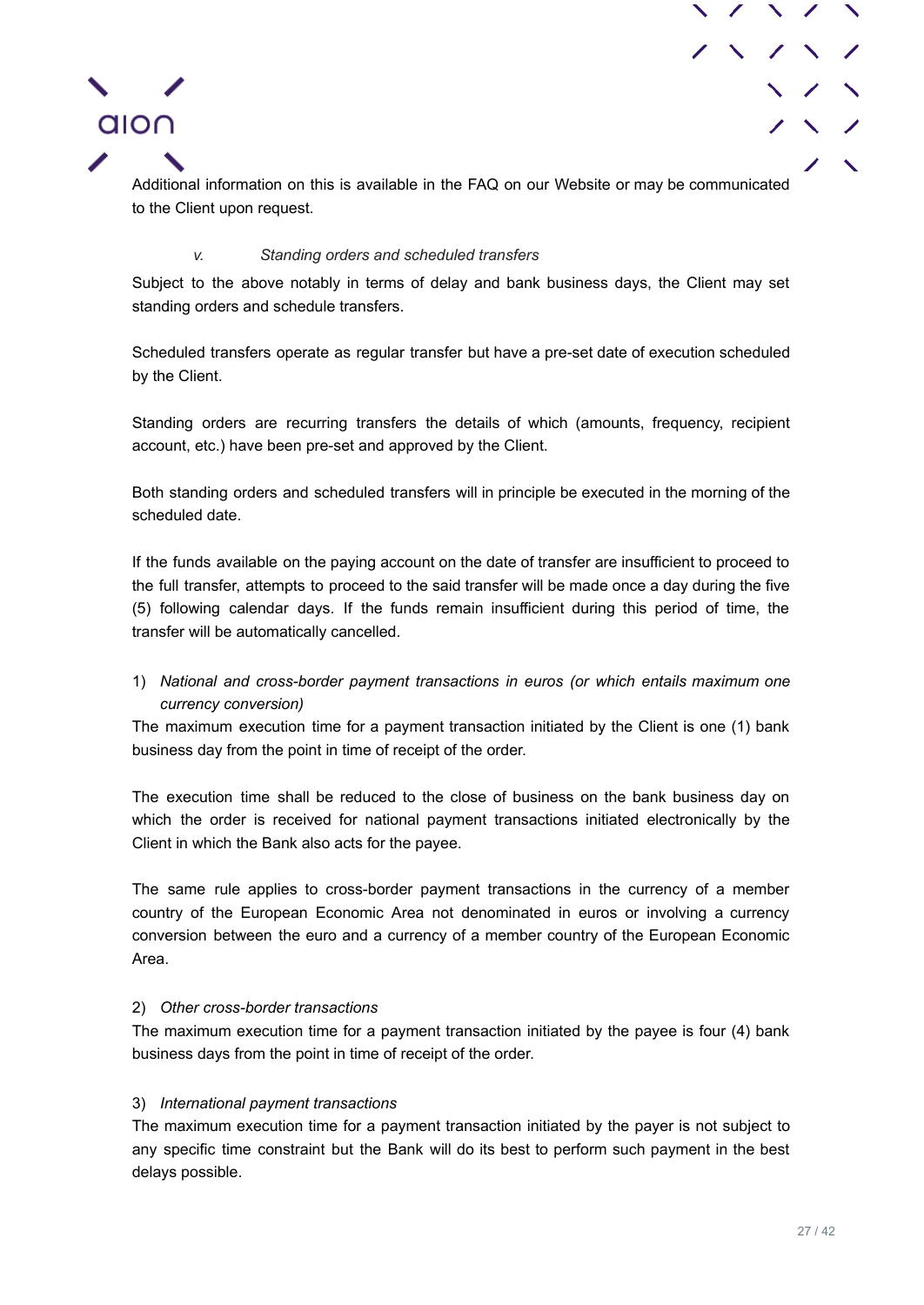



## <span id="page-27-0"></span>1) *Unauthorised payment transactions*

An unauthorised payment transaction is any payment transaction made without the approval of the Client.

Are in any event unauthorised payment transactions, any transactions resulting from the fraudulent use of a compromised Device or from the fraudulent use of a payment instrument by a third party such as payment transactions resulting from the loss or theft of the payment instrument and/or deceptive use of the payment instrument without the knowledge of the Client who is the holder of the account that is linked to the payment instrument concerned.

In the case of an unauthorised payment transaction for which the Client acted as the payer and the Bank acted as the payer's bank, the Bank shall refund the amount of this transaction to the Client immediately after noting or being notified of the transaction, and in any event no later than by the end of the following business day, except where the Bank has reasonable grounds for suspecting fraud and communicates those grounds to the relevant national authority in writing.

Where applicable, the Bank shall restore the debited payment account to the state in which it would have been had the unauthorised payment transaction not taken place. The credit value date for the Client's payment account is the date on which the amount has been debited. In addition, the Bank shall compensate all other consequential financial losses to the Client.

#### 2) *Payment transactions initiated with a payment instrument*

By exception, if the unauthorised payment transaction has been initiated with a payment instrument, the Client will bear up to 50- EUR of loss resulting from the use of a lost or stolen payment instrument or from the misappropriation of a payment instrument.

This rule does not apply if:

- the loss, theft or misappropriation of a payment instrument was not detectable to the Client prior to a payment, except where the Client has acted fraudulently; or
- the loss was caused by acts or lack of action of an employee, agent or branch of a payment service provider or of an entity to which its activities were outsourced.

The Client bears no loss in case of payment transactions processed after he/she has blocked or paused his/her payment instrument or informed the Bank via the dedicated feature on the App.

In any event, the Client shall bear all of the losses relating to any unauthorised payment transactions if they were incurred by the Client acting fraudulently or failing to fulfil one or more of the obligations set out in relation with his/her payment instrument with intent or gross negligence.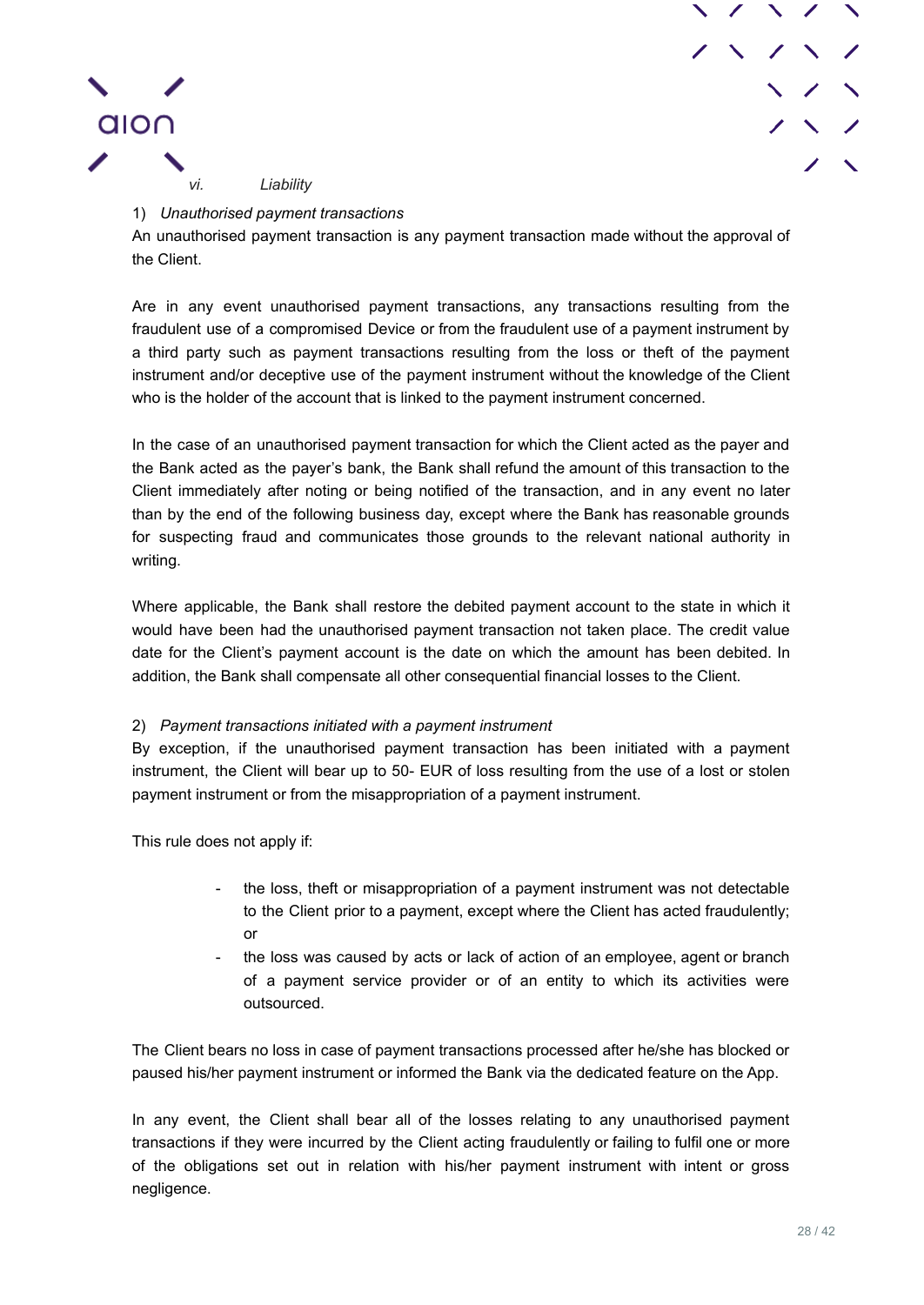

## 3) *Payment transactions executed in accordance with the unique identifier*

**QION** 

If a payment order is executed in accordance with the unique identifier, the payment order shall be deemed to have been executed correctly with regard to the payee specified by the unique identifier.

The Bank is not obliged to check that the payee's identity corresponds to the unique identifier given by the Client.

However, in case of discrepancy, the Bank will, at the request of the Client, make reasonable efforts to recover the funds involved in the payment transaction.

#### 4) *Information in case of unauthorized or incorrect payment transaction*

The Client must inform the Bank immediately if payment transactions are carried out without authorisation or have not been executed correctly. All disputes relating to a payment transaction executed by the Bank must be immediately done and, in any event no more than thirteen (13) months after the date on which the transaction was debited or credited if the user of payment services is acting in the capacity of consumer.

If notification of dispute is not made within this deadline, the payment transaction is deemed to be correct, accurate and approved by the Client.

On receipt of this notification, the Bank shall examine the complaint and check whether it is valid.

In all disputes with a Client relating to a national or cross border payment transaction, and without prejudice to proof to the contrary being provided by the Client, the burden of proof that the transaction in question was authenticated, accurately recorded, entered in the accounts and not affected by a technical breakdown or some other deficiency lies with the Bank.

#### 5) *Unexecuted or defectively executed transactions*

After having examined the merits of the Client's complaint, in the case of an unexecuted payment transaction, of a defectively executed payment transaction or of a payment transaction executed late, the Bank shall, where it is liable in its capacity as the payer's bank, refund the transaction amount to the Client as quickly as possible, value-dated on the date on which the funds were debited from the payment account.

Where applicable, the Bank shall restore the debited payment account to the state in which it would have been had the defective payment transaction not taken place. In addition, the Bank shall compensate the payer for any other consequential financial losses.

If the Bank is liable in its capacity as the payee's bank, it shall immediately place the amount of the payment transaction at the payee's disposal value-dated on the date that would have resulted from the correct execution of the payment transaction.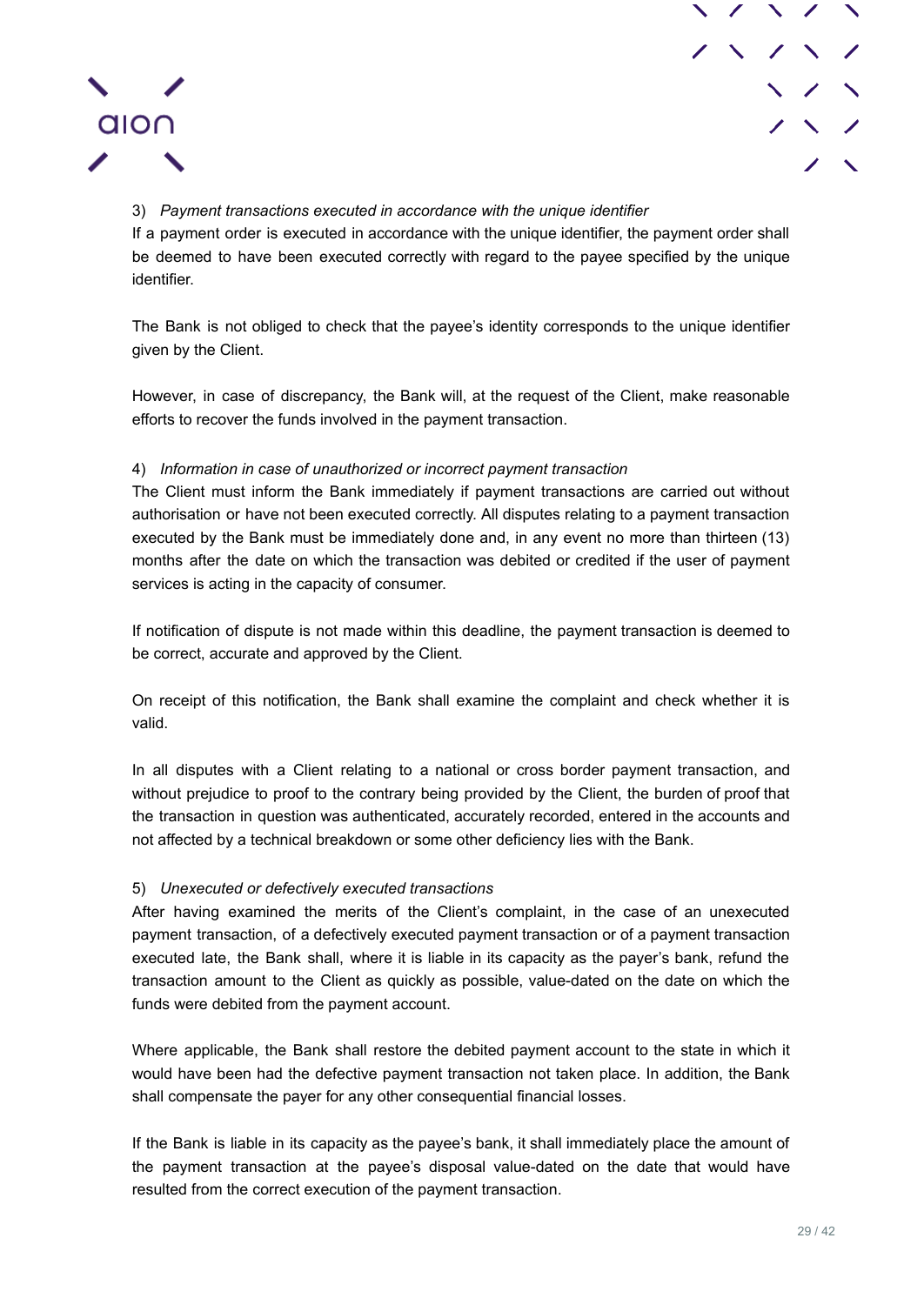



The Bank shall credit, if necessary, the corresponding amount to the payee's payment account. In addition, the Bank shall compensate all other consequential financial losses to the payee.

If, however, the defective execution consists in the late execution (processed outside the maximum execution time), the Client can only claim reimbursement of losses and damage directly attributable to and that could reasonably be foreseen as arising from such late execution.

In the case of an unexecuted or defectively executed national or cross-border payment transaction, the Bank shall regardless of liability under this provision, upon request from the Client, immediately make reasonable efforts to trace the payment transaction, and notify the Client of the outcome of its investigation free of charge.

Where the currency applied to a payment transaction is not that of a Member State of the European Economic Area, this provision shall solely apply in respect of those part of the payment transaction which are carried out in the European Economic Area.

#### 6) *Exception*

The responsibility of the Bank in the case of unexecuted or defectively executed payment transactions or of payment transactions executed late is, irrespective of the currency, is governed by these Terms and Conditions when the other payment service provider involved in the payment transaction is not located in the European Economic Area.

#### *vii. Information after execution of a payment transaction*

<span id="page-29-0"></span>After the amount of an individual payment transaction is debited from the Client's account, the Bank shall make the following information available to the Client:

- a reference enabling the Client to identify each payment transaction and, where appropriate, information relating to the payee;
- the amount of the payment transaction in the currency in which the Client's payment account is debited or in the currency used for the payment order;
- the amount of any charges applied to the payment transaction;
- where applicable, the exchange rate applied by the Bank to the payment transaction and the amount of the payment transaction after that currency conversion;
- the value date applied in debiting the account.

After crediting an individual payment transaction to the Client's account, the Bank shall make the following information available to the Client:

> a reference enabling the Client to identify the payment transaction and, where appropriate, the payer, as well as any information transferred with the payment transaction;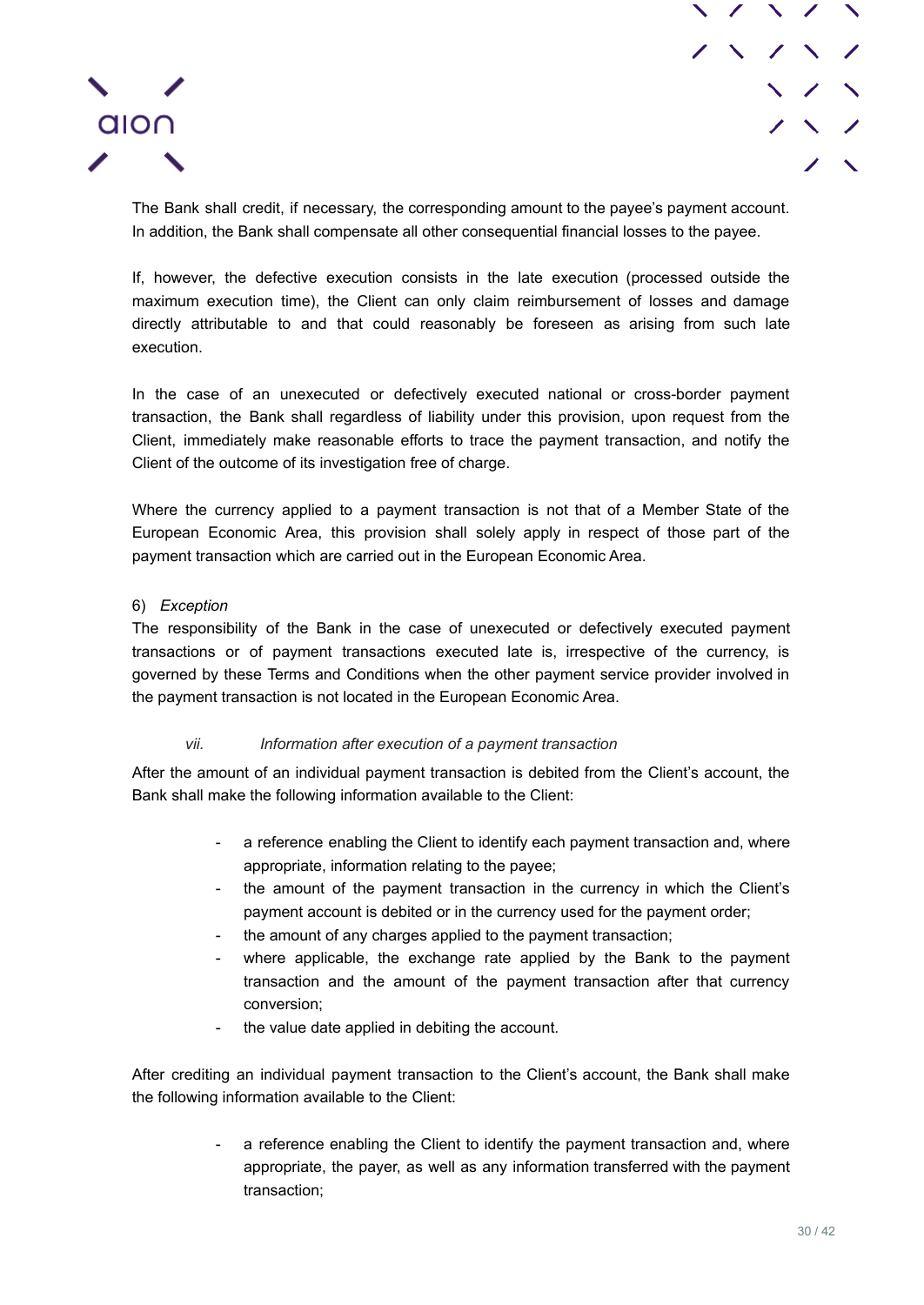

- 
- the amount of the payment transaction in the currency in which the Client's payment account is credited;
- the amount of any charges applied to the payment transaction;
- where applicable, the exchange rate applied to the payment transaction by the Bank and the payment transaction amount before that currency conversion.
- the value date applied in crediting the account.

## b) Credit Transfers

<span id="page-30-0"></span>Credit transfer instructions will always be given through the App's specific functionality by following the instructions and, as the case may be, providing all information requested by the Bank. If the Client wants to defer execution of a credit transfer, he/she must enter a date in the "desired future execution date" field.

The date on which a credit transfer is executed is determined by the desired execution date and the criteria for the payment system used.

Except in the case of deferred execution, a credit transfer submitted to the Bank cannot, in principle, be revoked or changed.

## c) Debit cards

## *i. Debit card creation during onboarding and physical debit cards*

<span id="page-30-2"></span><span id="page-30-1"></span>A digital debit card is created automatically during the onboarding process. This debit card can only be used by the Client and for his/her private needs. The card details (i.e. PAN/CVC/Expiry date/PIN code) are available on the App.

Clients can decide to run the additional process of digitisation if his/her Device is identified as eligible to a Wallet Providers Service. As the case may be, specific terms & conditions will apply (Appendix II: "Use of Wallet Providers Services").

One (1) physical debit card can be obtained on demand, via the App. A physical debit card is free of charge (however charges could be incurred if the Client requests an express delivery). The PIN code of the debit card can be generated and viewed on the App by the Client and can be modified in ATMs only (not on the App).

The card's expiry date is printed on the card and visible on the App. The Client must not use the card after its expiry date. We will automatically prolong your card, if you meet the requirements listed in the Q&A.

## *ii. Use of the card*

<span id="page-30-3"></span>The card is a debit product which can be used to purchase goods and services from retailers which accept Mastercard debit cards.

The Client cannot make purchases exceeding the balance of funds available on the account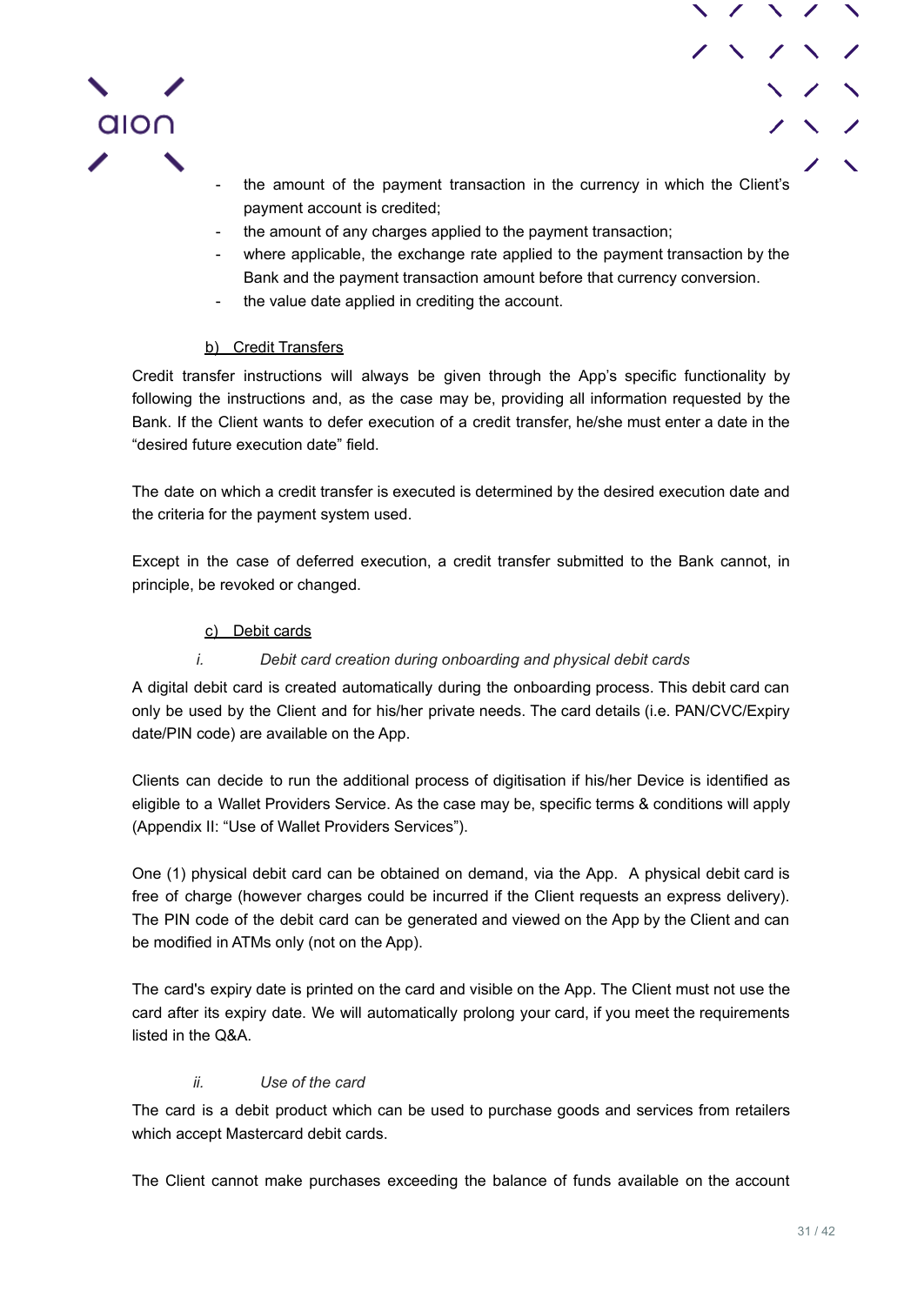

associated to his/her card. The Client balance will be reduced by the amount of each purchase you make. If any purchase exceeds your available balance or the card limit (e.g. ATM withdrawal limit) the transaction will be declined.

You can use the card to make purchases in-store, via the internet or over the phone. The card can be used to obtain cash through ATMs or cash back service.

## *iii. Card settings / limits*

aion

<span id="page-31-0"></span>You can actively manage your card via the App. We allow you to set available transaction limits and security options. A list of current card management options is available in the dedicated section of the Q&A.

#### *iv. Security of the debit card*

<span id="page-31-1"></span>The Client has to take all reasonable measures to ensure that the debit card and its personalised security features (including the PIN code) are kept secure, and shall disable his/her card via the App and inform the Bank without delay in case of any loss, theft, fraudulent use, suspicious or unauthorised use of the payment instrument through the App or by following the steps in the FAQ on our Website.

The Bank may, at any time and without notice being served, block or suspend a debit card provided to the Client where it has objective grounds for believing that the security of that debit card may have been compromised by unauthorised or fraudulent use or, in the case of a debit card to which a credit contract is attached, that there is a significantly increased risk of the payer being unable to meet his/her payment obligations.

The Bank will inform the Client as soon as possible of this blocking/suspension.

The right to use the debit card automatically terminates on the death of the Client.

#### *v. Payments with the debit card*

<span id="page-31-2"></span>You agree that any use of your card, eligible Device, card number or PIN code constitutes your authorisation and consent to a transaction. Once a payment with the debit card has been authorised, it cannot be revoked.

We may refuse a transaction if:

- 1. a transaction might exceed your available funds on the card;
- 2. a transaction might exceed any of your card limits;
- 3. a transaction is done against the card status and security options set on the App;
- 4. we reasonably believe that we need to do so to keep to the rules of the payment system under which your card is issued,
- 5. we reasonably believe that there are needs to do so to comply with any law or as a matter of good practice.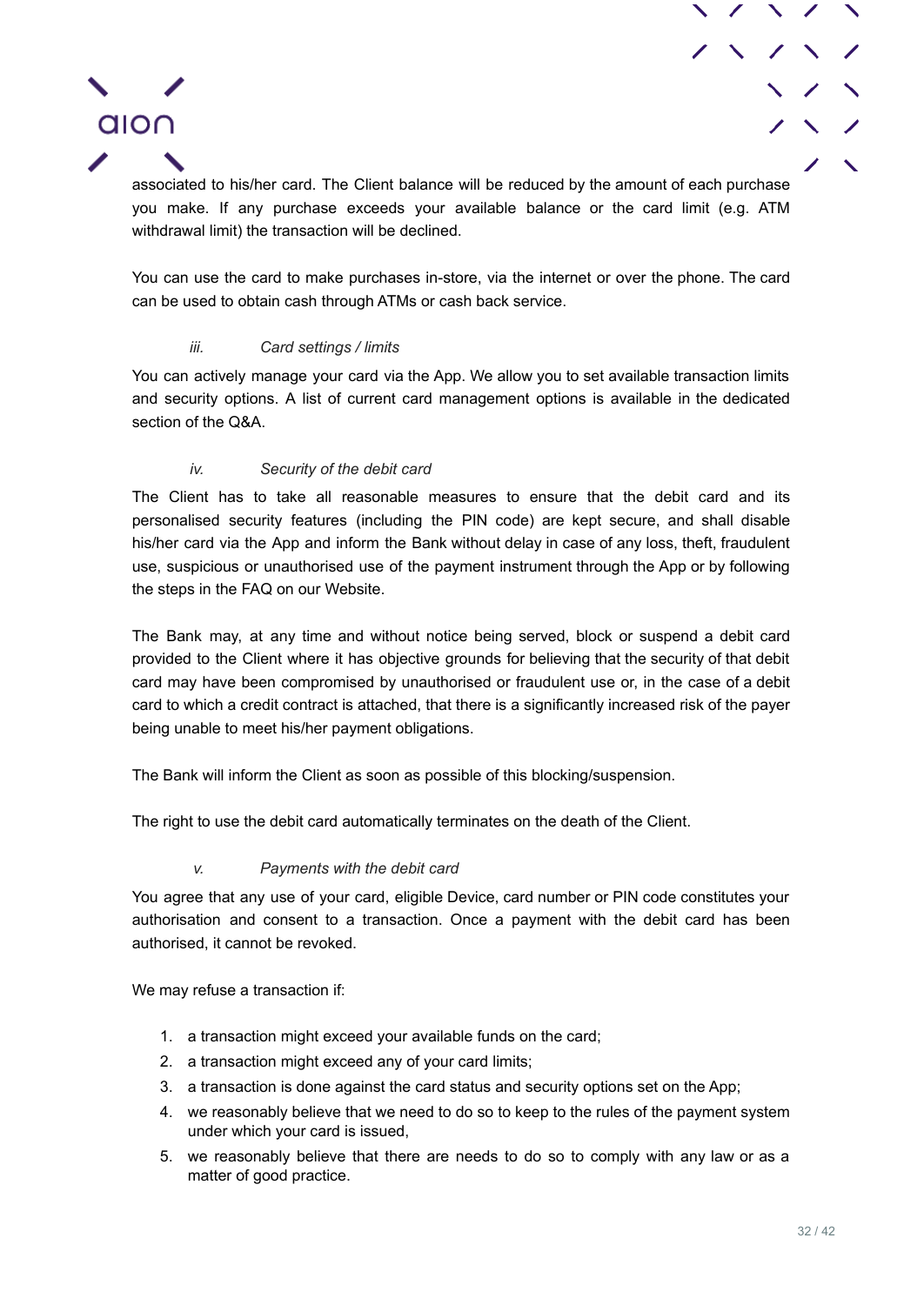

#### *vi. Payments in another currency*

<span id="page-32-0"></span>In case the debit card is used to pay in another currency than the currency of the associated account, the Bank will calculate the transaction amount at the time of authorisation to the currency of the account using Bank's FX rate. In case, the authorisation process for transactions in another currency is not performed (offline transactions), we will do the best effort to calculate the transaction amount to the currency of the account at the rate applicable for the time of your actual performing of transaction.

#### d) Foreign Exchange Transactions

#### *i. General principle*

<span id="page-32-2"></span><span id="page-32-1"></span>The Bank provides Foreign Exchange Transaction services ("**FX transfers**"). The foreign exchange transaction is an agreement of exchange of currencies of one country for another (sale and purchase of currency) at an agreed exchange rate on a definite date.

The FX transfers performed by the Bank are for payment and not for speculative purposes. The Bank will use the internal rate at the moment of authorisation processing.

#### *ii. Use of the interbank rate*

<span id="page-32-3"></span>As a general principle the Bank's internal Fx rates are the interbank rates received from third parties. Usually, internal Fx rates will be better than those published by publicly available sources.

However, in certain conditions, internal Fx rates might not be equal to interbank rates, especially where:

- in case of market shock, when the markets are volatile or in case of system failure;
- for illiquid currencies when interbank rates do not exist or are unreliable;
- when the interbank rate is not available for a particular currency and only in the case of card transactions, we will use Mastercard rates.

In these cases, the conversion rate will be corrected to reflect the additional risk inherent to the said cases.

During bank holidays and on weekends, when no interbank rates are available, the Bank will apply fixed rates that are calculated on the basis of the rates that were applicable on the closing of the last bank business day.

As the case may be, additional fees may result from conditions applied by third party providers (ATMs, receiving bank).

## *iii. Cancellation of orders*

<span id="page-32-4"></span>In principle, the Client cannot cancel or revoke an order which he/she has placed on the App. However, if the Bank has not yet processed the transaction yet, the Client may correct the beneficiary account details.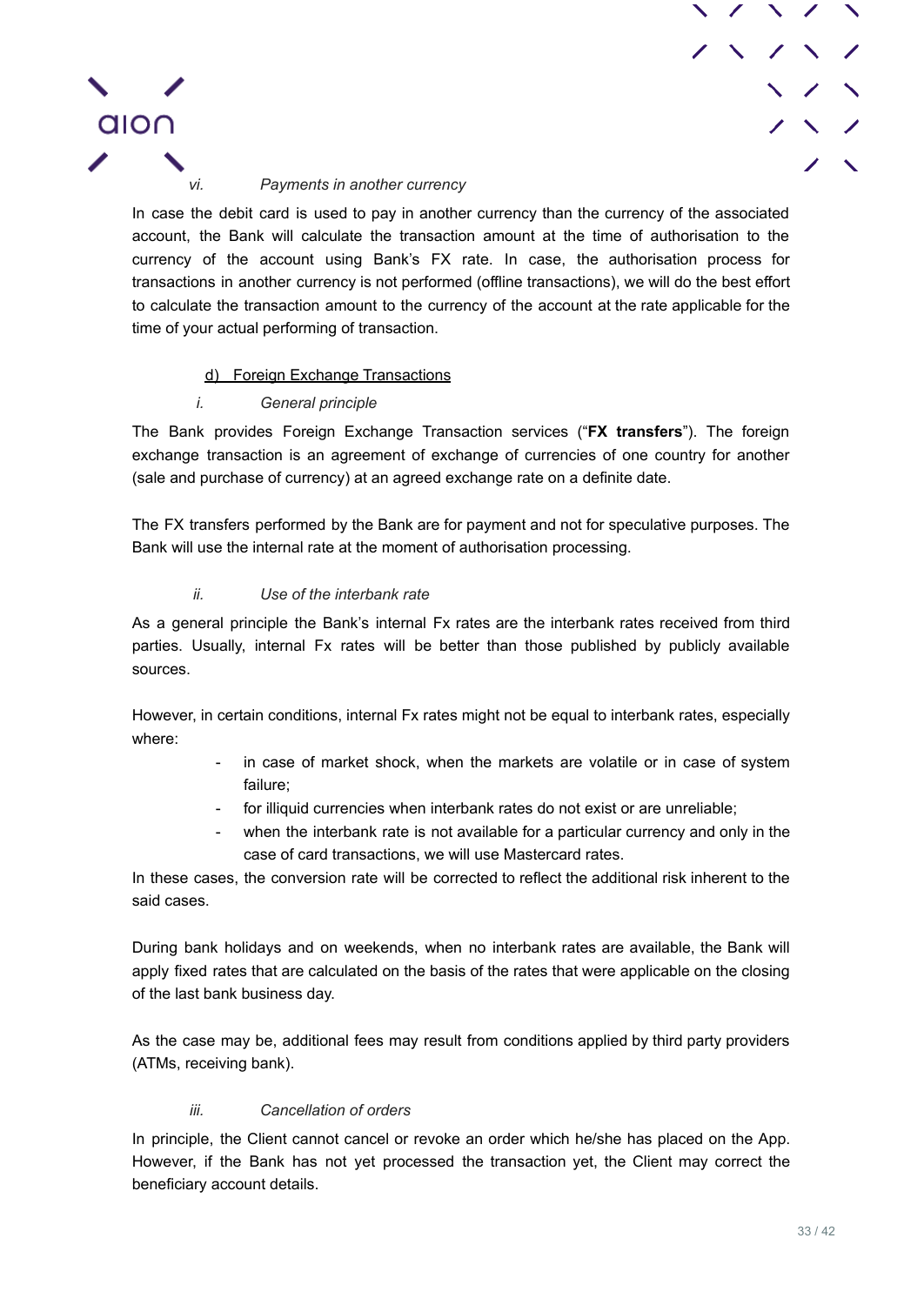



The Bank can allow the Client to cancel the transaction on a discretionary basis. As the case may be, additional fees can be negotiated on a case by case basis.

As the case may be, the Bank will return the amount of the transfer to the account from where it came. However, if the conversion already took place, the Bank will convert the purchase currency back to EUR (or the other initial currency if applicable) at an agreed exchange rate at the time of cancellation, which means that the amount we return to the Client may be more or less than the initial payment amount.

#### *iv. Transaction refusal, suspension or cancellation*

<span id="page-33-0"></span>The Bank can refuse, suspend, or cancel a transaction if:

- as a result of this transaction, the Bank could face action from a regulator or other authority;
- you do not have sufficient credit balance;
- the transaction may be linked to activities that breach applicable law (including AML-CTF laws).

The Bank will notify you about the reason for declining, cancelling or delaying a transaction (if the law allows us to) and also, if possible, our reasons for doing so and how you can put right any factual errors that led to our action.

### **3. Instalment loans and overdraft facilities**

<span id="page-33-1"></span>Clients can apply separately for instalment loans and/or overdraft facilities. The subscription to these services is subject to specific agreements setting out the terms and conditions in this respect and may require a separate onboarding process during which the creditworthiness of the Client is assessed. The instalment loan and/or overdraft facility service may not be available for residents of other Eligible Countries than Belgium.

#### **4. Term deposit accounts**

<span id="page-33-2"></span>The Bank offers term deposit accounts. Term deposit accounts are fixed-term deposit of money held on an account opened with the Bank.

The Client may demand the reimbursement of the deposited capital, prior to the due date of the term deposit. As the case may be, he/she will lose the accrued interest.

The Bank shall in any event inform the Client, before the due date, in a notification sent with the Client's account statements, of the next due date of his term deposit and of what will happen to the capital and the accrued interest on the due date of the term deposit.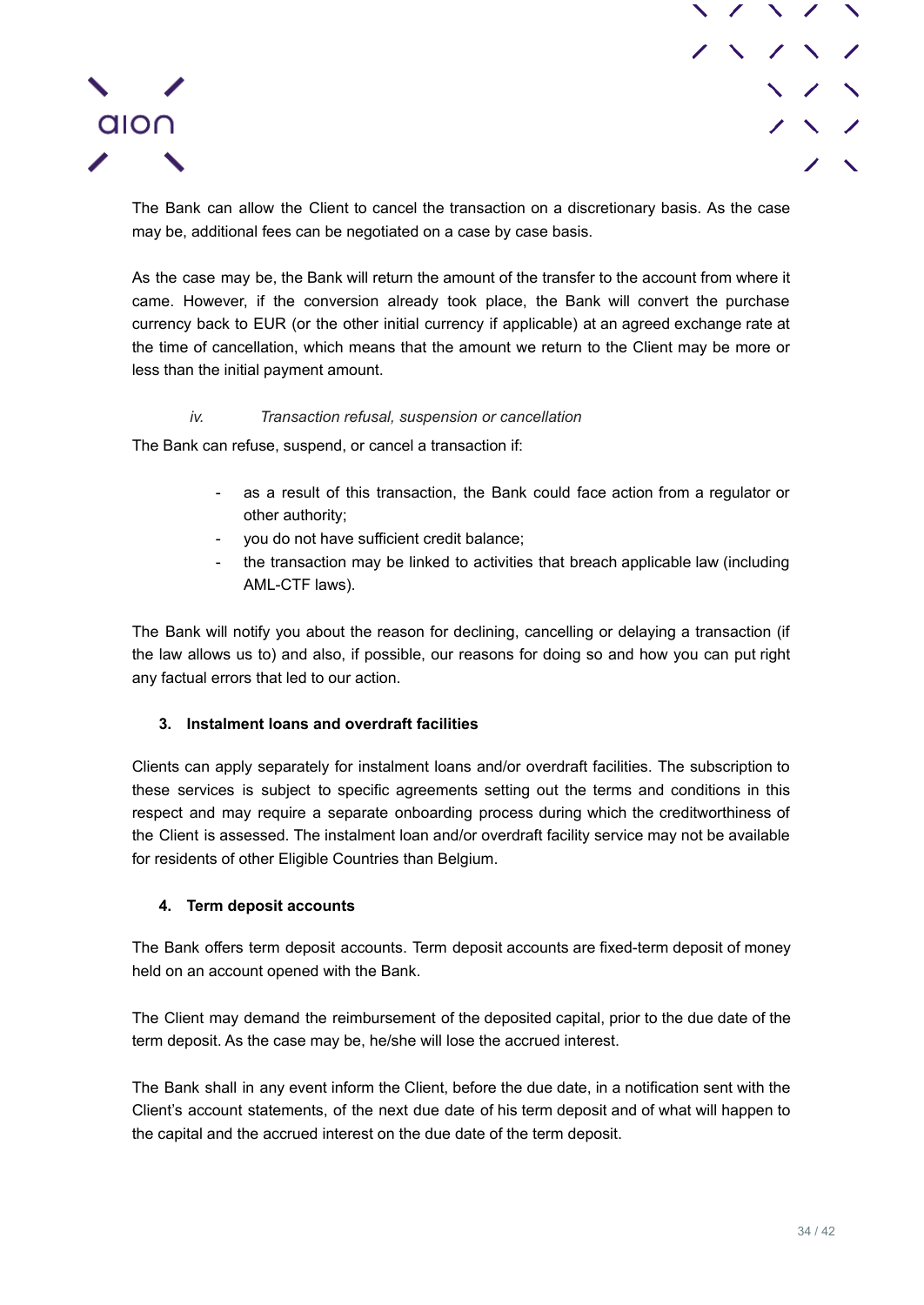

The specific contractual conditions including the currency, interest rate, the term, the account into which the capital and interest must be paid on the due date, the terms and other conditions are determined when the agreement is concluded through the App.

## <span id="page-34-0"></span>5. **Savings accounts**

## a) General information

<span id="page-34-1"></span>The Bank offers regulated savings accounts. These savings accounts comply with the provision of Article 2 of the Royal Decree implementing the Income Tax Code:

- These savings accounts are denominated in EUR;
- Interests on these account consist of base rate and a fidelity premium;
- As an example: in 2021, the first tranche of 980,- EUR (per account holder) of interests generated by regulated savings accounts is exempted from tax. Limit for tax-exemption is indexed annually. The Bank verifies if the limit has been reached or exceeded each time when interests (base rate or fidelity premium) are generated by the account.

The modalities, interest rate and premium conditions in relation to a specific savings accounts product will be provided when subscribing to such an account via the App.

## b) Allowed transactions

<span id="page-34-2"></span>Regulated savings accounts held with the Bank can be credited by transfers from current accounts held with the Bank or at any other financial institutions or from another savings accounts held with the Bank in the name of the same Client.

Regulated savings accounts held with the Bank can be debited by transfers to a current or savings account of the same holder with the Bank.

Other inbound or outbound transactions are not possible.

#### c) General rules on accounts

<span id="page-34-3"></span>The rules set out above relating to account statements, payment received in other currencies, voluntary/compulsory closing and dormant accounts which are applicable to current accounts also apply to savings accounts.

Unless otherwise provided, the Client may only open and hold one regulated savings account of the same type.

## d) Basic interest rate and fidelity premium

<span id="page-34-4"></span>Basic interest is calculated on a daily basis, starting from the day following the day the account was credited until the day the account is debited.

Interest is paid on a yearly basis.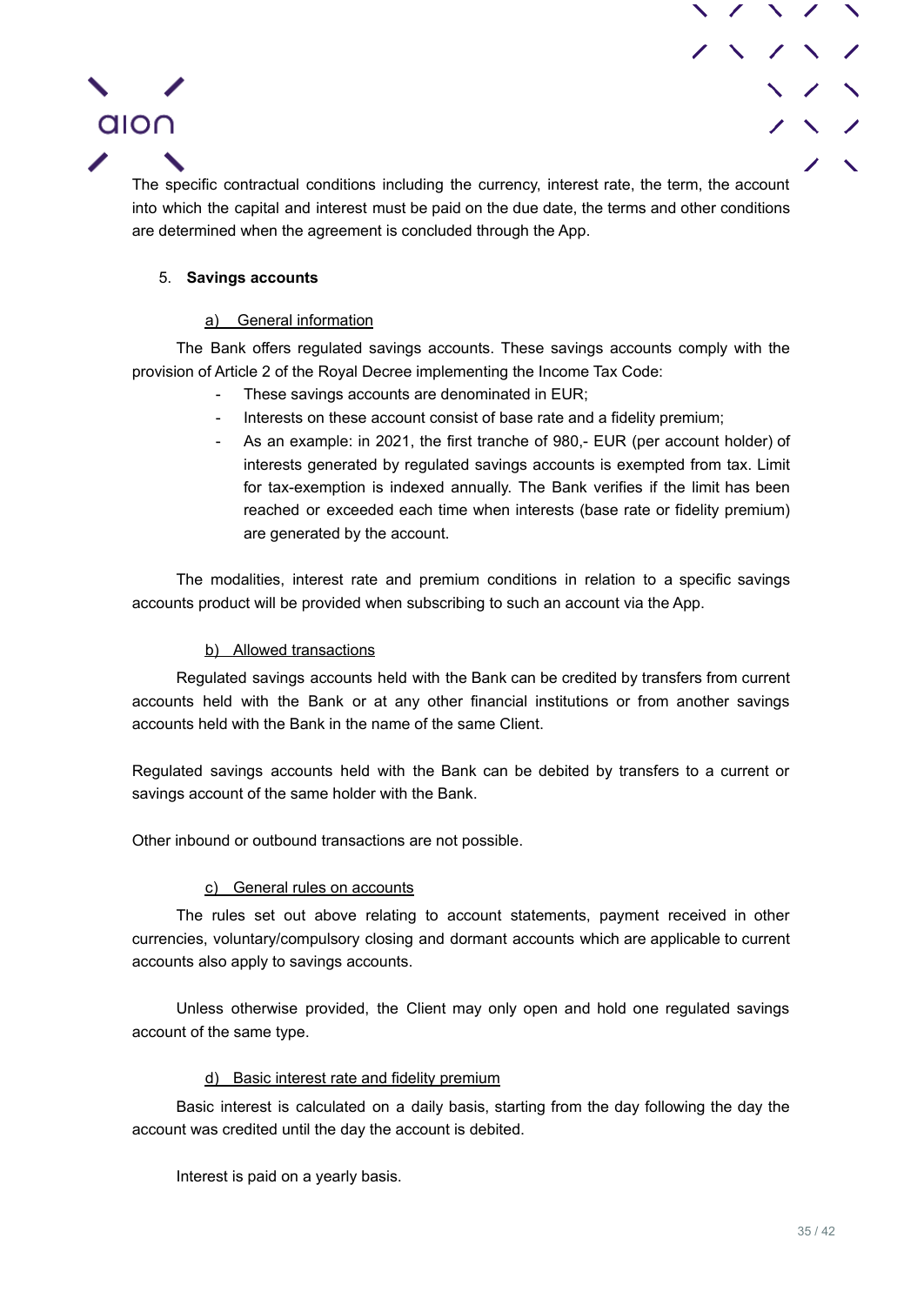The fidelity premium is acquired after holding funds for twelve (12) consecutive months from the day after the deposit or as from the start of a new fidelity period (accrual of a new fidelity premium). For a maximum of three (3) times per regulated savings account and per calendar year, Clients can transfer money in amount of at least 500,- EUR to another regulated savings account held with the Bank (under the condition that the Bank offers more than one regulated savings account) without losing the fidelity premium for the period already built up.

Nonetheless, the period of twelve (12) consecutive months must be respected in total.

The interest rate of the fidelity premium which is applicable to the amount concerned cannot be changed during the accrual period. Nonetheless, different interest rates may apply simultaneously to various amounts credited on the savings account at different time.

The fidelity premium is credited to the savings account four (4) times per year, on a quarterly basis on 1st day of April, July, October and January. The fidelity premium starts generating basic interest on the first day of the next trimester.

As the case may be, the fidelity premium will also be paid out if the account is liquidated prior to the end of the quarter (under the condition that the fidelity premium has already been acquired).

Any modification of the basic interest rate will be immediately applicable to the outstanding amount. One and the same rate applies for all amounts, whether it concerns a new deposit or existing funds.

In case of a change to the rate of the fidelity premium, the applicable fidelity premium rate is the rate which is applicable on the day the calculation period started. In case of a transfer between regulated savings account held with the Bank in the name of the same Client, the applicable interest rate will be the new interest rate.

All debit transactions from regulated saving account are booked in accordance with the LIFO method. As a consequence, the transfer from regulated savings account will apply first to the amounts for which accrued fidelity period is the least advanced.

#### e) Unavailability

alon

<span id="page-35-0"></span>Some of the Regulated saving accounts may temporarily not be available in Belgium and/or other Eligible Countries due to legal and/or regulatory reasons, for example when not all required approvals have been obteined from the proper authorities. Information concerning unavailability of services can be found in the FAQ section on our Website[.](https://www.aion.be/en/questions/faq/)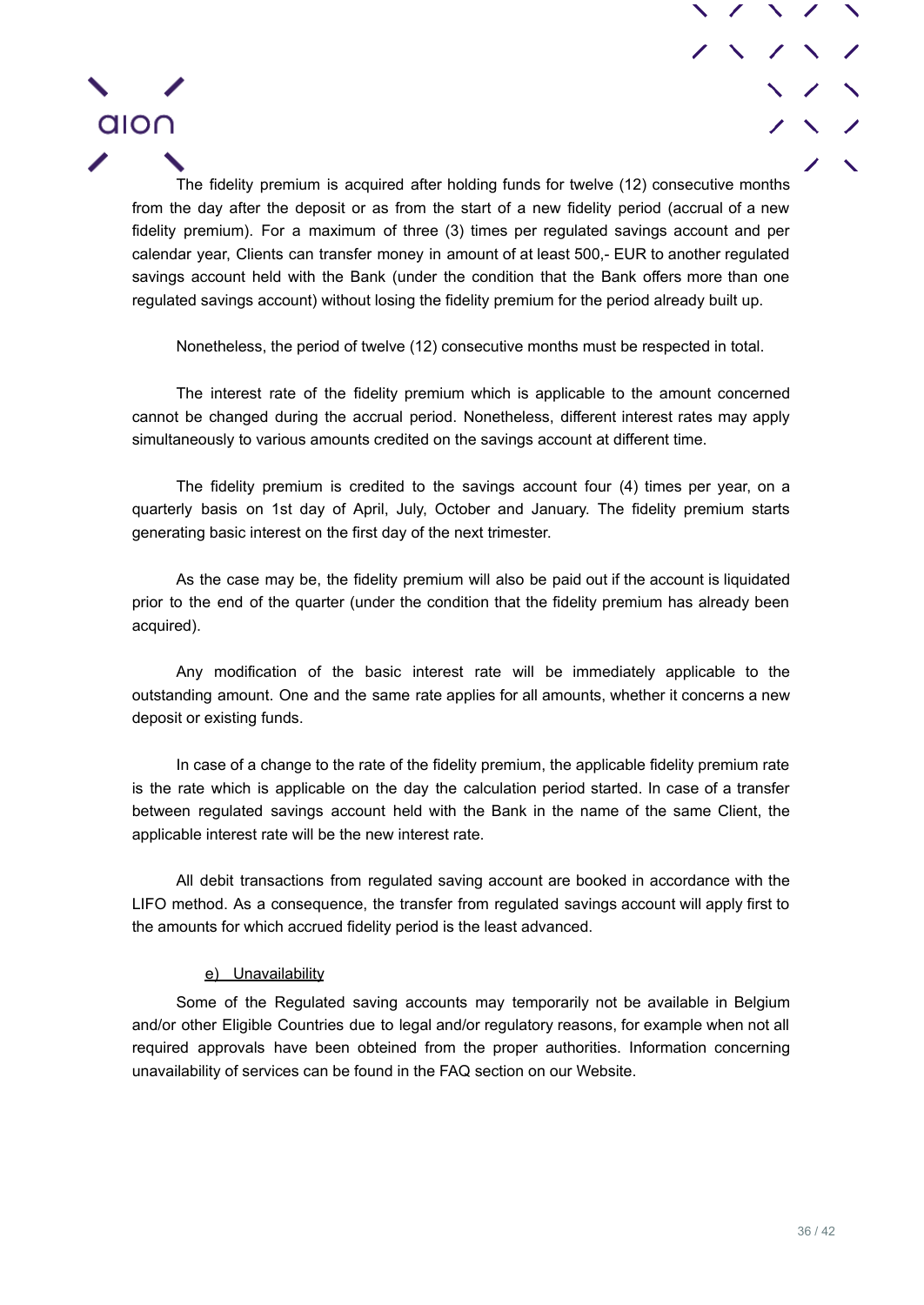



## a) General information on Max Deposit

<span id="page-36-1"></span><span id="page-36-0"></span>The Max Deposit service is meant to provide the best conditions available on the Belgian market in terms of regulated savings and term deposits accounts.

The Client may activate this service independently from the activation of any regulated saving account or term deposit account offered by the Bank.

#### b) Operation of Max Deposit

<span id="page-36-2"></span>The Bank monitors and compares the regulated savings accounts and term deposit accounts offered on the Belgian market by other credit institutions (the "**Third Party Products**").

The Bank does its best to have access to the conditions of Third Party Products on a permanent basis. The data used is never older than three (3) bank business days with respect to term deposits and eighteen (18) bank business days with respect to regulated savings accounts.

The results of this comparison between the Bank's own regulated savings accounts and term deposits accounts and Third Party Products may be consulted by the Client in the App, in the form of a list of the best market offers available.

The Client has the possibility to choose one or more products of the list and the Bank will open an account replicating or "mirroring" the interest rate of the selected Third Party Product(s) (the "**Mirror Account**"). The Mirror Account will take the same form as the selected Third Party Product(s), i.e. a term deposit or a regulated savings account.

Only the interest rate of the Third Party Products will be mirrored. Other conditions are not taken into consideration by Max Deposit.

#### c) Limitations of Max Deposit

#### *i. Exclusion of certain Third Party Products*

<span id="page-36-4"></span><span id="page-36-3"></span>While the Bank will do its best to notice and offer the best available conditions on the Belgian market, it does not guarantee that the best rate will at all-time be available. Furthermore, the Bank may at its own and full discretion exclude certain Third Party Products from the comparison. Typically, the Bank might exclude Third Party Products offered by entities located outside of Belgium, with conditions associated with a bundled offer, individually-negotiated conditions, a maximum inflow, or promotional and temporary conditions.

#### *ii. Specific conditions*

<span id="page-36-5"></span>The Mirror Accounts will be subject to specific terms and conditions of which the Client will be pre-contractually informed in due time via the App or otherwise.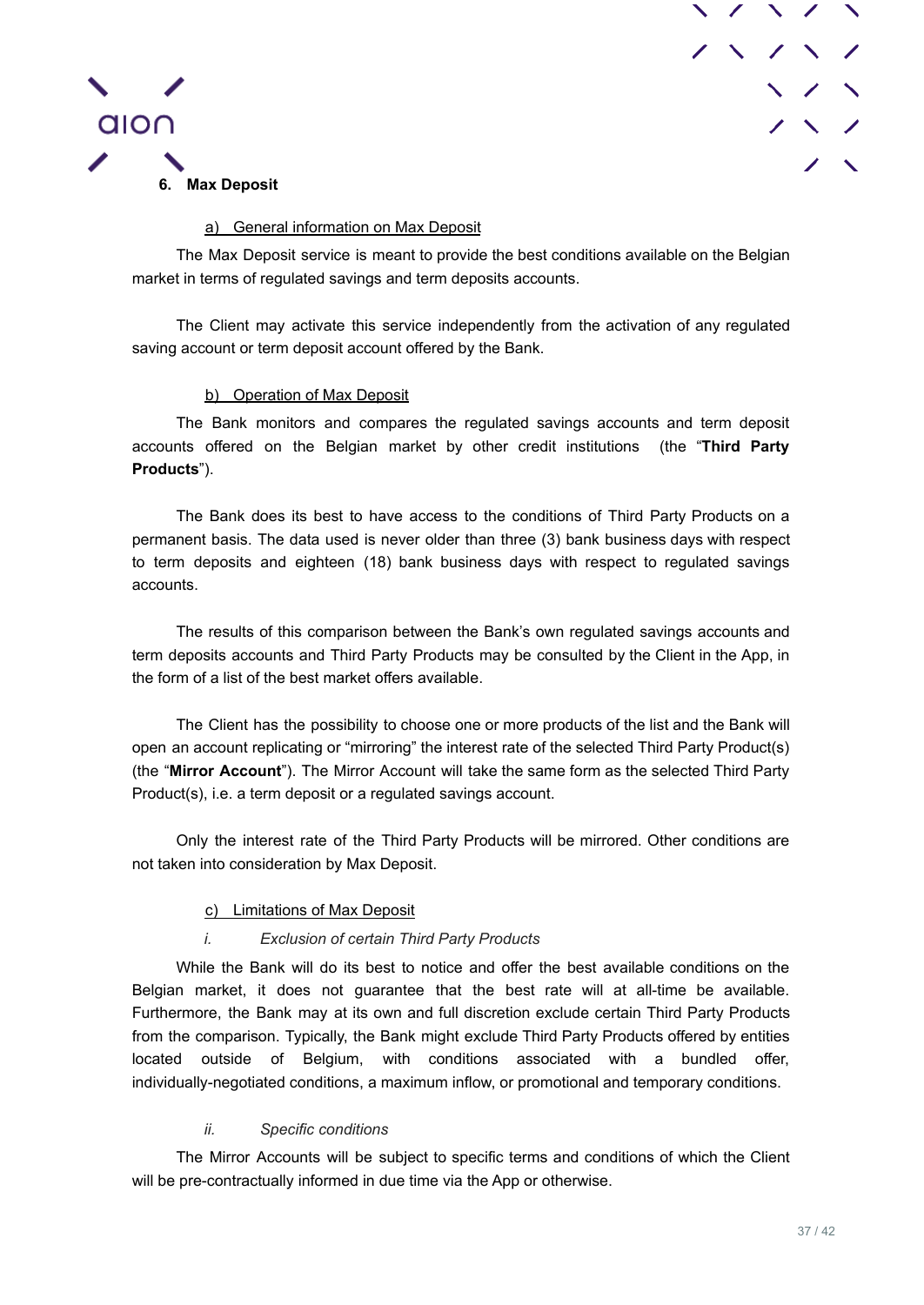



## *iii. Limitation of opened Mirror Accounts*

<span id="page-37-0"></span>Unless otherwise provided, the Client may only open and hold one Mirror Account of the same type: one related to term deposit, and one related to each type of regulated savings account offered by the Bank

#### d) Rules on regulated savings and term deposits accounts

<span id="page-37-1"></span>Mirror Accounts are accounts opened by the Bank and are subject to the same terms and conditions as any other regulated savings and term deposits accounts offered by the Bank, i.e. Section IV.C.5. above.

In particular, the Client is aware that in order to keep his/her right to the fidelity premium he/she must hold his/her deposits on a regulated savings accounts during twelve (12) months (see Section IV.C.5.d. above).

#### e) Unavailability

<span id="page-37-2"></span>Some of the Max Deposit accounts may temporarily not be available in Belgium and/or other Eligible Countries due to legal and/or regulatory reasons, for example when not all required approvals have been obteined from the proper authorities. Information concerning unavailability of services can be found in the FAQ section on our Website [.](https://www.aion.be/en/questions/faq/)

#### <span id="page-37-3"></span>**D. Premium services**

These services are available to Clients with a Light Membership only in a pay-per-view format (subject to an additional fee). Information about fees are detailed in the Appendix I ("Fees and Charges list").

Additional fees will be automatically charged from the primary current account when the Client confirms his/her decision to activate the product.

#### <span id="page-37-4"></span>**1. Max Bills**

#### a) Presentation

<span id="page-37-5"></span>Max Bills is a service which assists you in your choice of a new utility supplier and helps you to complete the necessary formalities to switch from your current utility Supplier ("Current Supplier") to a new utility Supplier ("New Supplier").

The service consists of 2 stages:

- 1. Based on the information you provide us with, we will perform an illustrative simulation of your theoretical spending and show potential savings when switching to another Supplier ("Simulation").
- 2. If you decide to switch to another supplier, we can conclude that contract with the New Supplier in your name and on your behalf.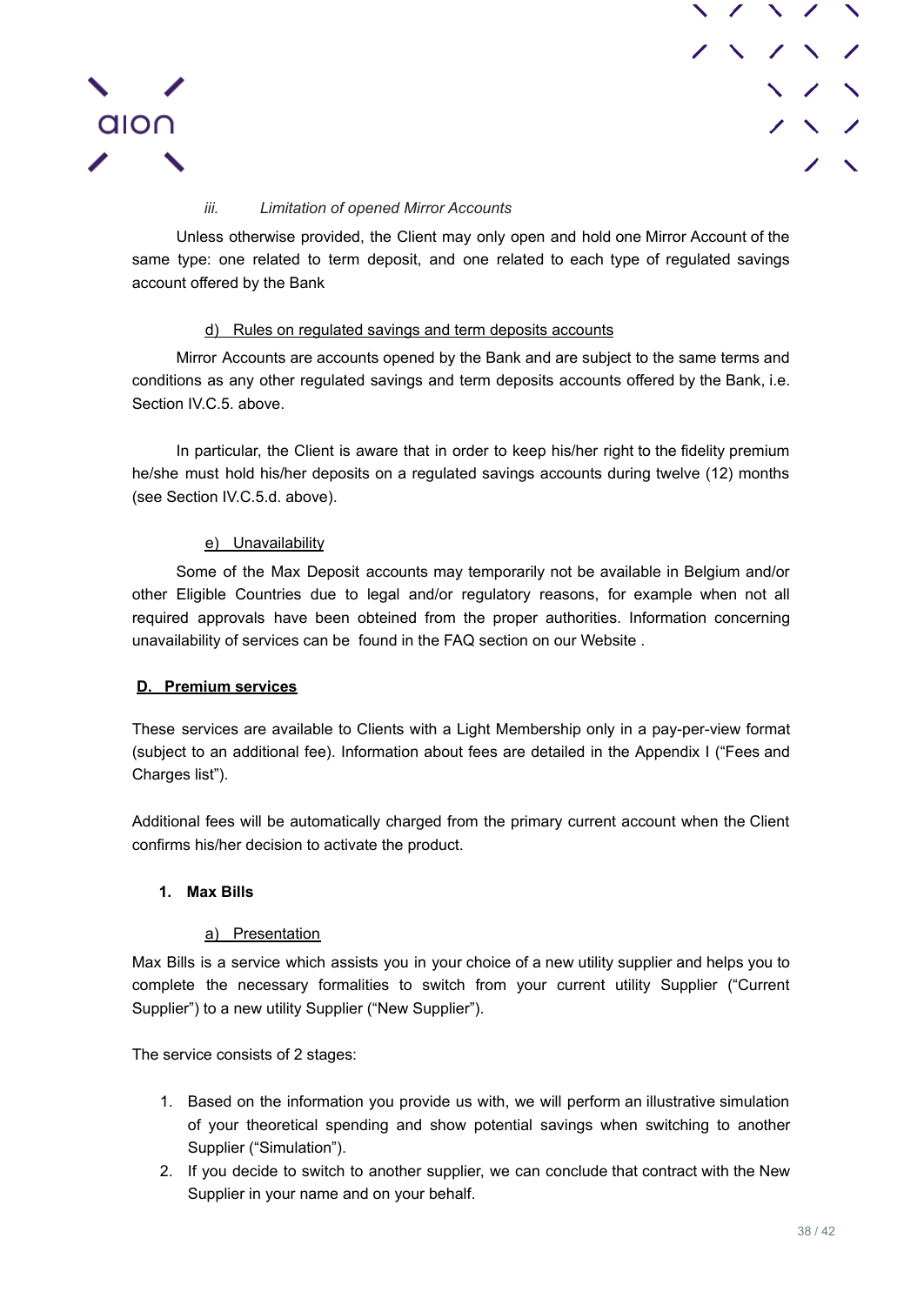



The new contract will be made between you and the New Supplier only. The Bank only acts as your representative to conclude the new contract and will not become a party to that contract. The Bank is a third party to the contract between you and the New Supplier.

## b) Conditions of eligibility

<span id="page-38-0"></span>In order to use the Max Bills service, you must fulfil the following conditions:

- 1. you enjoy your full capacity to conclude contracts,
- 2. you are authorized to end the contract with the Current Supplier and to conclude the contract with the New Supplier in your household,
- 3. for energy and gas contracts: your Current Supplier provides energy to you at your address given to us during the onboarding process.

You understand and agree that using the Max Bills service without fulfilling the above conditions of eligibility can expose you to liability.

## c) Scope

<span id="page-38-1"></span>The Max Bills service includes the following range of utilities:

- 1. Household Energy: electricity and gas (single meter)
- 2. Mobile Telephone: post-paid, SIM-only tariff plans

We currently do not cover bundles or dual offers of any kind. It may be the case that in your unique situation, you are eligible for a more advantageous tariff plan by combining a number of elements or services which are not available to us.

#### d) Simulation

<span id="page-38-2"></span>In order to create the Simulation, you must provide us with information on your Current Supplier, your current consumption and your current tariff plan. This information is used by us to calculate your potential savings when you switch to another Supplier.

The Simulation is based on publicly available sources and the information provided by you. We do our best to present information such as price lists, Simulations and availability of products which is correct and up to date. We do not control the quality of the offers and the truthfulness or correctness of their content. Therefore, we do not guarantee that the information provided is always complete, accurate and up to date. All indications of tariff plans and conditions of supply shown in the App are merely informative. They do not constitute a commercial offer by the Bank or by any of the suppliers.

You are responsible for the correctness of the information you provide to us. We do not verify this information against other sources and we are not liable for any damage arising from inaccurate or misleading information provided by you.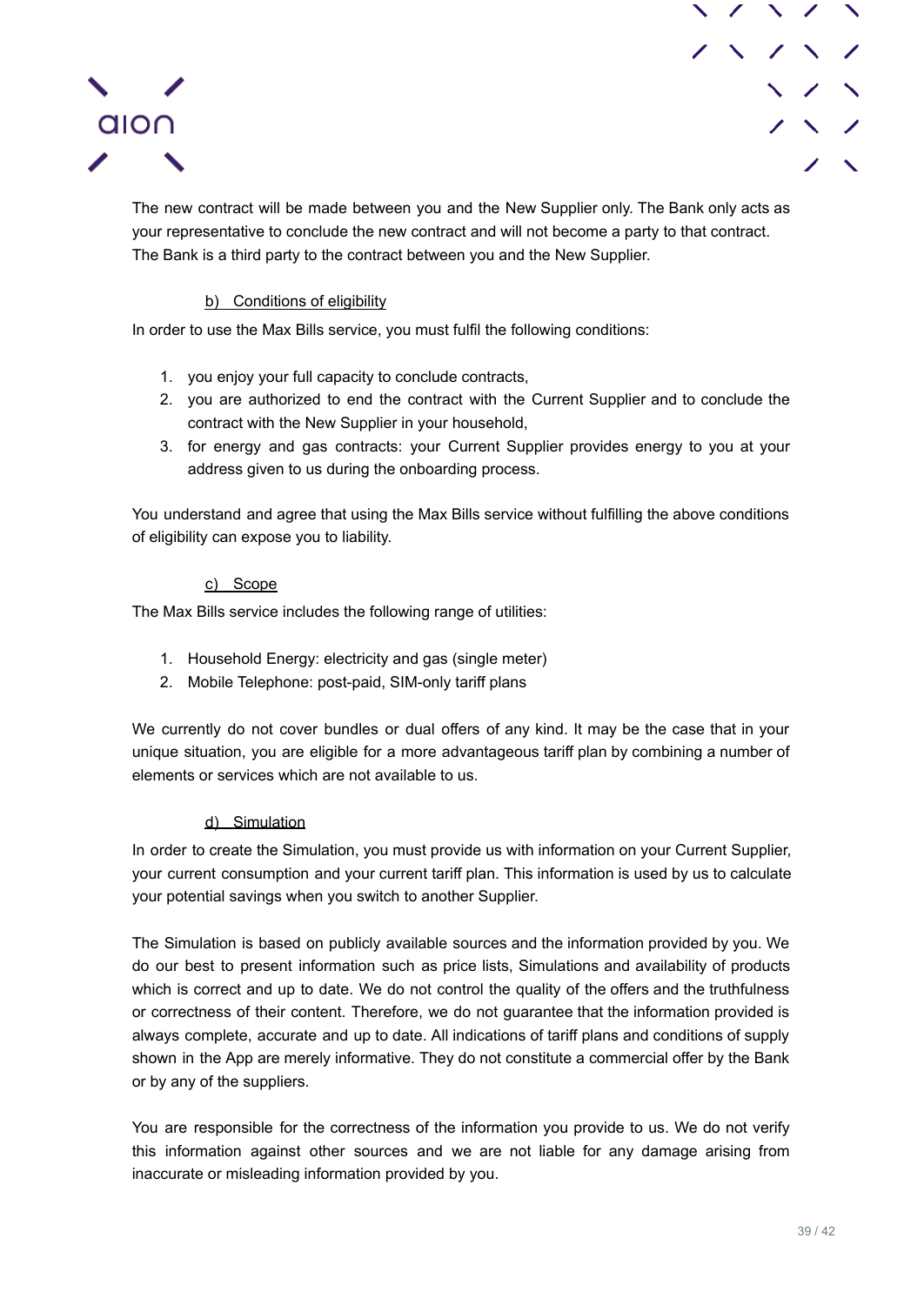



<span id="page-39-0"></span>The final decision to choose and switch to the New Supplier is always made by yourself, pursuant to its terms and conditions and price lists. We do not guarantee that the products displayed on your mobile device screens are the most advantageous in your situation. We are also not responsible for any early cancellation fees which may apply in your case.

Before you order the switch and give us a power of attorney to conclude a contract with a New Supplier of your choice, you must confirm that you have read and agreed with the terms and conditions and the tariff plans of the New Supplier.

By filling in the form in the App and clicking on "Switch Supplier" you agree to give a power of attorney to the Bank to conclude a utility contract in your name and on your behalf with the New Supplier of your choice, on the basis of the information you have provided to us.

The power of attorney is valid until it is revoked. The legal acts which the Bank has made in your name and on your behalf before you inform us of that decision will remain unaffected. The Max Bills service and the power of attorney end upon conclusion of the utility contract with the New Supplier.

For the avoidance of doubt, the Bank remains a third party to the contract between you and the New Supplier. In the process of switching utility suppliers, the Bank only acts as your representative to transfer your decision to the supplier you selected to conclude a new contract on your behalf. The Bank is not responsible for the quality of services provided by the New Supplier, nor for matching the selected tariff plan and supplier to your needs. We do not interfere when the contract is to be renewed or in case of a dispute between you and the New Supplier.

## f) Withdrawal right

<span id="page-39-1"></span>You have the right to withdraw from the utility contract with the New Provider, concluded via our App, without penalty and without a reason, within a withdrawal period of fourteen (14) calendar days from the receipt of the confirmation of the supply contract by the New Supplier. In order to exercise this right of withdrawal, you must inform the Current Supplier of this decision through a clear statement (*e.g.* by letter or e-mail). We advise you to use the model withdrawal form which can be downloaded from the website of the New Supplier.

## **V. CUSTOMER HAPPINESS CENTRE AND COMPLAINTS HANDLING**

## <span id="page-39-3"></span><span id="page-39-2"></span>**A. Customer Happiness Centre**

All Clients shall have a 24/7 access to the self-service of the Customer Happiness Centre. This self-service is a service which generates automated answers.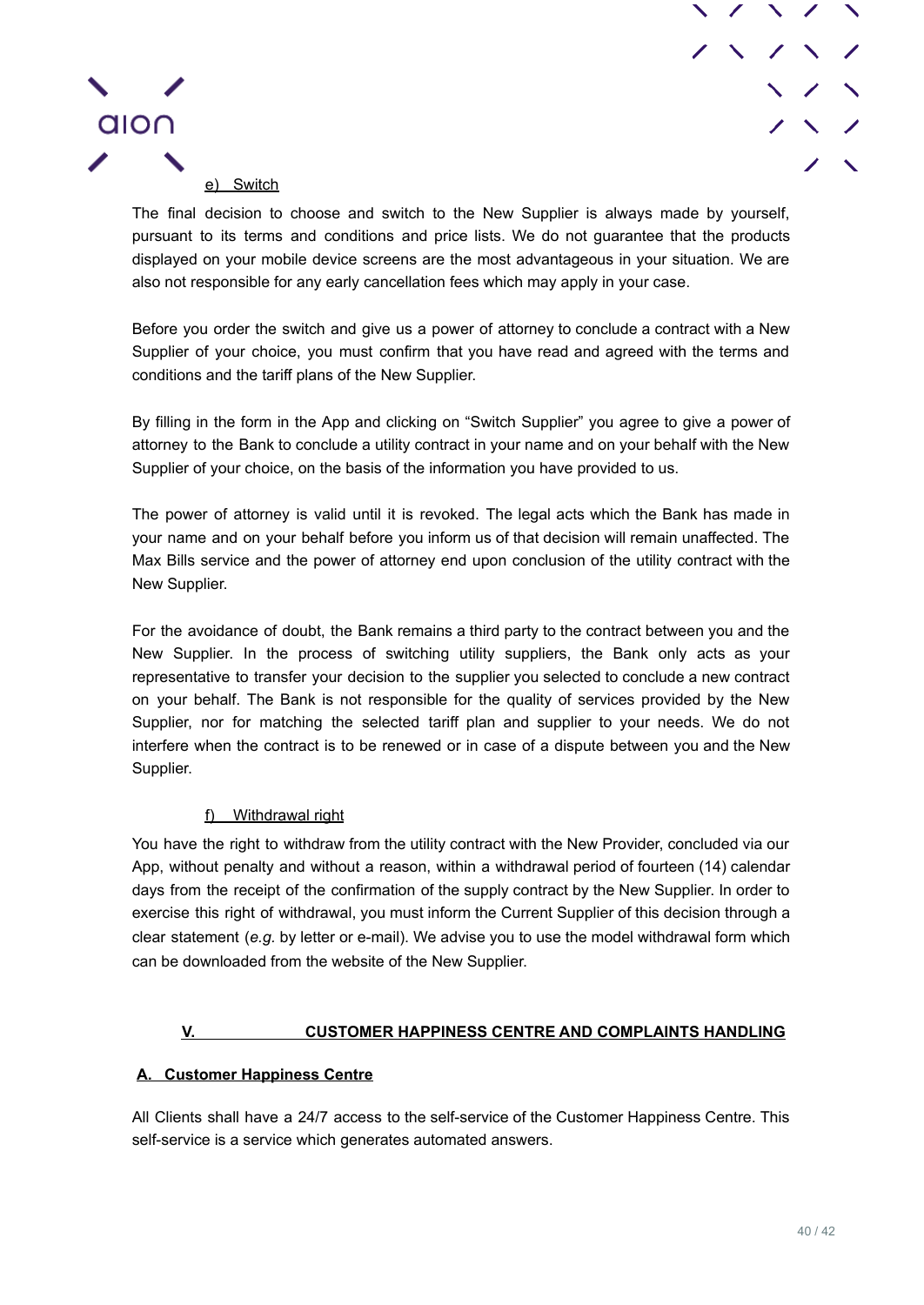



Clients who have subscribed to the Light Membership (see above Section IV.A "Membership") shall be able to request human intervention by following the steps referred to in the FAQ on our Website. Contact with the Bank is also possible via the following email address: [info@aion.be](mailto:info@aion.be).

If the need arises, contacts by text messages, phone or email will be organised.

Clients who have lost their phone and cannot access the relevant section of the Bank's Website (for example due to card restriction) may reach the emergency centre using the phone number, which he/she finds in the FAQ on our Website. Please note that this channel should only be used if the relevant section of the Bank's App or Website are unavailable.

## <span id="page-40-0"></span>**B. Issue reporting, complaints handling & extrajudicial recourse**

A Client who wants to report an issue should refer to the relevant instructions available on the App or the FAQ on our Website. The Customer Happiness Centre will always attempt to find an adequate solution within a reasonable timeframe.

If the Client is of the opinion that the Customer Happiness Centre did not find an appropriate solution to his/her problem, he/she will be able to start an official complaint procedure. Complaints shall be sent by email to [complain@aion.be.](mailto:complain@aion.be)

Complaints will be handled within the timeframe provided by applicable regulation. Answers and complaints resolution shall be sent in PDF format to the e-mail address of the Client, provided during the onboarding process.

Clients who qualify as consumers (natural persons acting outside the scope of their professional activities) and who are not satisfied with the Bank's position may contact the Ombudsman in financial matters ("Ombudsfin"):

**Ombudsfin** North Gate II, Roi Albert II Boulevard, 8 (box 2) 1000 Brussels Belgium Email : [ombudsman@ombudsfin.be](mailto:ombudsman@ombudsfin.be) Fax : +32 2 545 77 79 Web : [https://www.ombudsfin.be/](https://www.ombudsfin.be/en/individuals/introduce-complaint/)

## **VI. APPLICABLE LAW AND JURISDICTION**

<span id="page-40-1"></span>All the rights and obligations of the Clients and the Bank are governed by and should be construed in accordance with Belgian law.

Without prejudice to overriding and mandatory legal provisions providing for the competence of other jurisdictions (for example for consumers), the Bank and the Client, either demanding or